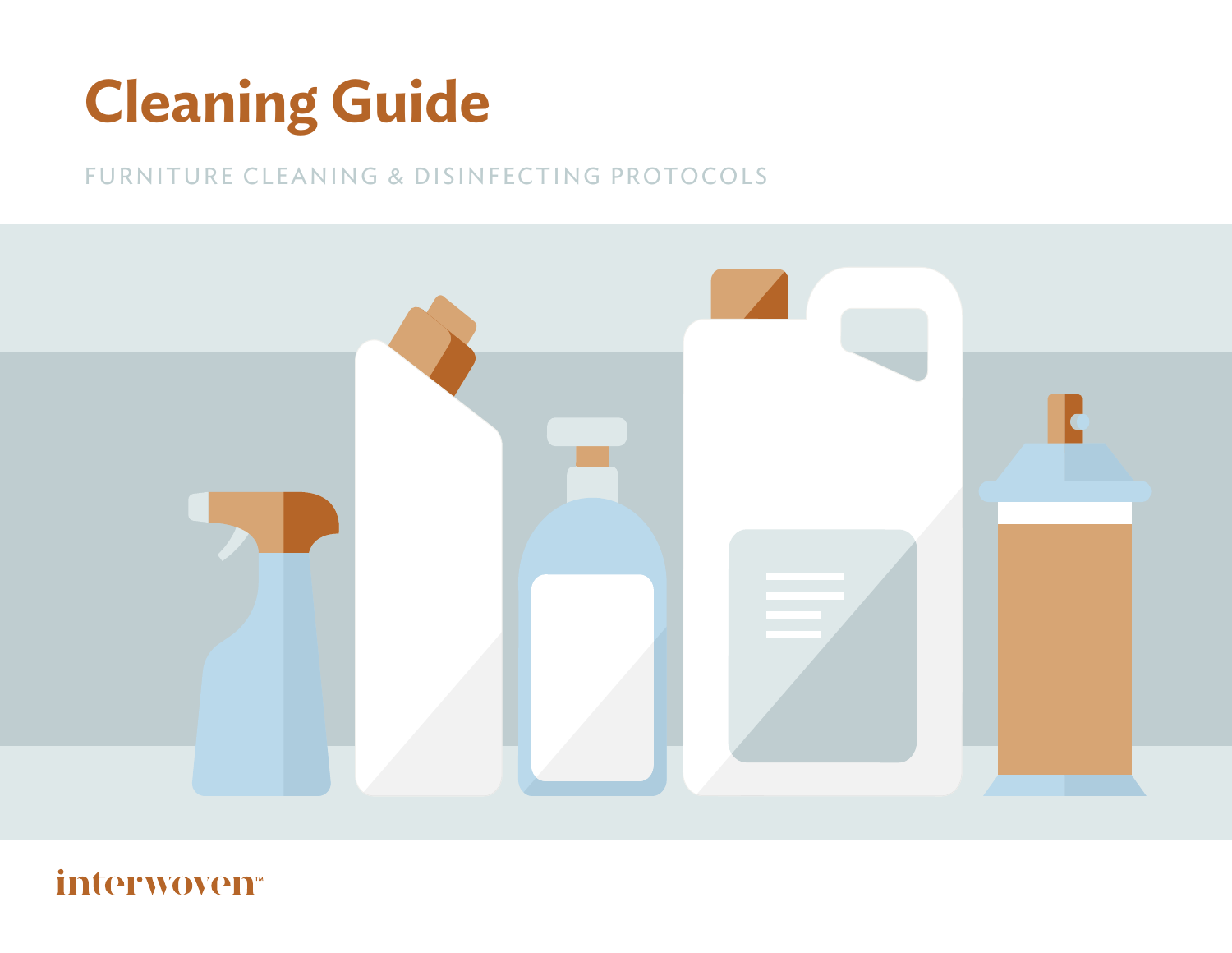#### **Table of Contents**

# interwoven<sup>®</sup>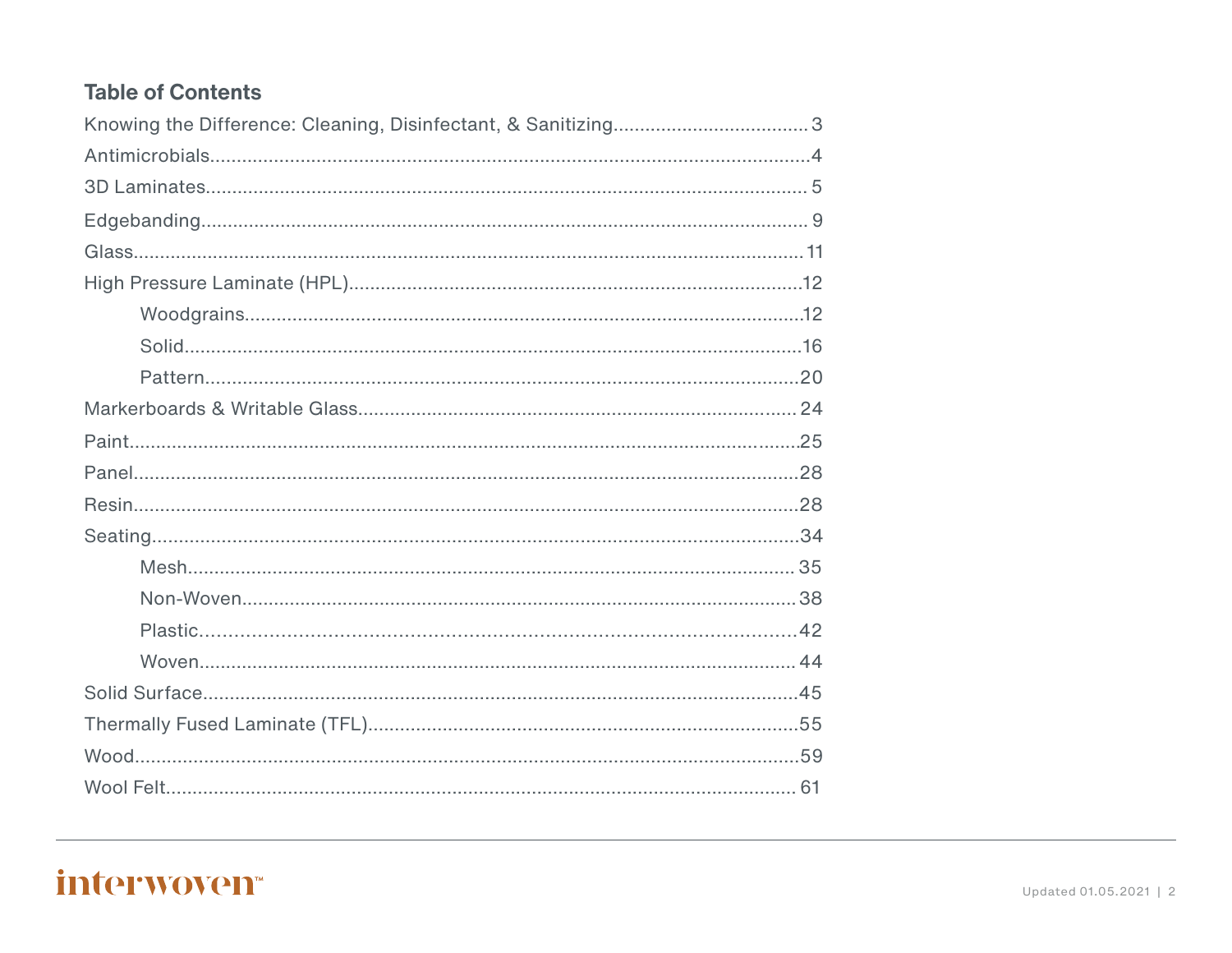#### <span id="page-2-0"></span>**Knowing the Difference: Cleaning, Disinfectant, & Sanitizing**

Now, more than ever, cleanability is in the forefront of everyone's mind. That's why we've gathered information from our Alliance partners to provide you with accurate cleaning and disinfecting information. We're here to help answer questions about cleaning our products so you can provide a safe workspace.

- **Cleaning:** Cleaning is the process of removing visible debris, dirt, and dust and organizing a space. Cleaning may or may not kill bacteria and germs, but it will dilute their numbers and aid in lowering the risk of spreading infectious microbes.
	- **When to Clean:** Cleaning should be a routine process that occurs on a daily, weekly, monthly, and seasonal basis. Basic housekeeping maintains order, reduces the growth of potentially harmful organisms, helps keep pests under control, and protects the investment you've made in your home and belongings.
- **Sanitizing:** When a product claims to sanitize a surface, it is promising to make the surface free of germs that could be harmful to your health according to public health standards or requirements. Sanitizing reduces, not kills, the number and growth of bacteria, viruses, and fungi.
	- **When to Sanitize:** Sanitization is important for health and hygiene and is particularly important on communal surfaces like counter-tops, doorknobs, light switches, touch-pads, and any surface that comes in contact with body fluids.
- **Disinfectant:** The act of disinfecting kills microscopic organisms (germs, viruses, fungi) on surfaces. Disinfecting does not necessarily remove visible dirt and debris from a surface and is much more effective if basic cleaning is done first.
	- **When to Disinfect:** When someone in the workplace is ill or if someone has a compromised immune system. Following label instructions and using disinfectants correctly is vital to killing microorganisms.

*[Link to information](https://www.thespruce.com/definition-disinfecting-sanitizing-cleaning-4799721)*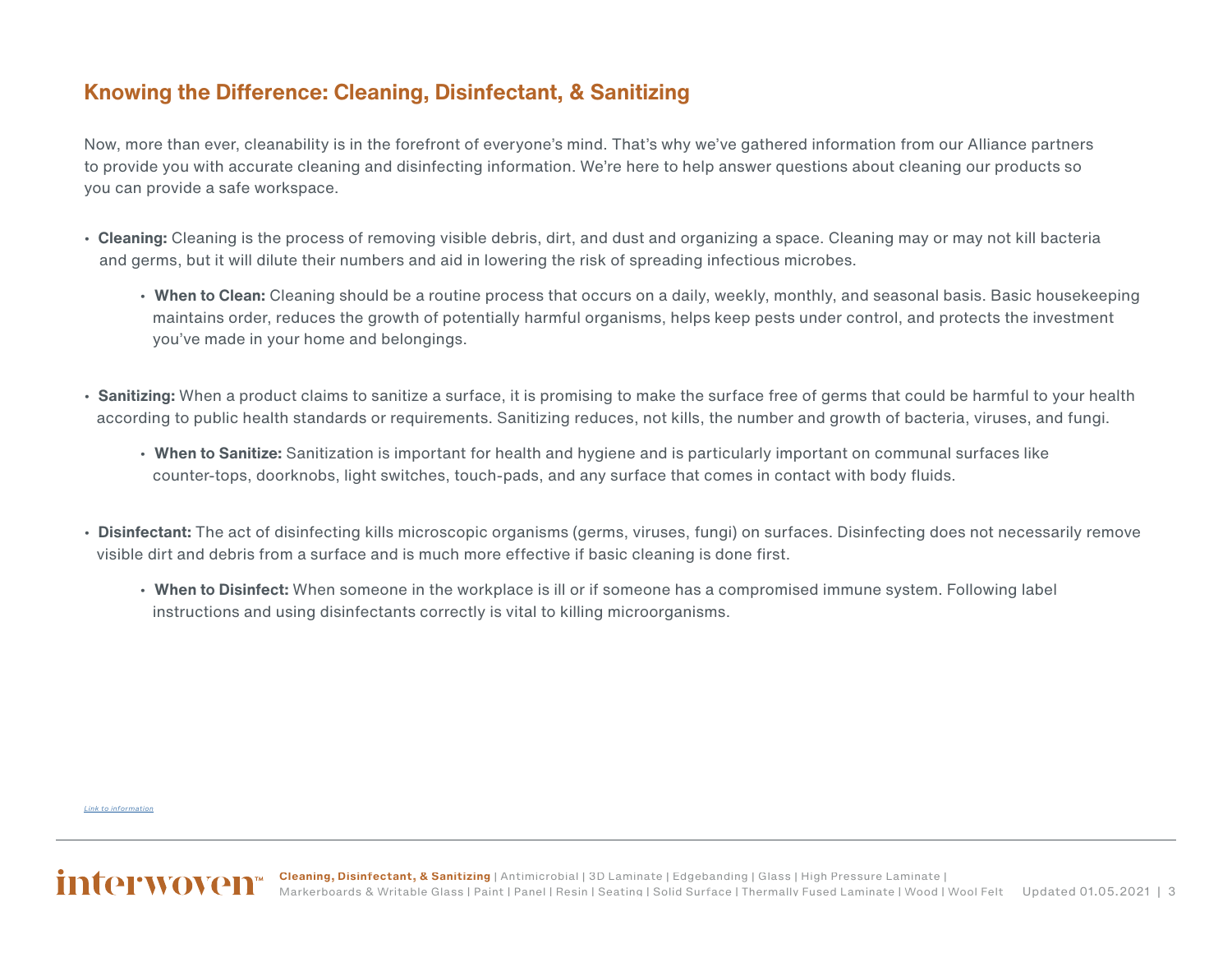#### <span id="page-3-0"></span>**Antimicrobial**

With the current concerns about cleaning and disinfecting, antimicrobials are gaining attention. While antimicrobials were very popular in healing environments for a number of years, research has found they can do more harm than good. Healthcare institutions are learning about this reversal in opinion from a variety of sources, including the Healthier Hospitals Initiative (HHI). Recent studies have shown that bacteria can become immune to the antimicrobial property. Therefore, the bacteria is morphing into a 'super bug'.

According to the FDA, Antimicrobial Resistance is recognized as a growing global threat. In 2014, The White House announced the National Strategy for Combating Antibiotic Resistance Bacteria (CARB), underscoring the need to address antimicrobial resistance. This movement began with a focus around antibiotics and consumables, but has spread to include products for healing environments. The FDA plays an integral role in these efforts.

It's important to understand what antimicrobials in surfaces do. For example, you may find them in kitchen countertops. They claim to protect the surface from the growth of mold and mildew that cause stains and odors. The antimicrobials in those surfaces do not kill microbes. It is there to keep the surface looking and smelling better longer. Another common place to find antimicrobials is textiles. Again, they are protecting the surface from the growth of mold and mildew that cause stains and odors.

With this in mind, most of our surfaces do not contain antimicrobials. We do offer a limited number of materials with antimicrobials for those who do want them. You'll find them mainly in seating upholsteries, however, if you are needing antimicrobials in other materials, you can do so through our COM and CSL programs.

General reading about cleaning/disinfecting/antimicrobials: [Consumer Reports](https://www.consumerreports.org/cleaning/common-household-products-that-can-destroy-novel-coronavirus/) [OSHA](https://www.osha.gov/Publications/OSHA3990.pdf) [CDC, Disinfecting Building Facilities](https://www.cdc.gov/coronavirus/2019-ncov/community/disinfecting-building-facility.html) [Common Line, Pros and Cons of Antimicrobial Surfaces](https://www.cmmonline.com/articles/pros-and-cons-of-antimicrobial-surface-coatings) [Common Line, Improving Disinfection Outcomes with Electrostatic Technologies](https://www.cmmonline.com/articles/improving-disinfection-outcomes-with-electrostatic-technologies) [Common Line, How to Stop Custodian Induced Contamination](https://www.cmmonline.com/articles/how-to-stop-custodian-induced-contamination) [Healthier Hospitals, Safer Chemicals](http://www.healthierhospitals.org/hhi-challenges/safer-chemicals)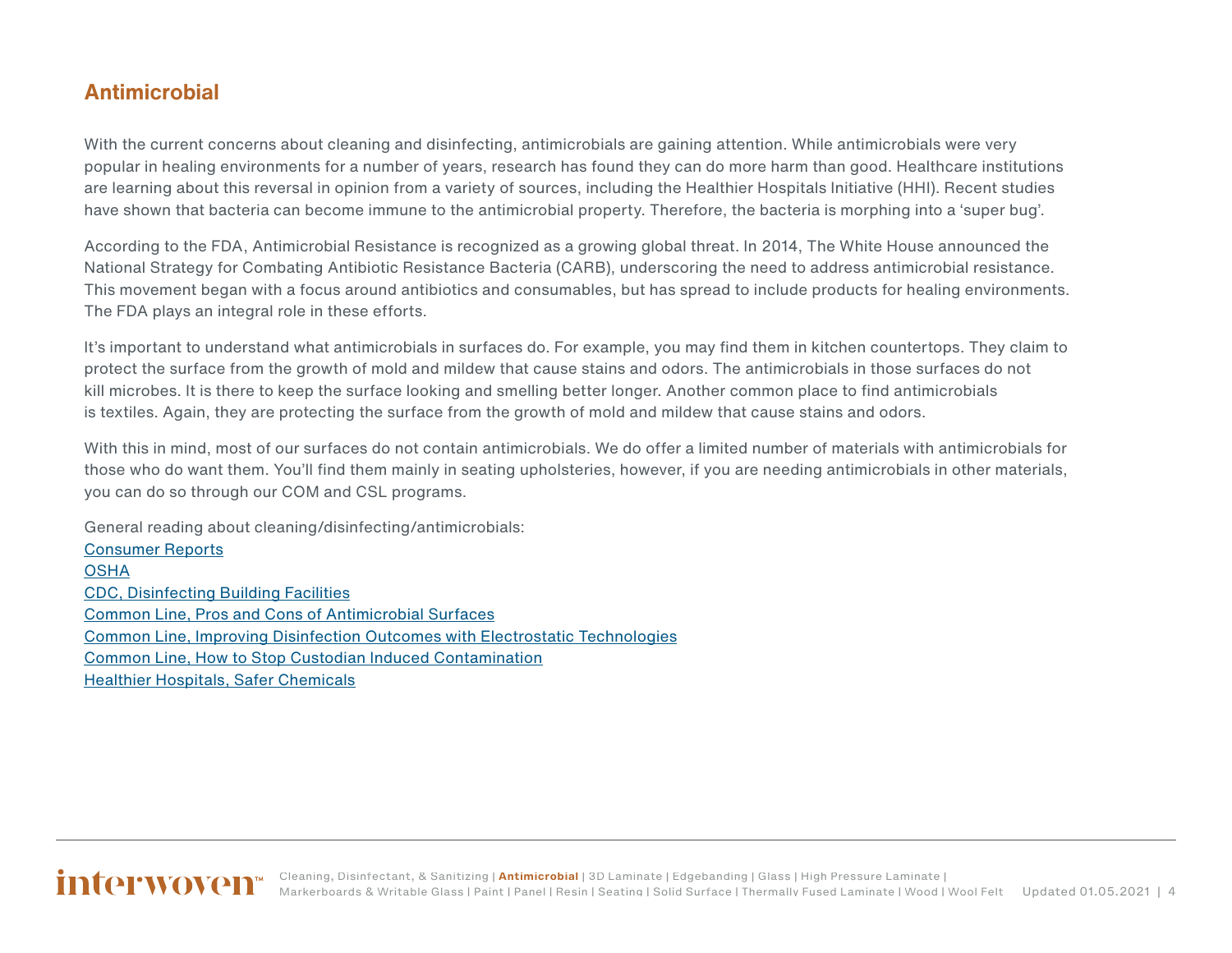#### <span id="page-4-0"></span>**3D Laminates**

Clean 3D laminate surfaces with a mild soap and water solution. Wipe dry with a soft, clean cloth.

It is recommended to thoroughly rinse with clean water and wipe completely dry after exposure to cleaners/disinfectants.

\*The clear overlay/top-coat used on the 3D Laminate naturally inhibits the growth of bacteria. An antimicrobial chemical is not added to this material.

|                                                                                                              | <b>3D LAMINATE</b> |
|--------------------------------------------------------------------------------------------------------------|--------------------|
| <b>ANTIMICROBIAL</b>                                                                                         | Yes*               |
| <b>CLEANING</b>                                                                                              | Mild Soap & Water  |
| <b>AGAR™ POWERQUAT</b>                                                                                       | Yes                |
| <b>BIORTROL™ BIREX SE®</b>                                                                                   | Yes                |
| <b>BLEACH/WATER SOLUTION 1:5</b>                                                                             | Yes                |
| CALTECH <sup>®</sup> CITRACE <sup>®</sup>                                                                    | Yes                |
| <b>CALTECH<sup>®</sup> PRECISE<sup>®</sup> HOSPITAL</b><br><b>FOAM CLEANER DISINFECTANT</b>                  | Yes                |
| <b>CALTECH<sup>®</sup> PRECISE<sup>®</sup> QTB SPRAY</b>                                                     | Yes                |
| <b>CLOROX<sup>®</sup> BROAD SPECTRUM</b><br><b>QUATERNARY DISINFECTANT</b><br><b>CLEANER</b>                 | Yes                |
| <b>CLOROX HEALTHCARE®</b><br><b>DISPATCH<sup>®</sup> HOSPITAL CLEANER</b><br><b>DISINFECTANT WITH BLEACH</b> | Yes                |
| <b>CLOROX HEALTHCARE® BLEACH</b><br><b>GERMICIDAL CLEANER</b>                                                | Yes                |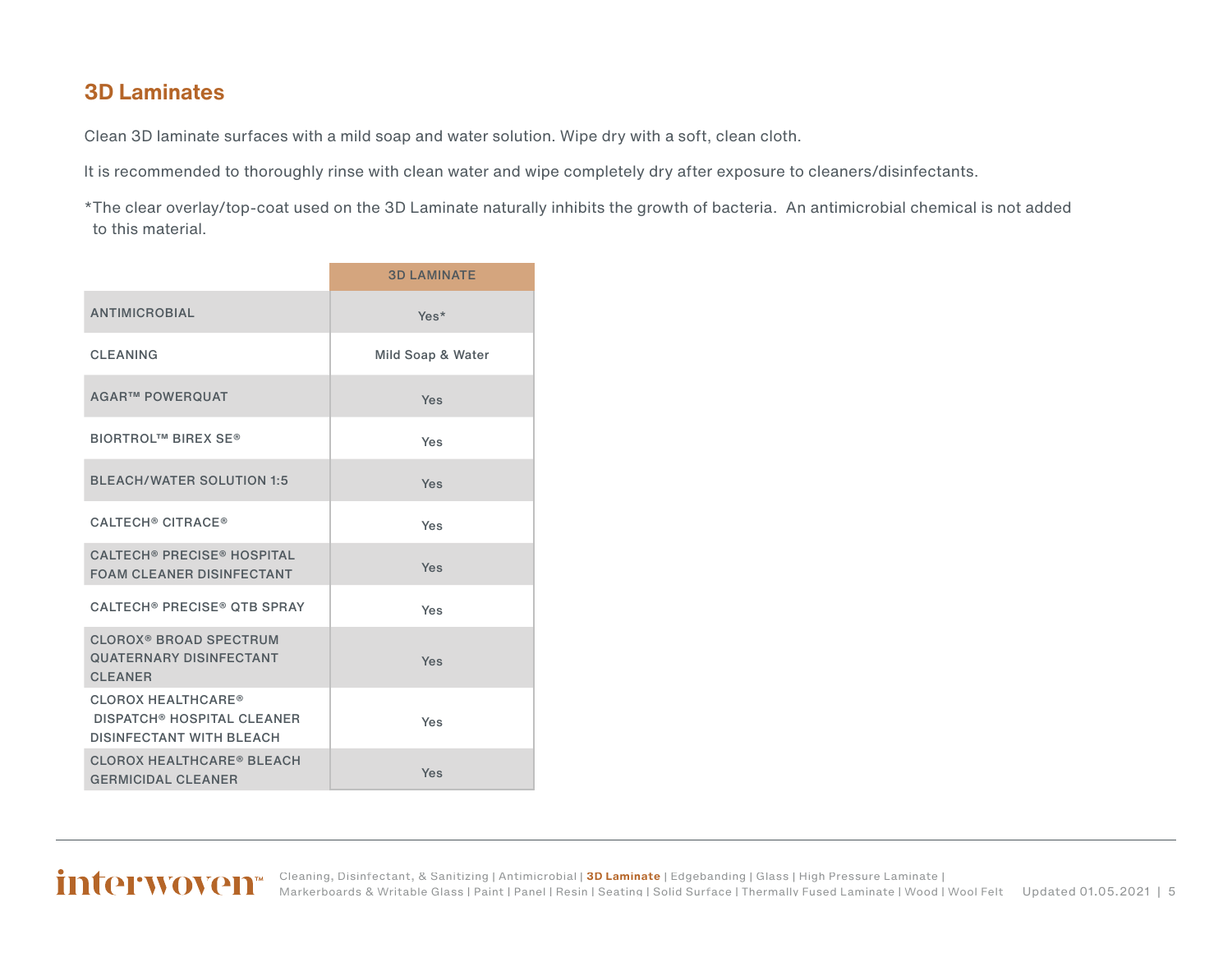### **3D Laminates (Continued)**

|                                                                                             | <b>3D LAMINATE</b> |
|---------------------------------------------------------------------------------------------|--------------------|
| <b>CLOROX HEALTHCARE®</b><br><b>BLEACH GERMICIDAL WIPES</b>                                 | Yes                |
| <b>CLOROX HEALTHCARE®</b><br><b>EZ-KILL WIPES</b>                                           | Yes                |
| "CLOROX HEALTHCARE®<br><b>VERSASURE™ ALCOHOL-FREE</b><br><b>DISINFECTANT CLEANER WIPES"</b> | Yes                |
| <b>CURRENT TECHNOLOGIES</b><br><b>BLEACH-RITE® DISINFECTING</b><br><b>SPRAY</b>             | Yes                |
| <b>DIVERSEY™ ACCEL<sup>®</sup></b><br><b>INTERVENTION WIPES</b>                             | Yes                |
| <b>DIVERSEY™ OXIVIR® 1 RTU</b>                                                              | Yes                |
| <b>DIVERSEY™ OXIVIR® TB</b>                                                                 | Yes                |
| DIVERSEY™ VIREX <sup>®</sup> II 256                                                         | Yes                |
| <b>DIVERSEY™ VIROX™ AHP® 5</b>                                                              | Yes                |
| ECOLAB® ASEPTICARE™                                                                         | Yes                |
| <b>ECOLAB® ASEPTICARE™ TB II</b>                                                            | Yes                |
| ECOLAB® OXYCIDE™ DAILY<br><b>DISINFECTANT CLEANER</b>                                       | Yes                |
| <b>DIVERSEY™ VIROX™ AHP® 5</b>                                                              | Yes                |
| <b>ERC PERFORMANCE WIPES</b>                                                                | Yes                |
| <b>FANTASTIK® ALL PURPOSE</b><br><b>CLEANER</b>                                             | Yes                |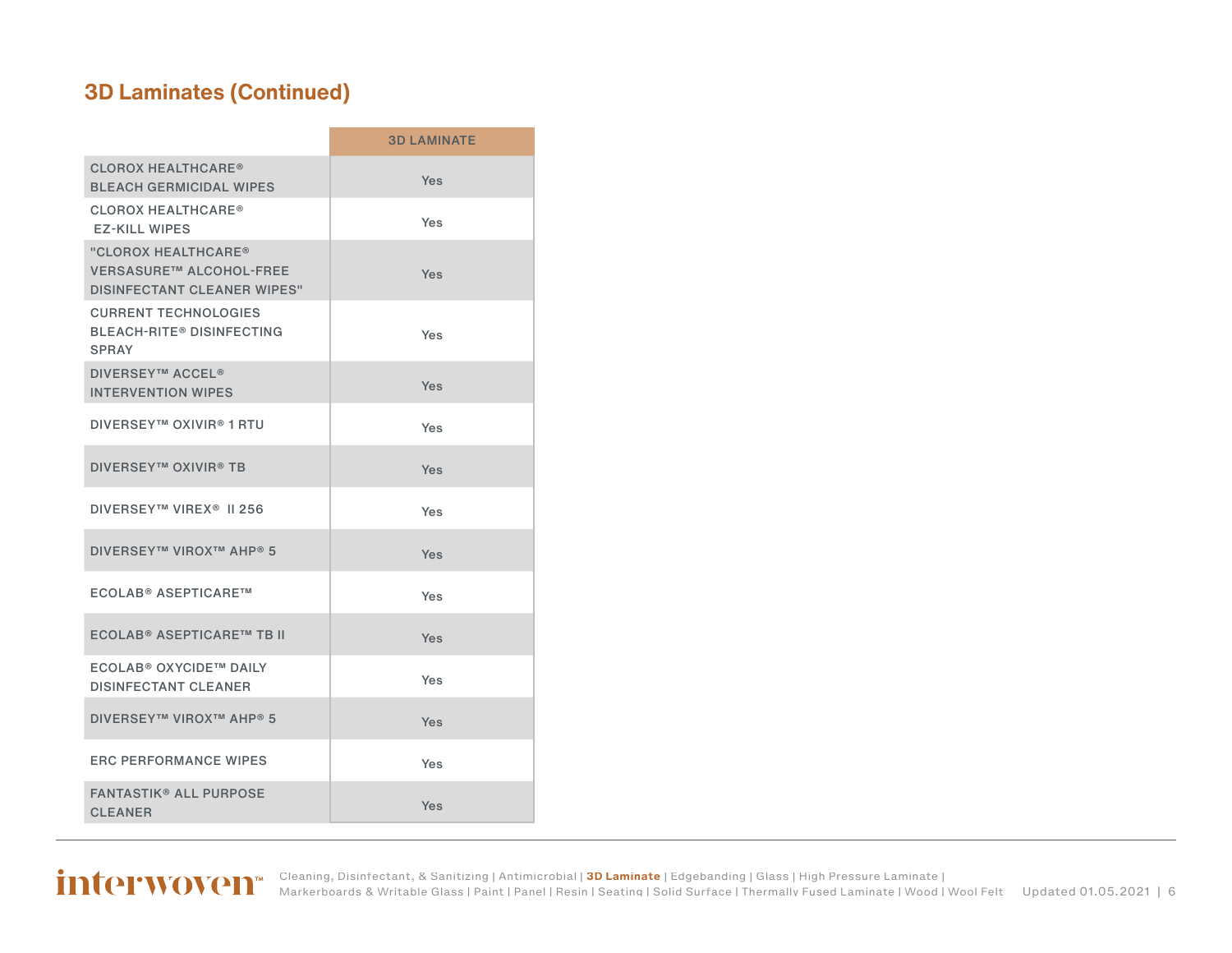### **3D Laminates (Continued)**

|                                                                                     | <b>3D LAMINATE</b> |
|-------------------------------------------------------------------------------------|--------------------|
| FORMULA 409 <sup>®</sup> ANTIBACTERIAL<br><b>ALL-PURPOSE CLEANER</b>                | Yes                |
| <b>LYSOL<sup>®</sup> DISINFECTANT SPRAY</b>                                         | Yes                |
| LYSOL ONE STEP FLOOR CLEANER                                                        | Yes                |
| <b>MCKESSON DISPOSABLE</b><br><b>GERMICIDAL SURFACE WIPES</b>                       | Yes                |
| <b>MCKESSON PRO-TECH</b><br><b>RTU DISINFECTANT CLEANER</b>                         | Yes                |
| <b>METREX™ CAVICIDE™</b>                                                            | Yes                |
| <b>METREX™ CAVICIDE™ AF</b>                                                         | Yes                |
| <b>NCL<sup>®</sup> AVISTAT-D™ READY TO USE</b><br><b>SPRAY DISINFECTANT CLEANER</b> | Yes                |
| <b>NCL<sup>®</sup> MICRO-CHEM PLUS™</b>                                             | Yes                |
| PDI® SANI-CLOTH® AF3<br><b>GERMICIDAL DISPOSABLE WIPES</b>                          | Yes                |
| <b>PDI® SANI-CLOTH® HB GERMICIDAL</b>                                               | Yes                |
| PDI <sup>®</sup> SANI-CLOTH <sup>®</sup> PLUS<br><b>GERMICIDAL DISPOSABLE WIPE</b>  | Yes                |
| <b>PDI® SUPER SANI-CLOTH®</b><br><b>GERMICIDAL DISPOSABLE WIPE</b>                  | Yes                |
| <b>RUSS MEDICAL FADE-A-DYNE II</b>                                                  | Yes                |
| SAFETEC <sup>®</sup> SANIZIDE PLUS <sup>®</sup>                                     | Yes                |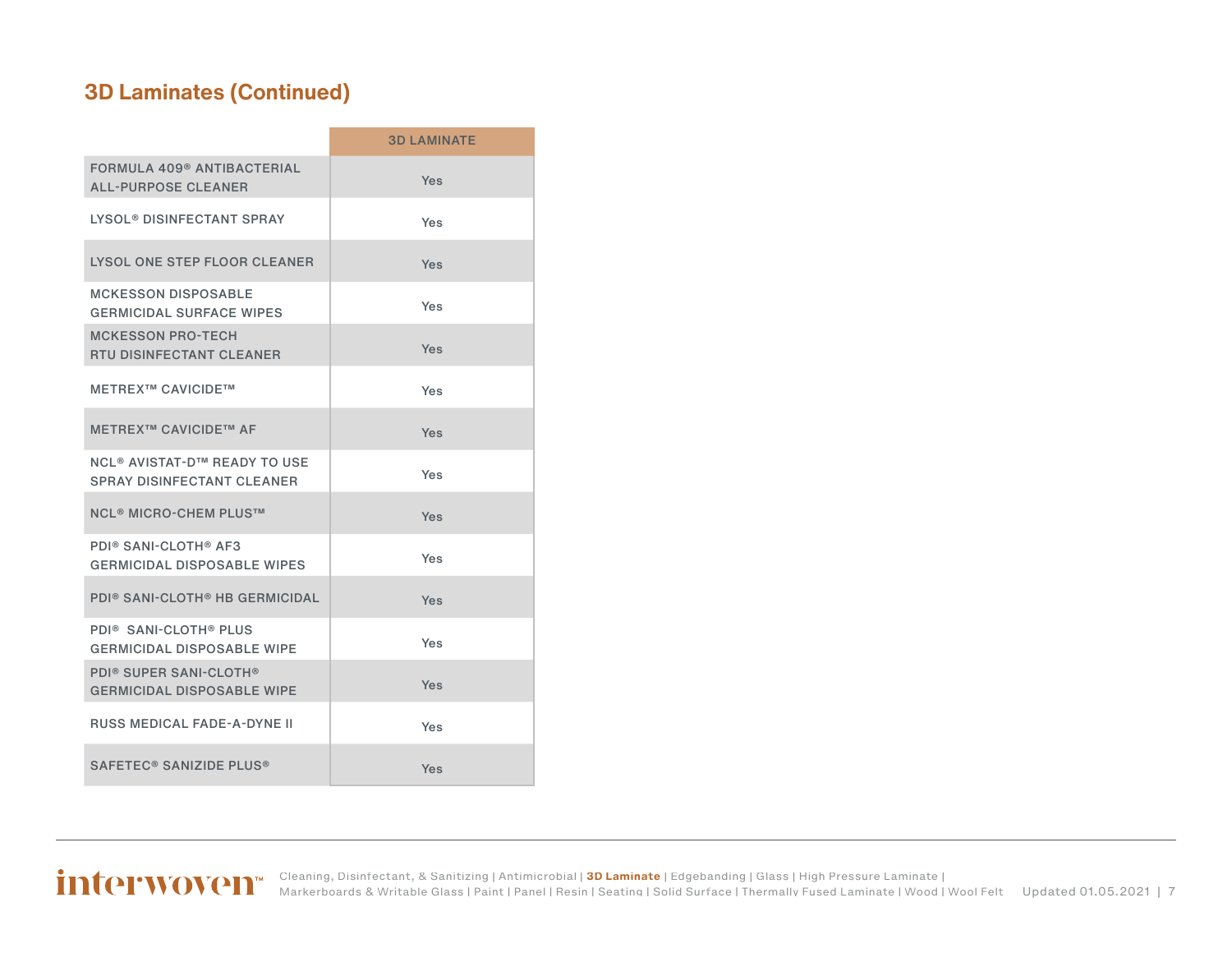### **3D Laminates (Continued)**

|                                                      | <b>3D LAMINATE</b> |
|------------------------------------------------------|--------------------|
| <b>SANI-KLEEN BROAD-CIDE 128</b>                     | <b>Yes</b>         |
| <b>SCICAN OPTIM<sup>®</sup> 1 WIPES</b>              | Yes                |
| <b>SCICAN OPTIM<sup>®</sup> 33TB</b>                 | Yes                |
| <b>TEXAS GULF INDUSTRIES</b><br><b>SANTIMINE 150</b> | Yes                |
| <b>VIROX<sup>®</sup> PREEMPT™ RTU</b>                | Yes                |
| <b>WEXFORD WEX-CIDE 128</b>                          | Yes                |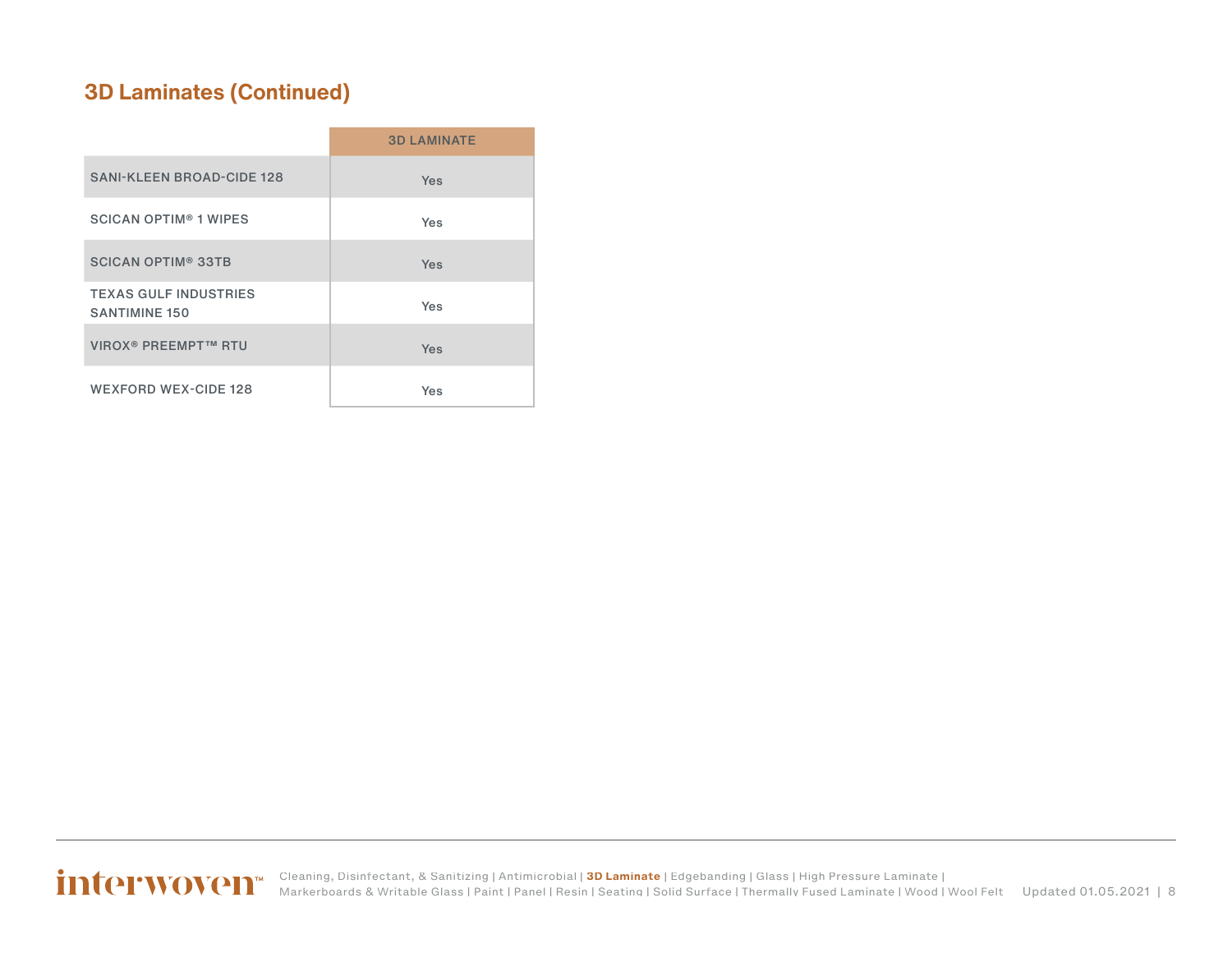### <span id="page-8-0"></span>**Edgebanding**

|                                                                                            | <b>EDGEBANDING</b> |
|--------------------------------------------------------------------------------------------|--------------------|
| <b>ANTIMICROBIAL</b>                                                                       | No                 |
| <b>CLEANING</b>                                                                            | Mild Soap & Water  |
| <b>BLEACH/WATER SOLUTION 1:10</b><br>$(10\%)$                                              | Yes                |
| <b>CLEAR AMMONIA ALL-PURPOSE</b><br><b>CLEANER</b>                                         | Yes                |
| <b>CLOROX HEALTHCARE® DISPATCH®</b><br>HOSPITAL CLEANER DISINFECTANT<br><b>WITH BLEACH</b> | Yes                |
| DIVERSEY™ VIREX <sup>®</sup> II 256                                                        | Yes                |
| $ECOLAB® A-456® II$                                                                        | Yes                |
| ECOLAB <sup>®</sup> ENDURE 320<br><b>HAND SANITIZER</b>                                    | Yes                |
| <b>ECOLAB<sup>®</sup> OXYCIDE™</b><br><b>DAILY DISINFECTANT CLEANER</b>                    | Yes                |
| ETHANOL 95%                                                                                | Yes                |
| <b>EVACLEAN™ PURTABS</b>                                                                   | Yes                |
| <b>GCLEAN(R) G200 SURFACE</b><br>SANITIZER                                                 | Yes                |
| <b>HILLYARD FOAMING HAND</b><br><b>SANITIZER</b>                                           | Yes                |
| <b>HYDROGEN PEROXIDE (3%</b><br>SOLUTION. THIS IS NOT HYDROGEN<br>PEROXIDE VAPOR/MIST)"    | Yes                |
| ISOPROPYL/RUBBING ALCOHOL<br>$(70\%)$                                                      | Yes                |
|                                                                                            |                    |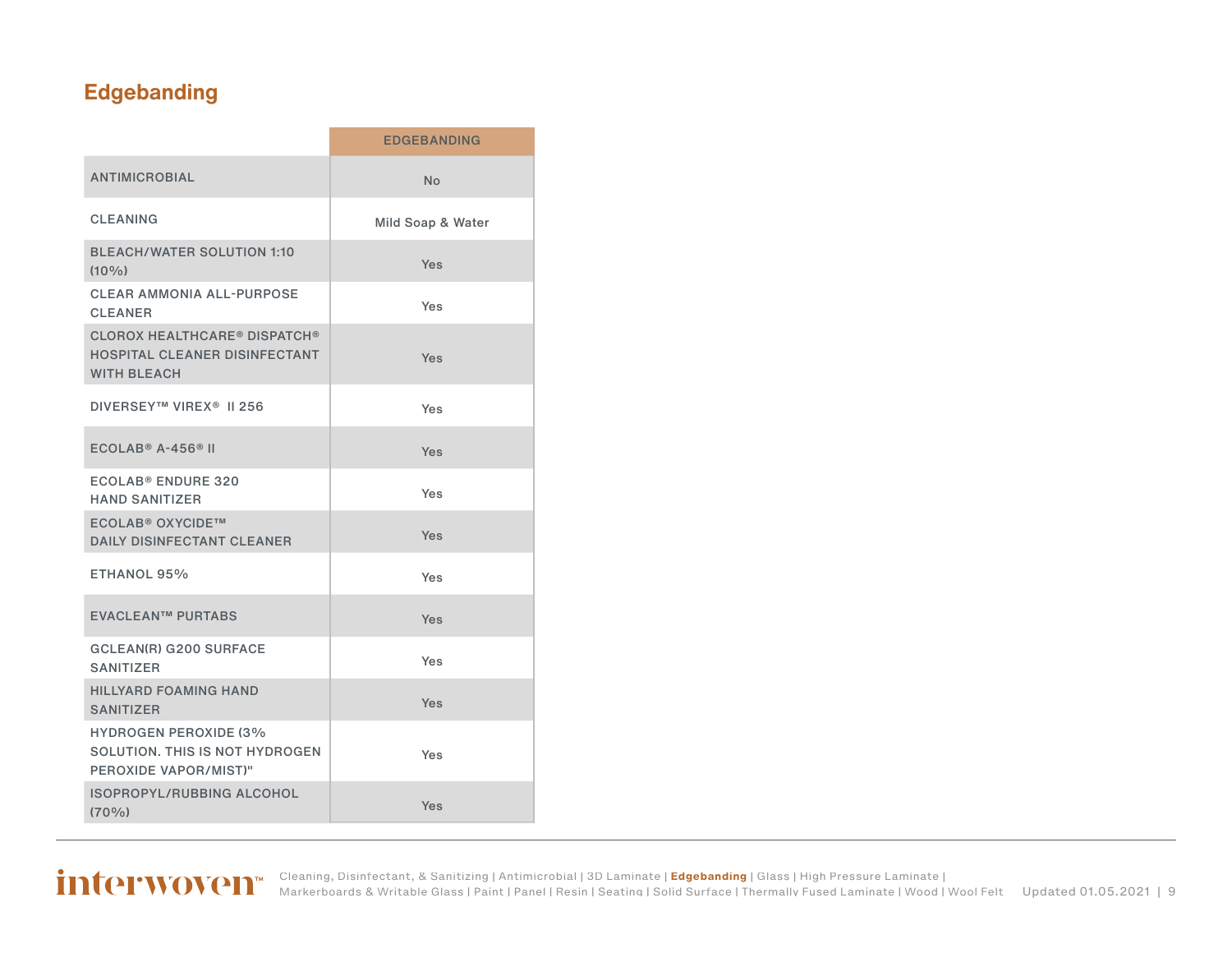### **Edgebanding (Continued)**

|                                                                | <b>EDGEBANDING</b> |
|----------------------------------------------------------------|--------------------|
| <b>JAY-KEM PH NEUTRAL</b><br><b>COMMERCIAL FLOOR CLEANER</b>   | Yes                |
| LYSOL® DISINFECTANT SPRAY                                      | Yes                |
| <b>LYSOL<sup>®</sup> DISINFECTANT</b><br><b>MAX COVER MIST</b> | Yes                |
| LYSOL <sup>®</sup> DISINFECTING WIPES                          | Yes                |
| RECKIT BENCKIER/LYSOL ONE<br><b>STEP FLOOR CLEANER</b>         | Yes                |
| PINE SOL ALL PURPOSE CLEANER                                   | Yes                |
| <b>SIMPLE GREEN®</b>                                           | Yes                |
| <b>SSS® SANOTRACIN</b>                                         | Yes                |
| <b>WEXFORD WEX-CIDE 128</b>                                    | Yes                |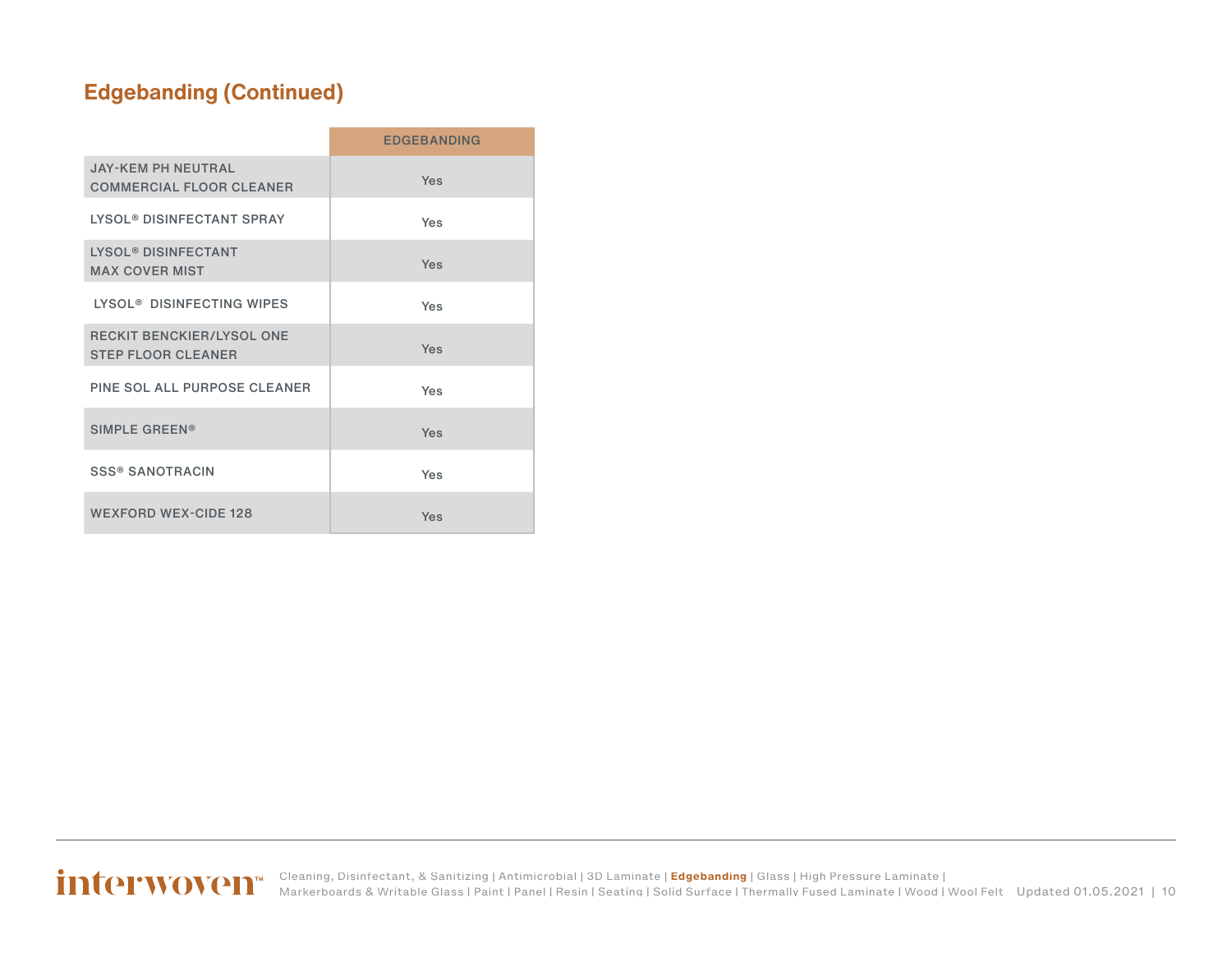#### <span id="page-10-0"></span>**Glass**

Clean as normal with a soft cloth and mild, non-alkaline detergent using moderate pressure.

Detergent must be free of silicone and other polishing additives that may leave a residue causing streaks to form. Abrasive and caustic cleaners are not to be used.

Excessive pressure or hard scrubbing motions may damage the painted frost glass surface.

Wipe glass surface until dry; liquids left on the glass may cause staining.

|                                                | <b>GLASS</b>      | <b>BACK PAINTED GLASS</b> |
|------------------------------------------------|-------------------|---------------------------|
| <b>ANTIMICROBIAL</b>                           | <b>No</b>         | <b>No</b>                 |
| <b>CLEANING</b>                                | Mild Soap & Water | Mild Soap & Water         |
| <b>GLASS PLUS®</b>                             | <b>Yes</b>        | Yes*                      |
| ISOPROPYL/RUBBING<br>ALCOHOL (70%)             | <b>Yes</b>        | Yes*                      |
| <b>RECKIT BENCKIER/LYSOL<sup>®</sup> WIPES</b> | <b>Yes</b>        | Yes*                      |
| <b>WINDEX®</b>                                 | Yes               | Yes*                      |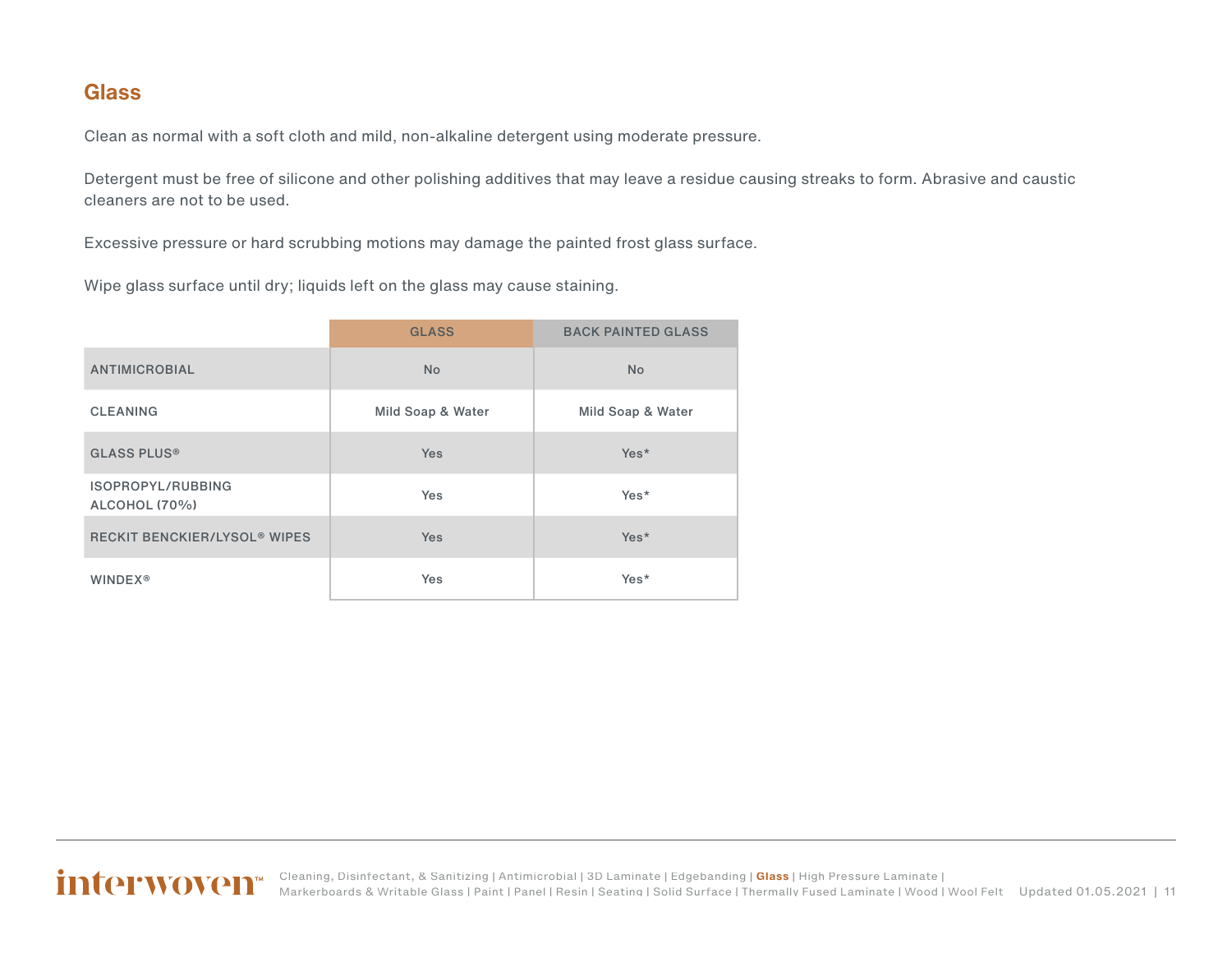#### <span id="page-11-0"></span>**High Pressure Laminates (HPL): Woodgrains**

Wipe the surface, moving with the grain on laminate surfaces. Avoid exposing furniture to extreme heat or cold; also avoid wide humidity variance.

It is recommended to thoroughly rinse with clean water and wipe completely dry after exposure to cleaners/disinfectants

\* Causes slight change of gloss or color.

|                                                                                            |                            |                            |                            |                            |                            |                            |                            |                            |                            | <b>WOODGRAIN</b>           |                            |                            |                            |                            |                            |                            |                            |                            |
|--------------------------------------------------------------------------------------------|----------------------------|----------------------------|----------------------------|----------------------------|----------------------------|----------------------------|----------------------------|----------------------------|----------------------------|----------------------------|----------------------------|----------------------------|----------------------------|----------------------------|----------------------------|----------------------------|----------------------------|----------------------------|
|                                                                                            | Almond                     | <b>Amber</b>               | Brazilwood                 | <b>Brighton</b>            | Canyon                     | Clear<br>Zebrawood         | Cordoba                    | Driftwood                  | <u>Huntington</u>          | Midtown                    | Mocha                      | Monterey                   | Portobello                 | Sable                      | <b>Sedona</b>              | Tribeca                    | <b>Tuscan</b>              | <b>Urban</b>               |
| <b>ANTIMICROBIAL</b>                                                                       | <b>No</b>                  | <b>No</b>                  | <b>No</b>                  | No                         | No                         | <b>No</b>                  | No                         | N <sub>o</sub>             | No                         | <b>No</b>                  | No                         | <b>No</b>                  | <b>No</b>                  | <b>No</b>                  | <b>No</b>                  | <b>No</b>                  | No                         | <b>No</b>                  |
| <b>CLEANING</b>                                                                            | Mild<br>Soap<br>&<br>Water | Mild<br>Soap<br>&<br>Water | Mild<br>Soap<br>&<br>Water | Mild<br>Soap<br>&<br>Water | Mild<br>Soap<br>&<br>Water | Mild<br>Soap<br>&<br>Water | Mild<br>Soap<br>&<br>Water | Mild<br>Soap<br>&<br>Water | Mild<br>Soap<br>&<br>Water | Mild<br>Soap<br>&<br>Water | Mild<br>Soap<br>&<br>Water | Mild<br>Soap<br>&<br>Water | Mild<br>Soap<br>&<br>Water | Mild<br>Soap<br>&<br>Water | Mild<br>Soap<br>&<br>Water | Mild<br>Soap<br>&<br>Water | Mild<br>Soap<br>&<br>Water | Mild<br>Soap<br>&<br>Water |
| <b>BLEACH/WATER SOLUTION 1:10</b><br>$(10\%)$                                              | Yes                        |                            |                            |                            |                            |                            |                            |                            |                            |                            |                            |                            | Yes                        | Yes                        |                            |                            |                            |                            |
| <b>CLOROX HEALTHCARE® DISPATCH®</b><br>HOSPITAL CLEANER DISINFECTANT<br><b>WITH BLEACH</b> | Yes*                       | Yes*                       | Yes*                       | Yes*                       | Yes*                       | Yes*                       | Yes*                       | Yes*                       | Yes*                       | Yes*                       | Yes*                       | Yes*                       | Yes*                       | Yes*                       | Yes*                       | Yes*                       | Yes*                       | Yes*                       |
| <b>CLOROX HEALTHCARE® BLEACH</b><br><b>GERMICIDAL CLEANER</b>                              | Yes*                       | Yes*                       | Yes*                       | Yes*                       | Yes*                       | Yes*                       | Yes*                       | Yes*                       | Yes*                       | Yes*                       | Yes*                       | Yes*                       | Yes*                       | Yes*                       | Yes*                       | Yes*                       | Yes*                       | Yes*                       |
| <b>CLOROX HEALTHCARE®</b><br>VERSASURE™ALCOHOL-FREE<br><b>DISINFECTANT CLEANER WIPES</b>   | Yes                        | Yes                        | Yes                        | Yes                        | Yes                        | Yes                        | Yes                        | Yes                        | Yes                        | Yes                        | Yes                        | Yes                        | Yes                        | Yes                        | Yes                        | Yes                        | <b>Yes</b>                 | Yes                        |
| <b>CLOROX<sup>®</sup> DISINFECTING WIPES</b>                                               | <b>Yes</b>                 | Yes                        | Yes                        | <b>Yes</b>                 | Yes                        | Yes                        | Yes                        | Yes                        | Yes                        | <b>Yes</b>                 | Yes                        | Yes                        | Yes                        | Yes                        | <b>Yes</b>                 | Yes                        | Yes                        | <b>Yes</b>                 |
| <b>CLOROX HEALTHCARE<sup>®</sup> BLEACH</b><br><b>GERMICIDAL WIPES</b>                     | Yes                        | Yes                        | Yes                        | Yes                        | Yes                        | Yes                        | Yes                        | Yes                        | Yes                        | Yes                        | Yes                        | Yes                        | Yes                        | Yes                        | Yes                        | Yes                        | Yes                        | Yes                        |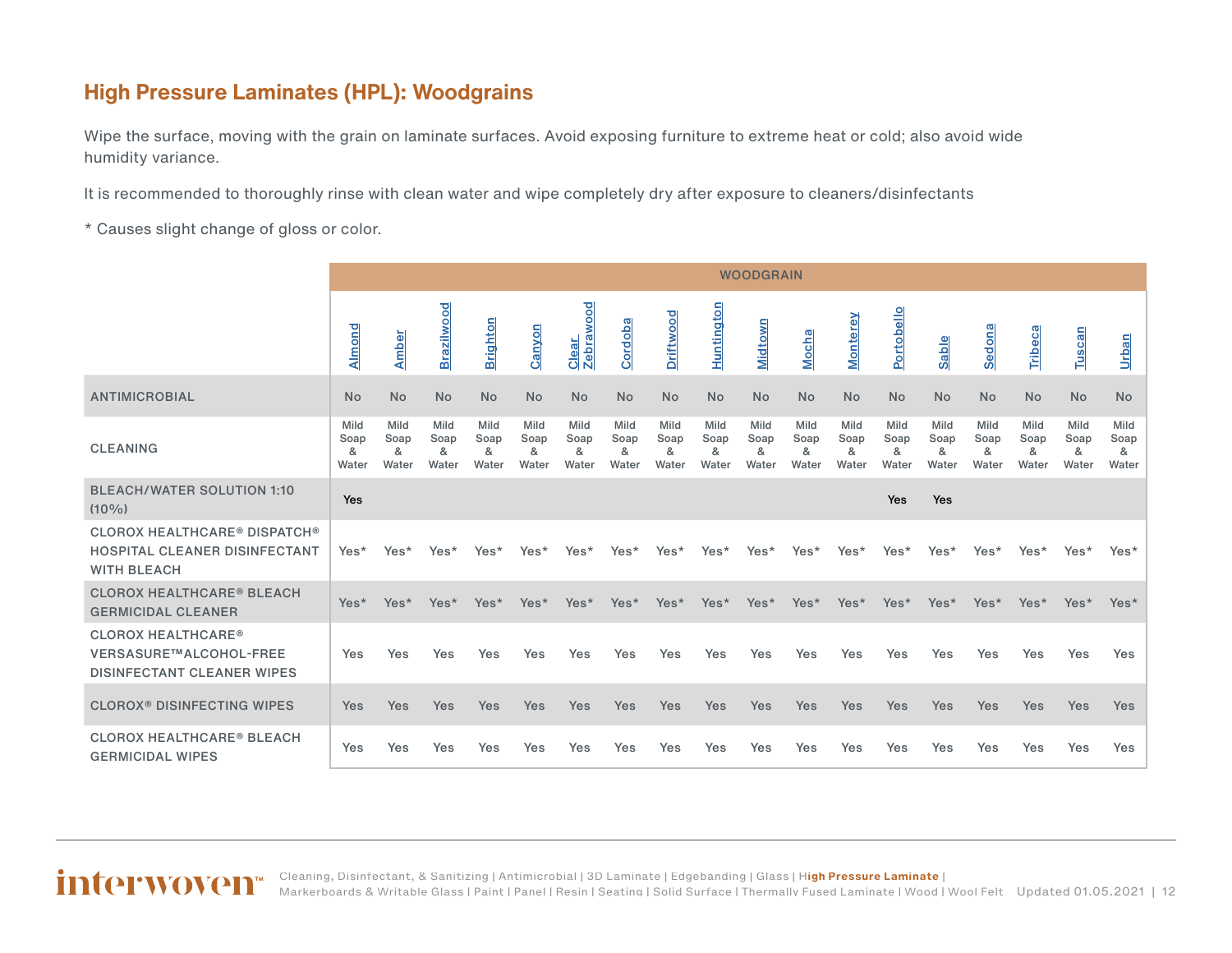### **High Pressure Laminates (HPL): Woodgrains (Continued)**

|                                                                                            |        |              |            |                 |        |                    |            |           |            | <b>WOODGRAIN</b> |       |          |            |       |               |         |        |            |
|--------------------------------------------------------------------------------------------|--------|--------------|------------|-----------------|--------|--------------------|------------|-----------|------------|------------------|-------|----------|------------|-------|---------------|---------|--------|------------|
|                                                                                            | Almond | <b>Amber</b> | Brazilwood | <b>Brighton</b> | Canyon | Clear<br>Zebrawood | Cordoba    | Driftwood | Huntington | Midtown          | Mocha | Monterey | Portobello | Sable | <b>Sedona</b> | Tribeca | Tuscan | Urban      |
| <b>CLOROX HEALTHCARE®</b><br><b>HYDROGEN PEROXIDE</b><br><b>CLEANER DISINFECTANT WIPES</b> | Yes    | Yes          | Yes        | Yes             | Yes    | Yes                | Yes        | Yes       | Yes        | <b>Yes</b>       | Yes   | Yes      | Yes        | Yes   | Yes           | Yes     | Yes    | <b>Yes</b> |
| ULTRA CLOROX <sup>®</sup> REGULAR<br><b>BLEACH 8.25%</b>                                   | Yes    | Yes          | Yes        | Yes             | Yes    | Yes                | Yes        | Yes       | Yes        | Yes              | Yes   | Yes      | Yes        | Yes   | Yes           | Yes     | Yes    | Yes        |
| DIVERSEY™ EXPOSE <sup>®</sup> II 256                                                       | Yes    | Yes          | Yes        | Yes             | Yes    | <b>Yes</b>         | <b>Yes</b> | Yes       | Yes        | <b>Yes</b>       | Yes   | Yes      | <b>Yes</b> | Yes   | Yes           |         |        |            |
| <b>DIVERSEY™ OXIVIR®1</b>                                                                  | Yes    | Yes          | Yes        | Yes             | Yes    | Yes                | Yes        | Yes       | Yes        | Yes              | Yes   | Yes      | Yes        | Yes   | Yes           |         |        |            |
| <b>DIVERSEY™ OXIVIR® TB</b>                                                                | Yes    | Yes          | Yes        | Yes             | Yes    | Yes                | Yes        | Yes       | Yes        | Yes              | Yes   | Yes      | Yes        | Yes   | Yes           |         |        |            |
| <b>DIVERSEY™ STRIDE®</b><br><b>FLORAL NEUTRAL CLEANER</b>                                  | Yes*   | Yes*         | Yes*       | Yes*            | Yes*   | Yes*               | Yes*       | Yes*      | Yes*       | Yes*             | Yes*  | Yes*     | Yes*       | Yes*  | Yes*          |         |        |            |
| DIVERSEY™ VIREX <sup>®</sup> II 256                                                        | Yes    | Yes          | Yes        | Yes             | Yes    | Yes                | Yes        | Yes       | Yes        | <b>Yes</b>       | Yes   | Yes      | Yes        | Yes   | Yes           |         |        |            |
| $ECOLAB® A-456® II$                                                                        | Yes    | Yes          | Yes        | Yes             | Yes    | Yes                | Yes        | Yes       | <b>Yes</b> | Yes              | Yes   | Yes      | Yes        | Yes   | Yes           |         |        |            |
| <b>ECOLAB<sup>®</sup> ENDURE HAND</b><br><b>SANITIZER</b>                                  | Yes*   | Yes*         | Yes*       | Yes*            | Yes*   | Yes*               | Yes*       | Yes*      | Yes*       | Yes*             | Yes*  | Yes*     | Yes*       | Yes*  | Yes*          |         |        |            |
| <b>EVACLEAN™ PURTABS</b>                                                                   | Yes    |              |            |                 |        |                    |            |           |            |                  |       |          | Yes        | Yes   |               |         |        |            |
| <b>FANTASTIK® ALL PURPOSE</b><br><b>CLEANER</b>                                            | Yes    | Yes          | <b>Yes</b> | <b>Yes</b>      | Yes    | <b>Yes</b>         | <b>Yes</b> | Yes       | Yes        | <b>Yes</b>       | Yes   | Yes      | <b>Yes</b> | Yes   | Yes           |         |        |            |
| FORMULA 409 <sup>®</sup> ANTIBACTERIAL<br><b>ALL-PURPOSE CLEANER</b>                       | Yes    | Yes          | Yes        | Yes             | Yes    | Yes                | Yes        | Yes       | Yes        | Yes              | Yes   | Yes      | Yes        | Yes   | Yes           |         |        |            |
| <b>GCLEAN(R) G200 SURFACE</b><br><b>SANITIZER</b>                                          | Yes    |              |            |                 |        |                    |            |           |            |                  |       |          | <b>Yes</b> | Yes   |               |         |        |            |

#### Updated 01.05.2021 | 13 [Cleaning, Disinfectant, & Sanitizing](#page-2-0) | [Antimicrobial](#page-3-0) | [3D Laminate](#page-4-0) | [Edgebanding](#page-8-0) | [Glass](#page-10-0) | H**[igh Pressure Laminate](#page-11-0)** | [Markerboards & Writable Glass](#page-23-0) | [Paint](#page-24-0) | [Panel](#page-27-0) | [Resin](#page-27-0) | [Seating](#page-33-0) | [Solid Surface](#page-44-0) | [Thermally Fused Laminate](#page-54-0) | [Wood](#page-58-0) | [Wool Felt](#page-60-0)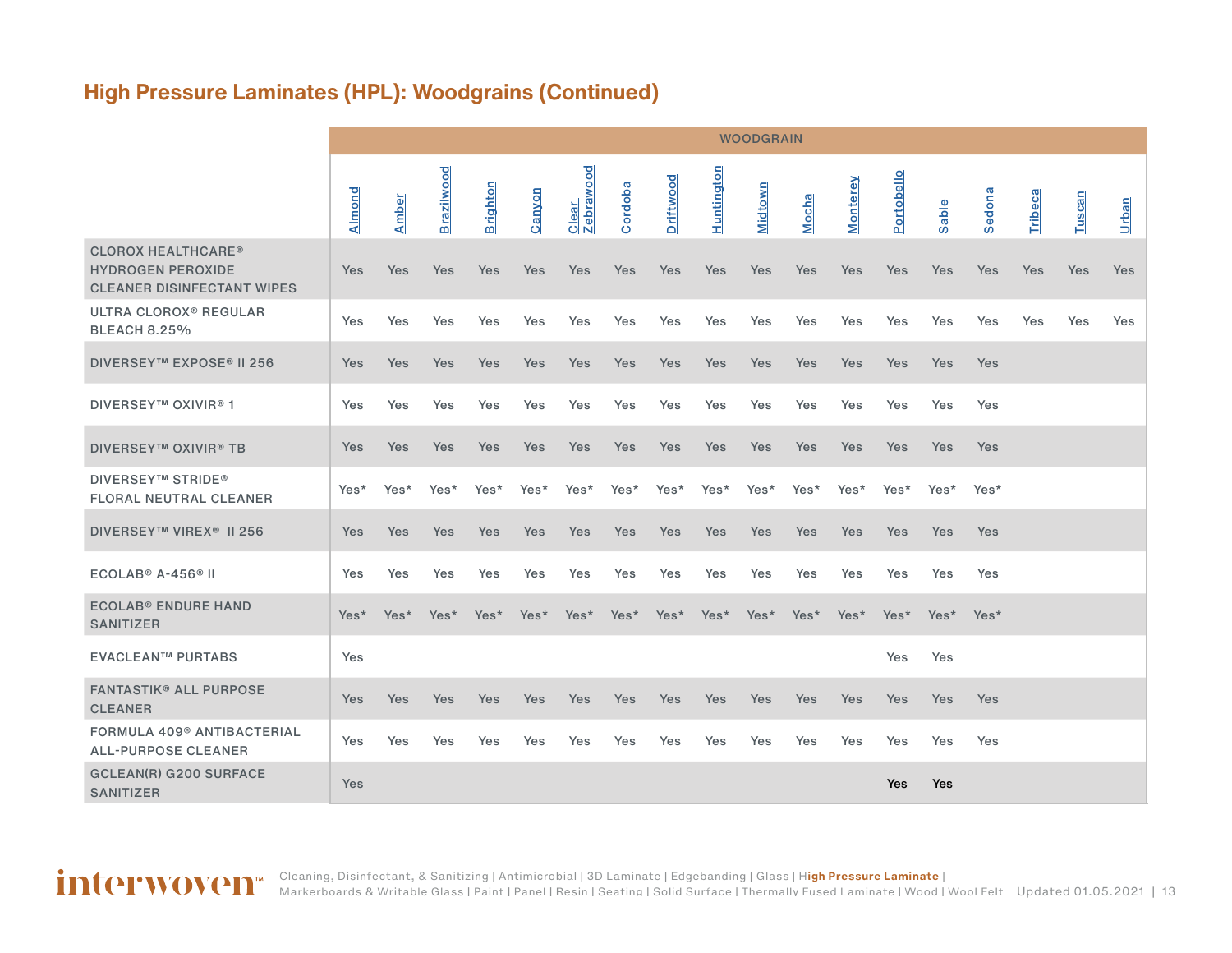### **High Pressure Laminates (HPL): Woodgrains (Continued)**

|                                                                                                   |            |              |            |                 |        |                           |            |           |                   | <b>WOODGRAIN</b> |       |            |            |            |            |         |               |            |
|---------------------------------------------------------------------------------------------------|------------|--------------|------------|-----------------|--------|---------------------------|------------|-----------|-------------------|------------------|-------|------------|------------|------------|------------|---------|---------------|------------|
|                                                                                                   | Almond     | <b>Amber</b> | Brazilwood | <b>Brighton</b> | Canyon | <b>Zebrawood</b><br>Clear | Cordoba    | Driftwood | <b>Huntington</b> | Midtown          | Mocha | Monterey   | Portobello | Sable      | Sedona     | Tribeca | <b>Tuscan</b> | Urban      |
| <b>HYDROGEN PEROXIDE (3%</b><br>SOLUTION. THIS IS NOT<br><b>HYDROGEN PEROXIDE VAPOR/</b><br>MIST) | Yes        | Yes          | Yes        | <b>Yes</b>      | Yes    | Yes                       | <b>Yes</b> | Yes       | Yes               | Yes              | Yes   | Yes        | Yes        | Yes        | Yes        | Yes     | Yes           | <b>Yes</b> |
| <b>ISOPROPYL ALCOHOL</b><br>(50% & 70%)                                                           | Yes        | Yes          | Yes        | Yes             | Yes    | Yes                       | Yes        | Yes       | Yes               | Yes              | Yes   | Yes        | Yes        | Yes        | Yes        | Yes     | Yes           | Yes        |
| <b>JAY-KEM PH NEUTRAL</b><br><b>COMMERCIAL FLOOR CLEANER</b>                                      | Yes        | Yes          | <b>Yes</b> | <b>Yes</b>      | Yes    | Yes                       | <b>Yes</b> | Yes       | Yes               | Yes              | Yes   | Yes        | Yes        | Yes        | Yes        | Yes     | Yes           | <b>Yes</b> |
| LYSOL ONE STEP FLOOR CLEANER                                                                      | Yes        | Yes          | Yes        | Yes             | Yes    | Yes                       | Yes        | Yes       | Yes               | Yes              | Yes   | Yes        | Yes        | <b>Yes</b> | Yes        | Yes     | Yes           | Yes        |
| <b>LYSOL ONE STEP FLOOR CLEANER</b>                                                               | <b>Yes</b> | Yes          | <b>Yes</b> | <b>Yes</b>      | Yes    | Yes                       | <b>Yes</b> | Yes       | Yes               | Yes              | Yes   | <b>Yes</b> | Yes        | <b>Yes</b> | <b>Yes</b> | Yes     | Yes           | <b>Yes</b> |
| <b>METREX™ CAVIWIPES</b>                                                                          | Yes        | Yes          | Yes        | Yes             | Yes    | Yes                       | <b>Yes</b> | Yes       | Yes               | Yes              | Yes   | Yes        | Yes        | Yes        | Yes        | Yes     | Yes           | Yes        |
| <b>METREX™ CAVIWIPES™ BLEACH</b>                                                                  | Yes*       | Yes*         | Yes*       | Yes*            | Yes*   | Yes*                      | Yes*       | Yes       | Yes*              | Yes*             | Yes*  | Yes*       | Yes*       | Yes*       | Yes*       | Yes*    | Yes*          | Yes*       |
| MR. CLEAN®                                                                                        | Yes        | Yes          | Yes        | Yes             | Yes    | Yes                       | Yes        | Yes       | Yes               | Yes              | Yes   | Yes        | Yes        | Yes        | <b>Yes</b> | Yes     | Yes           | Yes        |
| <b>PDI® SANI-PRIME® GERMICIDAL</b><br><b>SPRAY</b>                                                | Yes        | Yes          | Yes        | <b>Yes</b>      | Yes    | Yes                       | <b>Yes</b> | Yes       | Yes               | Yes              | Yes   | Yes        | <b>Yes</b> | <b>Yes</b> | <b>Yes</b> | Yes     | Yes           | <b>Yes</b> |
| <b>PDI® SUPER SANI-CLOTH®</b><br><b>GERMICIDAL DISPOSABLE WIPE</b>                                | Yes        | Yes          | Yes        | Yes             | Yes    | Yes                       | Yes        | Yes       | Yes               | Yes              | Yes   | Yes        | Yes        | Yes        | Yes        | Yes     | Yes           | Yes        |
| PINE SOL ALL PURPOSE CLEANER                                                                      | Yes        | Yes          | Yes        | <b>Yes</b>      | Yes    | Yes                       | <b>Yes</b> | Yes       | Yes               | Yes              | Yes   | Yes        | Yes        | <b>Yes</b> | Yes        | Yes     | Yes           | <b>Yes</b> |
| PURELL ADVANCED INSTANT HAND<br><b>SANITIZER</b>                                                  | Yes*       | Yes*         | Yes*       | Yes*            | Yes*   | Yes*                      | Yes*       | Yes       | Yes*              | Yes*             | Yes*  | Yes*       | Yes*       | Yes*       | Yes*       | Yes*    | Yes*          | Yes*       |
| PURELL® PROFESSIONAL SURFACE<br><b>DISINFECTANT WIPES</b>                                         | Yes*       | Yes*         | Yes*       | Yes*            | Yes*   | Yes*                      | Yes*       | Yes       | Yes <sup>*</sup>  | Yes*             | Yes*  | Yes*       | Yes*       | Yes*       | Yes*       | Yes*    | Yes*          | Yes*       |

Updated 01.05.2021 | 14 [Cleaning, Disinfectant, & Sanitizing](#page-2-0) | [Antimicrobial](#page-3-0) | [3D Laminate](#page-4-0) | [Edgebanding](#page-8-0) | [Glass](#page-10-0) | H**[igh Pressure Laminate](#page-11-0)** | [Markerboards & Writable Glass](#page-23-0) | [Paint](#page-24-0) | [Panel](#page-27-0) | [Resin](#page-27-0) | [Seating](#page-33-0) | [Solid Surface](#page-44-0) | [Thermally Fused Laminate](#page-54-0) | [Wood](#page-58-0) | [Wool Felt](#page-60-0)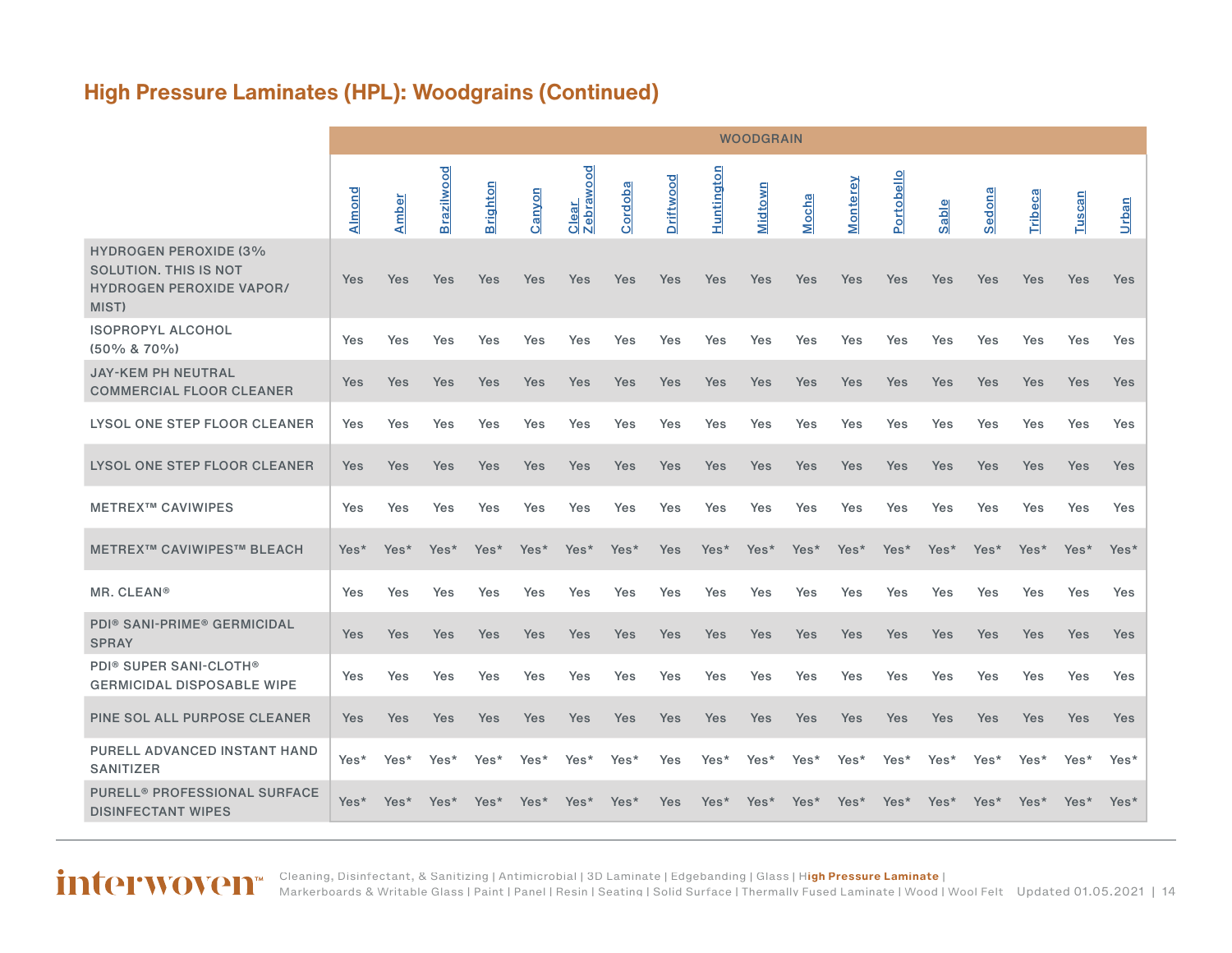### **High Pressure Laminates (HPL): Woodgrains (Continued)**

|                                    |            |              |            |                 |        |                    |            |            |                   | <b>WOODGRAIN</b> |       |          |            |            |            |         |               |              |
|------------------------------------|------------|--------------|------------|-----------------|--------|--------------------|------------|------------|-------------------|------------------|-------|----------|------------|------------|------------|---------|---------------|--------------|
|                                    | Almond     | <b>Amber</b> | Brazilwood | <b>Brighton</b> | Canyon | Clear<br>Zebrawood | Cordob     | Driftwood  | <b>Huntington</b> | <b>Midtown</b>   | Mocha | Monterey | Portobello | Sable      | Sedona     | Tribeca | <b>Tuscan</b> | <u>Urban</u> |
| SIMPLE GREEN®                      | Yes        | <b>Yes</b>   | <b>Yes</b> | <b>Yes</b>      | Yes    | Yes                | <b>Yes</b> | <b>Yes</b> | Yes               | <b>Yes</b>       | Yes   | Yes      | <b>Yes</b> | <b>Yes</b> | <b>Yes</b> | Yes     | <b>Yes</b>    | Yes          |
| <b>SSS® SANOTRACIN</b>             | Yes        | Yes          | Yes        | Yes             | Yes    | Yes                | Yes        | Yes        | Yes               | Yes              | Yes   | Yes      | Yes        | Yes        | Yes        | Yes     | Yes           | Yes          |
| <b>STERIS LPH®</b>                 | Yes        | <b>Yes</b>   | <b>Yes</b> | Yes             | Yes    | Yes                | <b>Yes</b> | Yes        | Yes               | <b>Yes</b>       | Yes   | Yes      | <b>Yes</b> | <b>Yes</b> | <b>Yes</b> | Yes     | <b>Yes</b>    | Yes          |
| <b>UNIMED ACCEL<sup>®</sup> TB</b> | Yes        | Yes          | Yes        | Yes             | Yes    | Yes                | Yes        | Yes        | Yes               | Yes              | Yes   | Yes      | Yes        | Yes        | Yes        | Yes     | Yes           | Yes          |
| <b>WEXFORD WEX-CIDE 128</b>        | <b>Yes</b> | Yes          | <b>Yes</b> | <b>Yes</b>      | Yes    | Yes                | <b>Yes</b> | Yes        | Yes               | <b>Yes</b>       | Yes   | Yes      | <b>Yes</b> | <b>Yes</b> | <b>Yes</b> | Yes     | <b>Yes</b>    | <b>Yes</b>   |
| <b>WINDEX®</b>                     | Yes        | Yes          | Yes        | Yes             | Yes    | Yes                | Yes        | Yes        | Yes               | Yes              | Yes   | Yes      | Yes        | Yes        | Yes        | Yes     | Yes           | Yes          |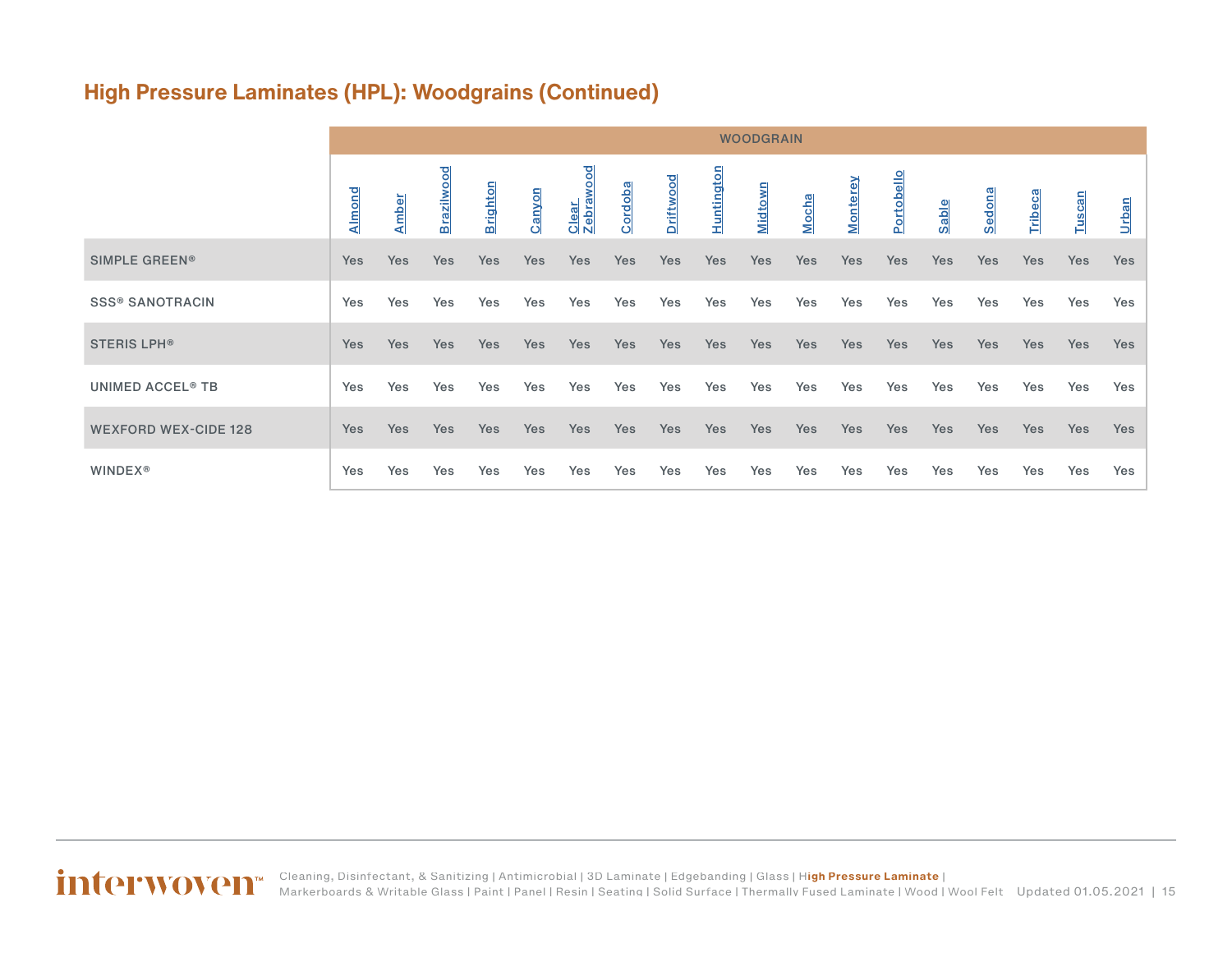### <span id="page-15-0"></span>**High Pressure Laminates (HPL): Solid**

|                                                                                                   | <b>SOLID</b>            |                         |                         |                         |                         |                         |                         |                         |                         |                         |                         |                         |
|---------------------------------------------------------------------------------------------------|-------------------------|-------------------------|-------------------------|-------------------------|-------------------------|-------------------------|-------------------------|-------------------------|-------------------------|-------------------------|-------------------------|-------------------------|
|                                                                                                   | Antique<br>White        | Chamois                 | Cinder                  | Cloud                   | Designer<br>White       | <b>Fog</b>              | Frosty<br>White         | Graphite                | Sandstone               | Shadow                  | <b>Storm</b>            | <b>Wallaby</b>          |
| <b>ANTIMICROBIAL</b>                                                                              | <b>No</b>               | <b>No</b>               | <b>No</b>               | <b>No</b>               | <b>No</b>               | <b>No</b>               | <b>No</b>               | <b>No</b>               | <b>No</b>               | <b>No</b>               | <b>No</b>               | <b>No</b>               |
| <b>CLEANING</b>                                                                                   | Mild<br>Soap &<br>Water | Mild<br>Soap &<br>Water | Mild<br>Soap &<br>Water | Mild<br>Soap &<br>Water | Mild<br>Soap &<br>Water | Mild<br>Soap &<br>Water | Mild<br>Soap &<br>Water | Mild<br>Soap &<br>Water | Mild<br>Soap &<br>Water | Mild<br>Soap &<br>Water | Mild<br>Soap &<br>Water | Mild<br>Soap &<br>Water |
| BLEACH/WATER SOLUTION 1:10 (10%)                                                                  | Yes                     | Yes                     | Yes                     | Yes                     | <b>Yes</b>              | Yes                     | <b>Yes</b>              |                         | Yes                     | <b>Yes</b>              | Yes                     | Yes                     |
| <b>CLOROX HEALTHCARE® DISPATCH®</b><br><b>HOSPITAL CLEANER DISINFECTANT</b><br><b>WITH BLEACH</b> | Yes*                    | No                      | No                      | No                      | Yes*                    | Yes*                    | Yes*                    | <b>No</b>               | Yes*                    | Yes*                    | Yes*                    | Yes*                    |
| <b>CLOROX HEALTHCARE®</b><br><b>BLEACH GERMICIDAL CLEANER</b>                                     | Yes*                    | No                      | <b>No</b>               | <b>No</b>               | Yes*                    | Yes*                    | Yes*                    | No                      | Yes*                    | Yes*                    | Yes*                    | Yes*                    |
| CLOROX HEALTHCARE <sup>®</sup> VERSASURE™<br>ALCOHOL-FREE DISINFECTANT<br><b>CLEANER WIPES"</b>   | Yes                     |                         |                         |                         | Yes                     | Yes                     | Yes                     |                         | Yes                     | Yes                     | Yes                     | Yes                     |
| <b>CLOROX<sup>®</sup> DISINFECTING WIPES</b>                                                      | <b>Yes</b>              |                         |                         |                         | <b>Yes</b>              | Yes                     | <b>Yes</b>              |                         | <b>Yes</b>              | <b>Yes</b>              | Yes                     | Yes                     |
| <b>CLOROX HEALTHCARE<sup>®</sup></b><br><b>BLEACH GERMICIDAL WIPES</b>                            | Yes                     |                         |                         |                         | Yes                     | Yes                     | Yes                     |                         | Yes                     | Yes                     | Yes                     | Yes                     |
| <b>CLOROX HEALTHCARE<sup>®</sup> HYDROGEN</b><br>PEROXIDE CLEANER DISINFECTANT<br><b>WIPES</b>    | Yes                     |                         |                         |                         | <b>Yes</b>              | Yes                     | Yes                     |                         | <b>Yes</b>              | <b>Yes</b>              | Yes                     | Yes                     |
| ULTRA CLOROX <sup>®</sup> REGULAR BLEACH<br>8.25%                                                 | Yes                     | No                      | <b>No</b>               | <b>No</b>               | Yes                     |                         |                         |                         |                         |                         |                         |                         |
| <b>DIVERSEY™ EXPOSE® II 256</b>                                                                   | <b>Yes</b>              |                         |                         |                         | <b>Yes</b>              | Yes                     | <b>Yes</b>              |                         | <b>Yes</b>              | <b>Yes</b>              | Yes                     | <b>Yes</b>              |
| DIVERSEY™ OXIVIR <sup>®</sup> 1                                                                   | Yes                     |                         |                         |                         | Yes                     | Yes                     | Yes                     |                         | Yes                     | Yes                     | Yes                     | Yes                     |

Updated 01.05.2021 | 16 [Cleaning, Disinfectant, & Sanitizing](#page-2-0) | [Antimicrobial](#page-3-0) | [3D Laminate](#page-4-0) | [Edgebanding](#page-8-0) | [Glass](#page-10-0) | H**[igh Pressure Laminate](#page-11-0)** | [Markerboards & Writable Glass](#page-23-0) | [Paint](#page-24-0) | [Panel](#page-27-0) | [Resin](#page-27-0) | [Seating](#page-33-0) | [Solid Surface](#page-44-0) | [Thermally Fused Laminate](#page-54-0) | [Wood](#page-58-0) | [Wool Felt](#page-60-0)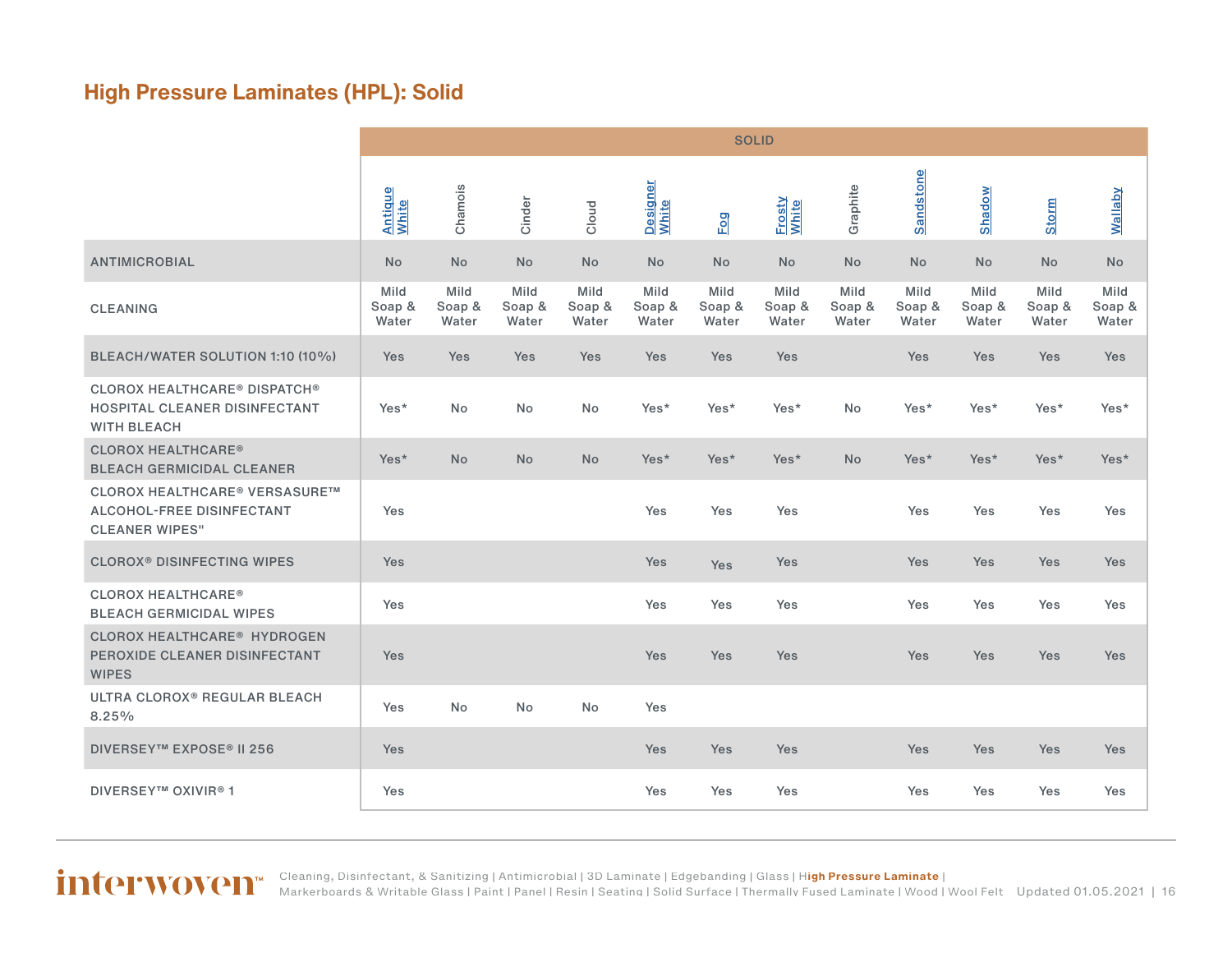### **High Pressure Laminates (HPL): Solid (Continued)**

|                                                                                         |                         | <b>SOLID</b> |        |            |                   |            |                 |          |            |               |              |                |
|-----------------------------------------------------------------------------------------|-------------------------|--------------|--------|------------|-------------------|------------|-----------------|----------|------------|---------------|--------------|----------------|
|                                                                                         | <b>Antique</b><br>White | Chamois      | Cinder | Cloud      | Designer<br>White | Fog        | Frosty<br>White | Graphite | Sandstone  | <b>Shadow</b> | <b>Storm</b> | <b>Vallaby</b> |
| <b>DIVERSEY™ OXIVIR® TB</b>                                                             | Yes                     |              |        |            | Yes               | Yes        | Yes             |          | Yes        | <b>Yes</b>    | Yes          | Yes            |
| <b>DIVERSEY™ STRIDE® FLORAL</b><br><b>NEUTRAL CLEANER</b>                               | Yes*                    |              |        |            | Yes*              | Yes*       | Yes*            |          | Yes*       | Yes*          | Yes*         | Yes*           |
| DIVERSEY™ VIREX <sup>®</sup> II 256                                                     | <b>Yes</b>              |              |        |            | Yes               | Yes        | Yes             |          | <b>Yes</b> | <b>Yes</b>    | <b>Yes</b>   | Yes            |
| ECOLAB <sup>®</sup> A-456 <sup>®</sup> II                                               | Yes                     |              |        |            | Yes               | Yes        | Yes             |          | Yes        | Yes           | Yes          | Yes            |
| <b>ECOLAB® ENDURE HAND SANITIZER</b>                                                    | Yes*                    |              |        |            | Yes*              | Yes*       | Yes*            |          | Yes*       | Yes*          | Yes*         | Yes*           |
| <b>EVACLEAN™ PURTABS</b>                                                                | Yes                     | Yes          | Yes    | Yes        | Yes               | Yes        | Yes             | Yes      |            |               |              |                |
| <b>FANTASTIK® ALL PURPOSE CLEANER</b>                                                   | Yes                     | Yes          | Yes    | Yes        | Yes               | <b>Yes</b> | Yes             | Yes      | Yes        | <b>Yes</b>    | Yes          | Yes            |
| <b>FORMULA 409® ANTIBACTERIAL</b><br><b>ALL-PURPOSE CLEANER</b>                         | Yes                     | Yes          | Yes    | Yes        | Yes               | Yes        | Yes             | Yes      | Yes        | Yes           | Yes          | Yes            |
| <b>GCLEAN(R) G200 SURFACE SANITIZER</b>                                                 | <b>Yes</b>              | Yes          | Yes    | <b>Yes</b> | Yes               | <b>Yes</b> | <b>Yes</b>      | Yes      |            |               |              |                |
| <b>GLASS PLUS®</b>                                                                      | Yes                     |              |        |            | Yes               | Yes        | Yes             |          | Yes        | Yes           | Yes          | Yes            |
| <b>HILLYARD FOAMING HAND SANITIZER</b>                                                  | Yes                     |              |        |            | Yes               | Yes        | Yes             |          | Yes        | Yes           | Yes          | Yes            |
| <b>HYDROGEN PEROXIDE (3%</b><br>SOLUTION. THIS IS NOT HYDROGEN<br>PEROXIDE VAPOR/MIST)" | Yes                     |              |        |            | Yes               | Yes        | Yes             |          | Yes        | Yes           | Yes          | Yes            |
| ISOPROPYL ALCOHOL (50% & 70%)                                                           | <b>Yes</b>              |              |        |            | Yes               | Yes        | <b>Yes</b>      |          | <b>Yes</b> | <b>Yes</b>    | Yes          | Yes            |

Updated 01.05.2021 | 17 [Cleaning, Disinfectant, & Sanitizing](#page-2-0) | [Antimicrobial](#page-3-0) | [3D Laminate](#page-4-0) | [Edgebanding](#page-8-0) | [Glass](#page-10-0) | H**[igh Pressure Laminate](#page-11-0)** | [Markerboards & Writable Glass](#page-23-0) | [Paint](#page-24-0) | [Panel](#page-27-0) | [Resin](#page-27-0) | [Seating](#page-33-0) | [Solid Surface](#page-44-0) | [Thermally Fused Laminate](#page-54-0) | [Wood](#page-58-0) | [Wool Felt](#page-60-0)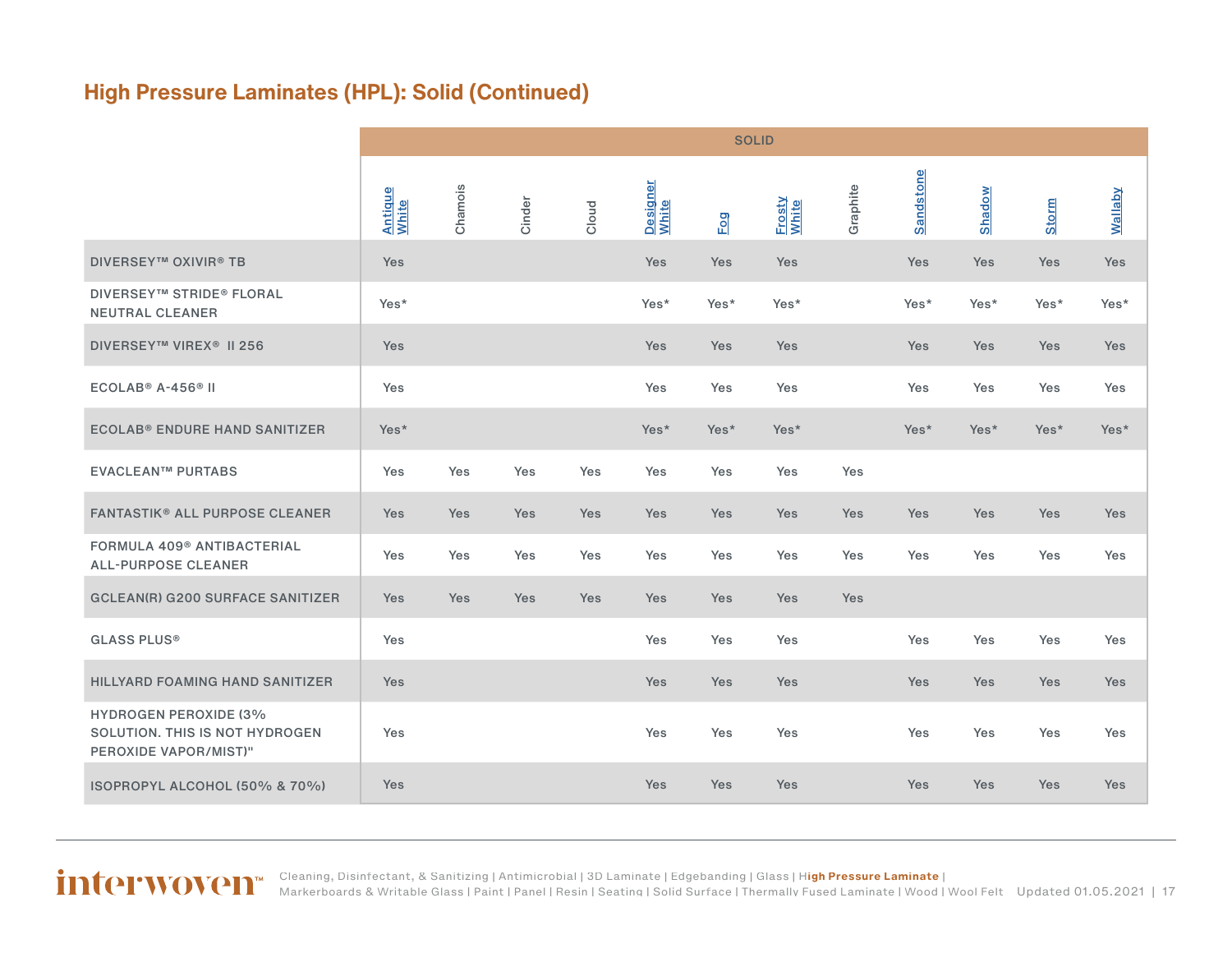### **High Pressure Laminates (HPL): Solid (Continued)**

|                                                                                     | <b>SOLID</b>            |         |        |       |                   |      |                 |          |            |            |              |                |
|-------------------------------------------------------------------------------------|-------------------------|---------|--------|-------|-------------------|------|-----------------|----------|------------|------------|--------------|----------------|
|                                                                                     | <b>Antique</b><br>White | Chamois | Cinder | Cloud | Designer<br>White | Fog  | Frosty<br>White | Graphite | Sandstone  | Shadow     | <b>Storm</b> | <b>Wallaby</b> |
| JAY-KEM PH NEUTRAL COMMERCIAL<br><b>FLOOR CLEANER</b>                               | Yes                     |         |        |       | <b>Yes</b>        | Yes  | Yes             |          | Yes        | <b>Yes</b> | Yes          | Yes            |
| LYSOL ONE STEP FLOOR CLEANER                                                        | Yes                     |         |        |       | Yes               | Yes  | Yes             |          | Yes        | Yes        | Yes          | Yes            |
| <b>LYSOL DISINFECTANT SPRAY</b>                                                     | Yes                     | Yes     |        |       | Yes               | Yes  | <b>Yes</b>      |          | Yes        | Yes        | <b>Yes</b>   | Yes            |
| <b>LYSOL<sup>®</sup> DISINFECTANT</b><br><b>MAX COVER MIST</b>                      | Yes                     | Yes     |        |       | Yes               | Yes  | Yes             |          | Yes        | Yes        | Yes          | Yes            |
| <b>LYSOL<sup>®</sup> DISINFECTING WIPES</b>                                         | Yes                     |         |        |       | <b>Yes</b>        | Yes  | <b>Yes</b>      |          | <b>Yes</b> | Yes        | <b>Yes</b>   | Yes            |
| <b>METREX™ CAVIWIPES</b>                                                            | Yes                     |         |        |       | Yes               | Yes  | Yes             |          | Yes        | Yes        | Yes          | Yes            |
| <b>METREX™ CAVIWIPES™ BLEACH</b>                                                    | Yes*                    |         |        |       | Yes*              | Yes* | Yes*            |          | Yes*       | Yes*       | Yes*         | Yes*           |
| MR. CLEAN <sup>®</sup>                                                              | Yes                     |         |        |       | <b>Yes</b>        | Yes  | Yes             |          | Yes        | Yes        | Yes          | Yes            |
| PDI® SANI-PRIME® GERMICIDAL SPRAY                                                   | Yes                     |         |        |       | Yes               | Yes  | <b>Yes</b>      |          | <b>Yes</b> | <b>Yes</b> | <b>Yes</b>   | Yes            |
| PDI <sup>®</sup> SUPER SANI-CLOTH <sup>®</sup> GERMICIDAL<br><b>DISPOSABLE WIPE</b> | Yes                     |         |        |       | Yes               | Yes  | Yes             |          | Yes        | Yes        | Yes          | Yes            |
| PINE SOL ALL PURPOSE CLEANER                                                        | Yes                     |         |        |       | <b>Yes</b>        | Yes  | Yes             |          | Yes        | Yes        | <b>Yes</b>   | Yes            |
| PURELL ADVANCED INSTANT HAND<br><b>SANITIZER</b>                                    | Yes*                    |         |        |       | Yes*              | Yes* | Yes*            |          | Yes*       | Yes*       | Yes*         | Yes*           |
| <b>PURELL<sup>®</sup> PROFESSIONAL</b><br><b>SURFACE DISINFECTANT WIPES</b>         | Yes*                    |         |        |       | Yes*              | Yes* | Yes*            |          | Yes*       | Yes*       | Yes*         | Yes*           |
| <b>SIMPLE GREEN®</b>                                                                | Yes                     |         |        |       | Yes               | Yes  | Yes             |          | Yes        | Yes        | Yes          | Yes            |

Updated 01.05.2021 | 18 [Cleaning, Disinfectant, & Sanitizing](#page-2-0) | [Antimicrobial](#page-3-0) | [3D Laminate](#page-4-0) | [Edgebanding](#page-8-0) | [Glass](#page-10-0) | H**[igh Pressure Laminate](#page-11-0)** | [Markerboards & Writable Glass](#page-23-0) | [Paint](#page-24-0) | [Panel](#page-27-0) | [Resin](#page-27-0) | [Seating](#page-33-0) | [Solid Surface](#page-44-0) | [Thermally Fused Laminate](#page-54-0) | [Wood](#page-58-0) | [Wool Felt](#page-60-0)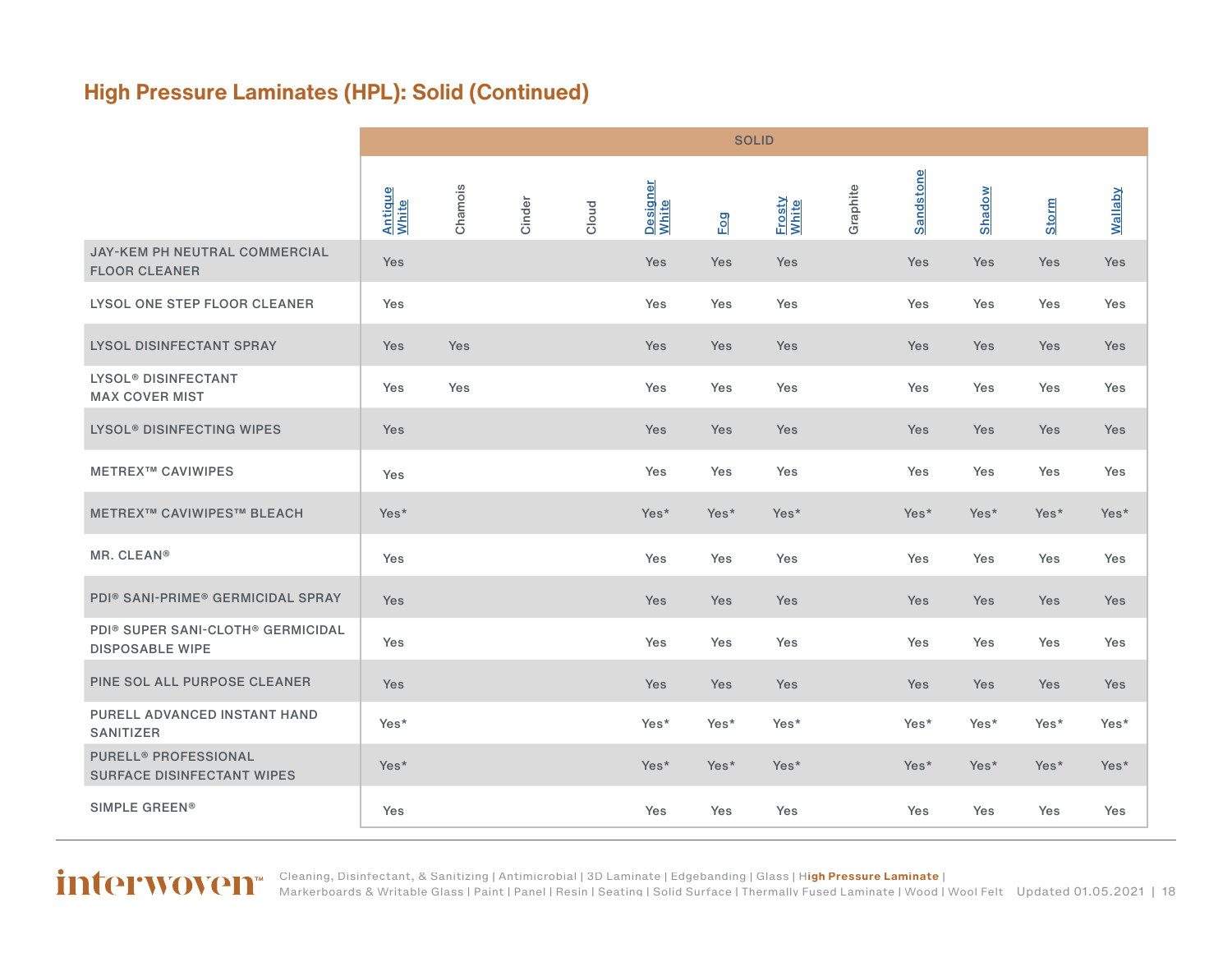### **High Pressure Laminates (HPL): Solid (Continued)**

|                                    | <b>SOLID</b>            |         |        |       |                   |            |                 |          |            |               |              |                |
|------------------------------------|-------------------------|---------|--------|-------|-------------------|------------|-----------------|----------|------------|---------------|--------------|----------------|
|                                    | <b>Antique</b><br>White | Chamois | Cinder | Cloud | Designer<br>White | Fog        | Frosty<br>White | Graphite | Sandstone  | <b>Shadow</b> | <b>Storm</b> | <b>Wallaby</b> |
| <b>SSS® SANOTRACIN</b>             | Yes                     |         |        |       | Yes               | <b>Yes</b> | <b>Yes</b>      |          | <b>Yes</b> | <b>Yes</b>    | Yes          | Yes            |
| <b>STERIS LPH®</b>                 | Yes                     |         |        |       | Yes               | Yes        | Yes             |          | Yes        | Yes           | Yes          | Yes            |
| <b>UNIMED ACCEL<sup>®</sup> TB</b> | Yes                     |         |        |       | Yes               | <b>Yes</b> | Yes             |          | Yes        | Yes           | Yes          | Yes            |
| <b>WEXFORD WEX-CIDE 128</b>        | Yes                     |         |        |       | Yes               | Yes        | Yes             |          | Yes        | Yes           | Yes          | Yes            |
| <b>WINDEX®</b>                     | Yes                     |         |        |       | Yes               | Yes        | Yes             |          | <b>Yes</b> | <b>Yes</b>    | Yes          | Yes            |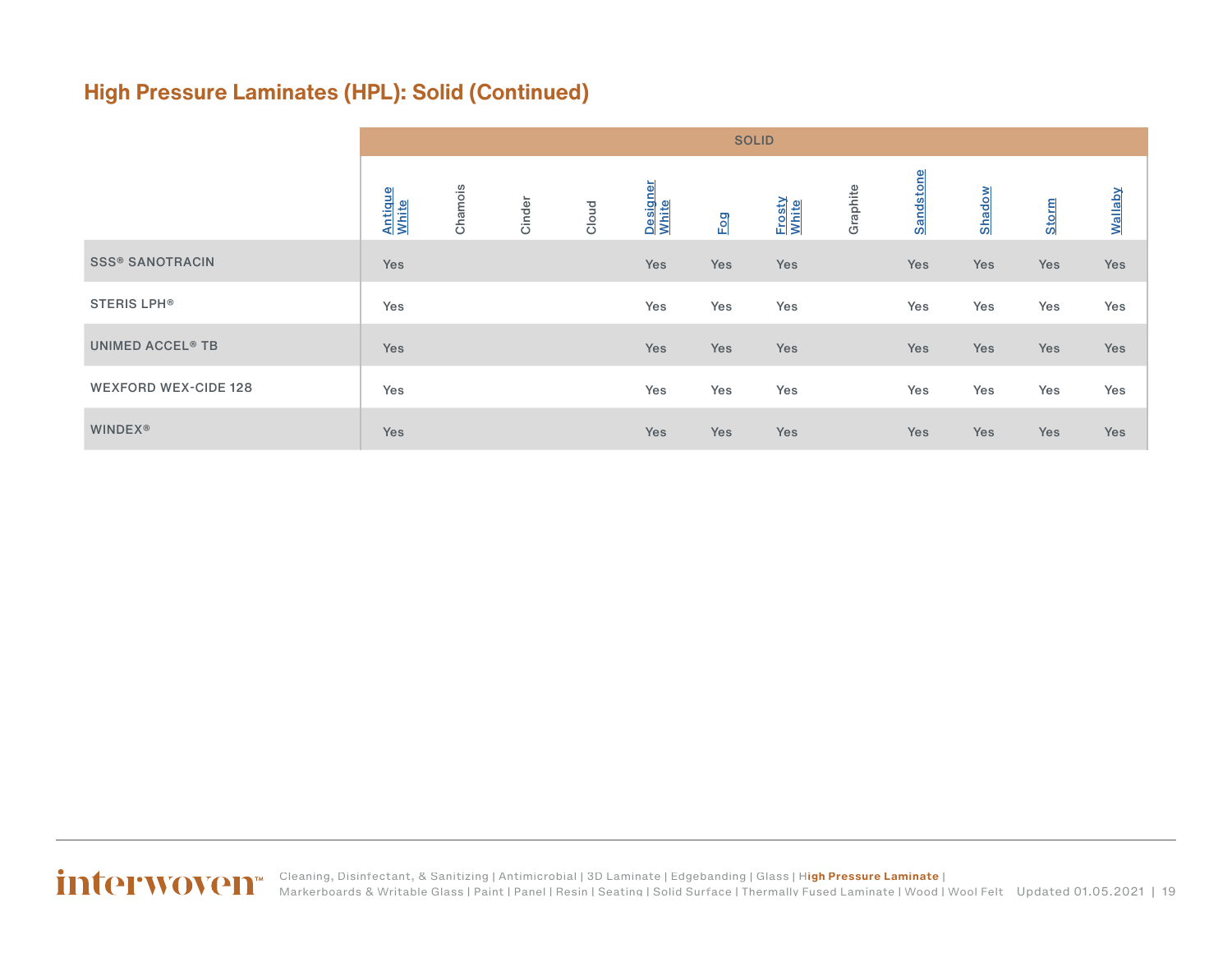### <span id="page-19-0"></span>**High Pressure Laminates (HPL): Pattern**

|                                                                                                  |                                             |                                             |                                             |                                             |                                             |                                             |                                             | <b>PATTERN</b>                              |                                             |                                             |                                             |                                             |                                             |                                             |                                             |
|--------------------------------------------------------------------------------------------------|---------------------------------------------|---------------------------------------------|---------------------------------------------|---------------------------------------------|---------------------------------------------|---------------------------------------------|---------------------------------------------|---------------------------------------------|---------------------------------------------|---------------------------------------------|---------------------------------------------|---------------------------------------------|---------------------------------------------|---------------------------------------------|---------------------------------------------|
|                                                                                                  | <b>Bronze</b><br>Voeber                     | Canyon<br>Zephyr                            | Carbon<br>Evoly                             | Desert<br>Zephyr                            | Grey<br>Glace                               | Misted<br>Zephyr                            | Zephyr<br>Morro                             | Mushroom<br>Tigris                          | Nickel<br>Evolv                             | Silicon                                     | Tawy<br>Legacy                              | Titanium<br>Evolv                           | Tungsten<br>Evolv                           | White<br>Nebula                             | <b>White</b><br>Tigris                      |
| <b>ANTIMICROBIAL</b>                                                                             | <b>No</b>                                   | <b>No</b>                                   | <b>No</b>                                   | <b>No</b>                                   | <b>No</b>                                   | <b>No</b>                                   | <b>No</b>                                   | <b>No</b>                                   | <b>No</b>                                   | <b>No</b>                                   | <b>No</b>                                   | <b>No</b>                                   | <b>No</b>                                   | <b>No</b>                                   | <b>No</b>                                   |
| <b>CLEANING</b>                                                                                  | Mild<br>Soap<br>&<br>Water<br>with<br>Grain | Mild<br>Soap<br>&<br>Water<br>with<br>Grain | Mild<br>Soap<br>&<br>Water<br>with<br>Grain | Mild<br>Soap<br>&<br>Water<br>with<br>Grain | Mild<br>Soap<br>&<br>Water<br>with<br>Grain | Mild<br>Soap<br>&<br>Water<br>with<br>Grain | Mild<br>Soap<br>&<br>Water<br>with<br>Grain | Mild<br>Soap<br>&<br>Water<br>with<br>Grain | Mild<br>Soap<br>&<br>Water<br>with<br>Grain | Mild<br>Soap<br>&<br>Water<br>with<br>Grain | Mild<br>Soap<br>&<br>Water<br>with<br>Grain | Mild<br>Soap<br>&<br>Water<br>with<br>Grain | Mild<br>Soap<br>&<br>Water<br>with<br>Grain | Mild<br>Soap<br>&<br>Water<br>with<br>Grain | Mild<br>Soap<br>&<br>Water<br>with<br>Grain |
| <b>BENEFECT®</b>                                                                                 | Yes                                         | <b>Yes</b>                                  | Yes                                         | Yes                                         | <b>Yes</b>                                  | Yes                                         | Yes                                         | Yes                                         | Yes                                         | Yes                                         | Yes                                         | Yes                                         | Yes                                         | Yes                                         | Yes                                         |
| <b>CLOROX HEALTHCARE® DISPATCH®</b><br>HOSPITAL CLEANER DISINFECTANT<br><b>WITH BLEACH</b>       | Yes*                                        | Yes*                                        | Yes*                                        | Yes*                                        | Yes*                                        | Yes*                                        | Yes*                                        | Yes*                                        | Yes*                                        | Yes*                                        | Yes*                                        | Yes*                                        | Yes*                                        | Yes*                                        | Yes*                                        |
| <b>CLOROX HEALTHCARE<sup>®</sup> BLEACH</b><br><b>GERMICIDAL CLEANER</b>                         | Yes*                                        | Yes*                                        | Yes*                                        | Yes*                                        | Yes*                                        | Yes*                                        | Yes*                                        | Yes*                                        | Yes*                                        | Yes*                                        | Yes*                                        | Yes*                                        | Yes*                                        | Yes*                                        | Yes*                                        |
| <b>CLOROX HEALTHCARE®</b><br><b>VERSASURE™ ALCOHOL-FREE</b><br><b>DISINFECTANT CLEANER WIPES</b> | Yes                                         | Yes                                         | Yes                                         | Yes                                         | Yes                                         | Yes                                         | Yes                                         | Yes                                         | Yes                                         | Yes                                         | Yes                                         | Yes                                         | Yes                                         | Yes                                         | Yes                                         |
| <b>CLOROX<sup>®</sup> DISINFECTING WIPES</b>                                                     | Yes                                         | <b>Yes</b>                                  | Yes                                         | Yes                                         | <b>Yes</b>                                  | <b>Yes</b>                                  | Yes                                         | Yes                                         | <b>Yes</b>                                  | Yes                                         | <b>Yes</b>                                  | Yes                                         | Yes                                         | Yes                                         | Yes                                         |
| <b>CLOROX HEALTHCARE<sup>®</sup> BLEACH</b><br><b>GERMICIDAL WIPES</b>                           | Yes                                         | Yes                                         | Yes                                         | Yes                                         | Yes                                         | Yes                                         | Yes                                         | Yes                                         | Yes                                         | <b>Yes</b>                                  | Yes                                         | <b>Yes</b>                                  | Yes                                         | Yes                                         | Yes                                         |
| <b>CLOROX HEALTHCARE®</b><br><b>HYDROGEN PEROXIDE CLEANER</b><br><b>DISINFECTANT WIPES</b>       | Yes                                         | <b>Yes</b>                                  | Yes                                         | Yes                                         | <b>Yes</b>                                  | Yes                                         | Yes                                         | Yes                                         | Yes                                         | Yes                                         | <b>Yes</b>                                  | Yes                                         | Yes                                         | Yes                                         | Yes                                         |
| <b>ULTRA CLOROX®</b><br><b>REGULAR BLEACH 8.25%</b>                                              |                                             |                                             |                                             |                                             |                                             |                                             |                                             |                                             |                                             |                                             |                                             |                                             |                                             |                                             |                                             |
| DIVERSEY™ EXPOSE® II 256                                                                         | Yes                                         | Yes                                         | Yes                                         | Yes                                         | <b>Yes</b>                                  | Yes                                         | Yes                                         | Yes                                         | <b>Yes</b>                                  | Yes                                         | Yes                                         | Yes                                         | Yes                                         | Yes                                         | <b>Yes</b>                                  |

[Cleaning, Disinfectant, & Sanitizing](#page-2-0) | [Antimicrobial](#page-3-0) | [3D Laminate](#page-4-0) | [Edgebanding](#page-8-0) | [Glass](#page-10-0) | H**[igh Pressure Laminate](#page-11-0)** |

Updated 01.05.2021 | 20 [Markerboards & Writable Glass](#page-23-0) | [Paint](#page-24-0) | [Panel](#page-27-0) | [Resin](#page-27-0) | [Seating](#page-33-0) | [Solid Surface](#page-44-0) | [Thermally Fused Laminate](#page-54-0) | [Wood](#page-58-0) | [Wool Felt](#page-60-0)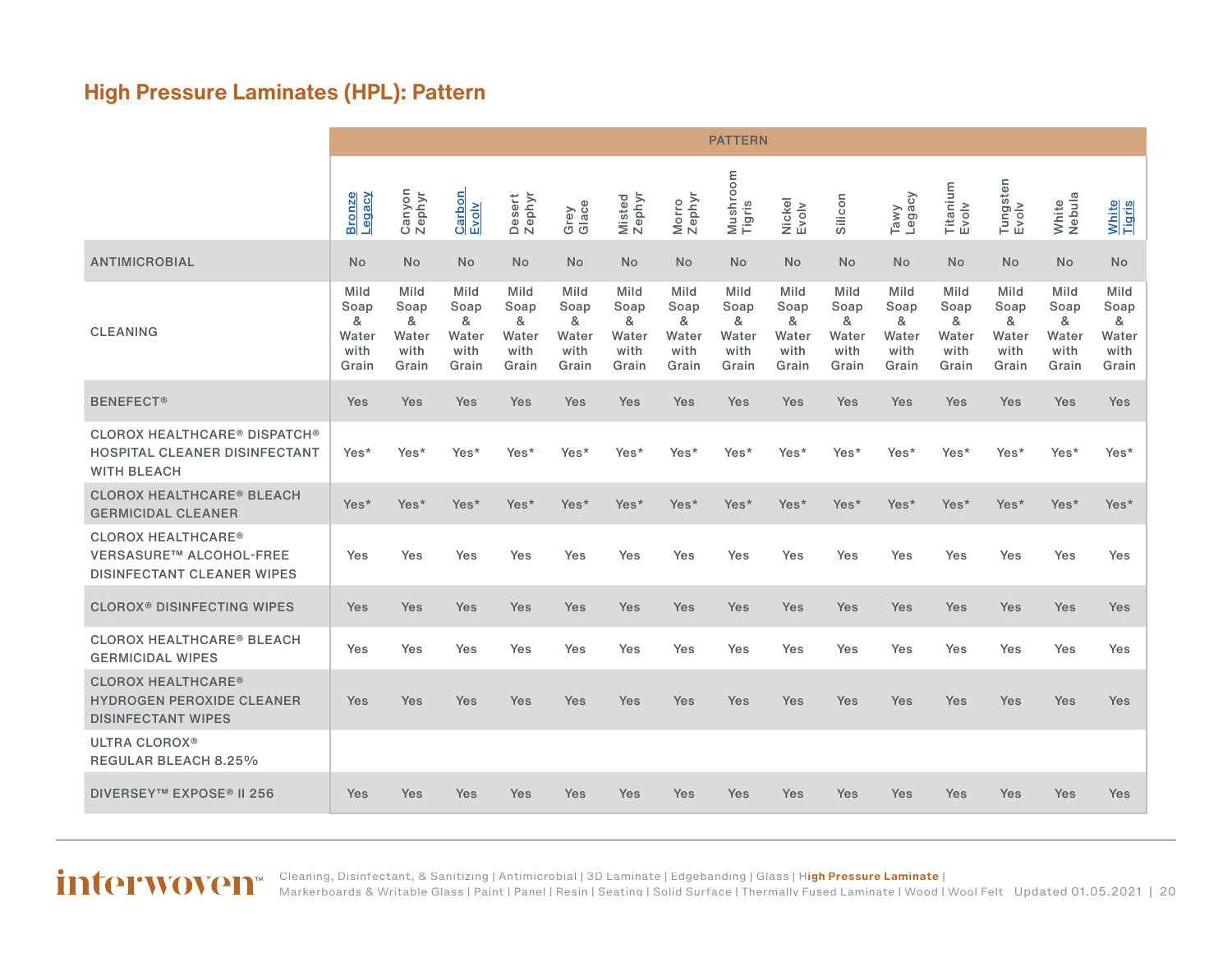### **High Pressure Laminates (HPL): Pattern (Continued)**

|                                                                                               |                                |                  |                 |                  |               |                  |                 | <b>PATTERN</b>     |                 |            |                |                   |                   |                 |                        |
|-----------------------------------------------------------------------------------------------|--------------------------------|------------------|-----------------|------------------|---------------|------------------|-----------------|--------------------|-----------------|------------|----------------|-------------------|-------------------|-----------------|------------------------|
|                                                                                               | <b>Bronze</b><br><b>Vaspar</b> | Canyon<br>Zephyr | Carbon<br>Evolv | Desert<br>Zephyr | Grey<br>Glace | Misted<br>Zephyr | Zephyr<br>Morro | Mushroom<br>Tigris | Nickel<br>Evolv | Silicon    | Tawy<br>Legacy | Titanium<br>Evolv | Tungsten<br>Evolv | White<br>Nebula | <b>White</b><br>Tigris |
| <b>DIVERSEY™ OXIVIR®1</b>                                                                     | <b>Yes</b>                     | Yes              | <b>Yes</b>      | Yes              | <b>Yes</b>    | Yes              | Yes             | <b>Yes</b>         | <b>Yes</b>      | Yes        | <b>Yes</b>     | <b>Yes</b>        | <b>Yes</b>        | Yes             | Yes                    |
| <b>DIVERSEY™ OXIVIR® TB</b>                                                                   | Yes                            | Yes              | Yes             | Yes              | Yes           | Yes              | Yes             | Yes                | Yes             | Yes        | Yes            | Yes               | Yes               | Yes             | Yes                    |
| <b>DIVERSEY™ STRIDE®</b><br><b>FLORAL NEUTRAL CLEANER</b>                                     | Yes*                           | Yes*             | Yes*            | Yes*             | Yes*          | Yes*             | Yes             | Yes*               | Yes*            | Yes*       | Yes*           | Yes*              | Yes*              | Yes*            | Yes*                   |
| DIVERSEY™ VIREX <sup>®</sup> II 256                                                           | Yes                            | Yes              | Yes             | Yes              | Yes           | Yes              | Yes             | Yes                | Yes             | Yes        | Yes            | Yes               | Yes               | Yes             | Yes                    |
| $ECOLAB® A-456® II$                                                                           | Yes                            | Yes              | Yes             | Yes              | Yes           | Yes              | Yes             | Yes                | Yes             | Yes        | Yes            | <b>Yes</b>        | Yes               | Yes             | Yes                    |
| <b>ECOLAB<sup>®</sup> ENDURE</b><br><b>HAND SANITIZER</b>                                     | Yes*                           | Yes*             | Yes*            | Yes*             | Yes*          | Yes*             | Yes             | Yes*               | Yes*            | Yes*       | Yes*           | Yes*              | Yes*              | Yes*            | Yes*                   |
| <b>FANTASTIK® ALL PURPOSE</b><br><b>CLEANER</b>                                               | Yes                            | Yes              | Yes             | Yes              | Yes           | Yes              | Yes             | Yes                | Yes             | <b>Yes</b> | Yes            | Yes               | Yes               | Yes             | Yes                    |
| FORMULA 409 <sup>®</sup> ANTIBACTERIAL<br><b>ALL-PURPOSE CLEANER</b>                          | Yes                            | Yes              | Yes             | Yes              | Yes           | Yes              | Yes             | Yes                | Yes             | Yes        | Yes            | Yes               | Yes               | Yes             | Yes                    |
| <b>GLASS PLUS®</b>                                                                            | Yes                            | Yes              | <b>Yes</b>      | Yes              | <b>Yes</b>    | Yes              | Yes             | Yes                | Yes             | <b>Yes</b> | <b>Yes</b>     | <b>Yes</b>        | <b>Yes</b>        | Yes             | Yes                    |
| <b>HILLYARD FOAMING HAND</b><br><b>SANITIZER</b>                                              | Yes                            | Yes              | Yes             | Yes              | Yes           | Yes              | Yes             | Yes                | Yes             | Yes        | Yes            | Yes               | Yes               | Yes             | Yes                    |
| <b>HYDROGEN PEROXIDE (3%</b><br>SOLUTION. THIS IS NOT HYDROGEN<br><b>PEROXIDE VAPOR/MIST)</b> | Yes                            | Yes              | <b>Yes</b>      | Yes              | <b>Yes</b>    | Yes              | Yes             | Yes                | <b>Yes</b>      | Yes        | <b>Yes</b>     | <b>Yes</b>        | <b>Yes</b>        | Yes             | Yes                    |
| <b>ISOPROPYL ALCOHOL</b>                                                                      | Yes                            | Yes              | Yes             | Yes              | Yes           | Yes              | Yes             | Yes                | Yes             | Yes        | Yes            | Yes               | Yes               | Yes             | Yes                    |
| <b>JAY-KEM PH NEUTRAL</b><br><b>COMMERCIAL FLOOR CLEANER</b>                                  | Yes                            | Yes              | <b>Yes</b>      | Yes              | <b>Yes</b>    | Yes              | Yes             | <b>Yes</b>         | <b>Yes</b>      | <b>Yes</b> | <b>Yes</b>     | <b>Yes</b>        | <b>Yes</b>        | Yes             | Yes                    |

Updated 01.05.2021 | 21 [Cleaning, Disinfectant, & Sanitizing](#page-2-0) | [Antimicrobial](#page-3-0) | [3D Laminate](#page-4-0) | [Edgebanding](#page-8-0) | [Glass](#page-10-0) | H**[igh Pressure Laminate](#page-11-0)** | [Markerboards & Writable Glass](#page-23-0) | [Paint](#page-24-0) | [Panel](#page-27-0) | [Resin](#page-27-0) | [Seating](#page-33-0) | [Solid Surface](#page-44-0) | [Thermally Fused Laminate](#page-54-0) | [Wood](#page-58-0) | [Wool Felt](#page-60-0)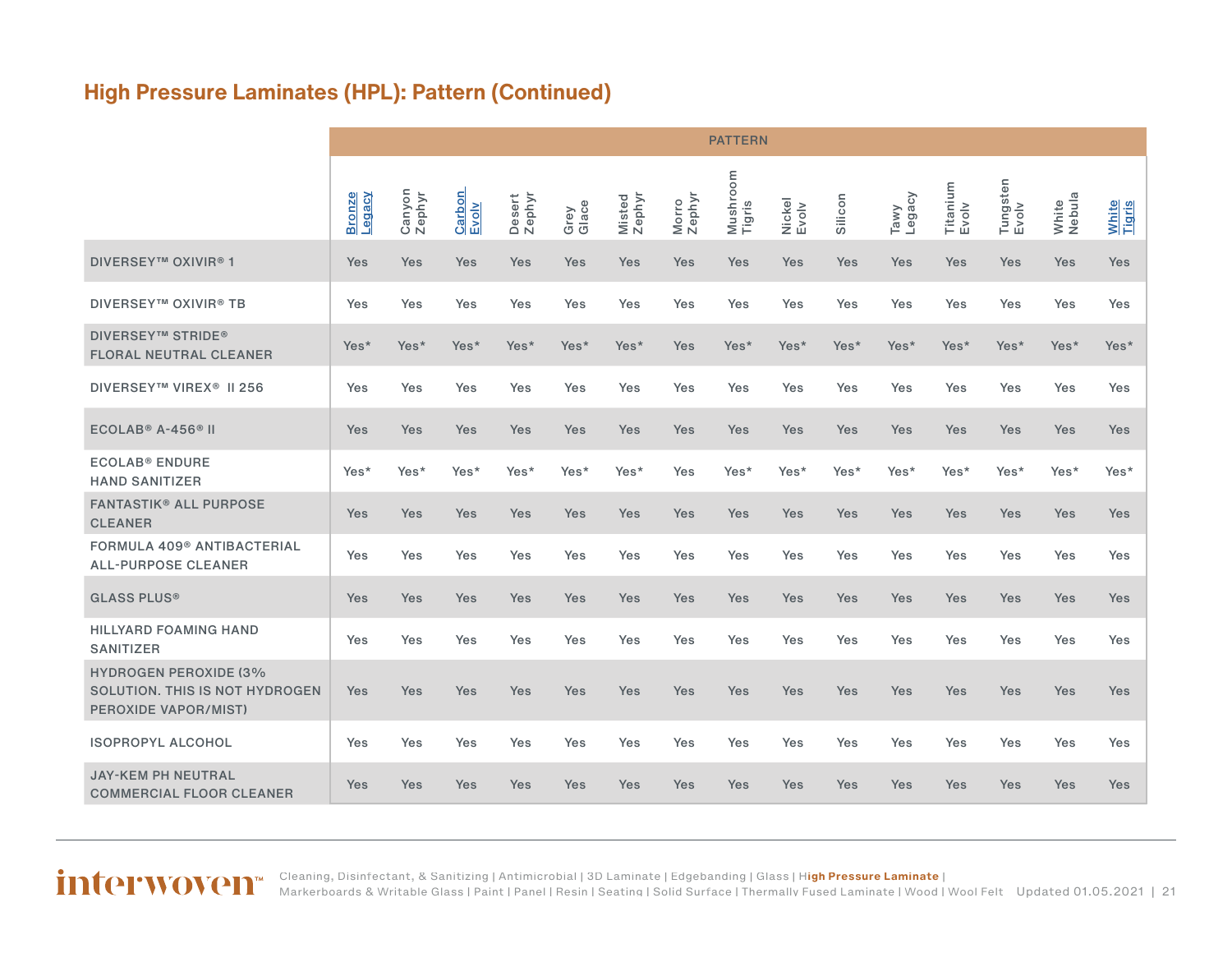### **High Pressure Laminates (HPL): Pattern (Continued)**

|                                                                             |                         |                  |                 |                  |               |                  |                 | <b>PATTERN</b>     |                 |         |                |                   |                   |                 |                        |
|-----------------------------------------------------------------------------|-------------------------|------------------|-----------------|------------------|---------------|------------------|-----------------|--------------------|-----------------|---------|----------------|-------------------|-------------------|-----------------|------------------------|
|                                                                             | <b>Bronze</b><br>∧эвбә⊤ | Canyon<br>Zephyr | Carbon<br>Evoly | Desert<br>Zephyr | Grey<br>Glace | Misted<br>Zephyr | Morro<br>Zephyr | Mushroom<br>Tigris | Nickel<br>Evolv | Silicon | Legacy<br>Tawy | Titanium<br>Evolv | Tungsten<br>Evolv | White<br>Nebula | <b>White</b><br>Tigris |
| LYSOL ONE STEP FLOOR CLEANER                                                | <b>Yes</b>              | Yes              | Yes             | Yes              | Yes           | <b>Yes</b>       | <b>Yes</b>      | Yes                | Yes             | Yes     | Yes            | Yes               | <b>Yes</b>        | Yes             | Yes                    |
| LYSOL <sup>®</sup> DISINFECTANT SPRAY                                       | <b>Yes</b>              | Yes              | Yes             | Yes              | Yes           | Yes              | Yes             | Yes                | <b>Yes</b>      | Yes     | <b>Yes</b>     | Yes               | Yes               | Yes             | Yes                    |
| <b>LYSOL DISINFECTANT</b><br><b>MAX COVER MIST</b>                          | Yes                     | <b>Yes</b>       | Yes             | Yes              | Yes           | Yes              | Yes             | Yes                | Yes             | Yes     | Yes            | <b>Yes</b>        | <b>Yes</b>        | Yes             | Yes                    |
| <b>LYSOL<sup>®</sup> DISINFECTING WIPES</b>                                 | Yes                     | Yes              | Yes             | Yes              | Yes           | Yes              | Yes             | Yes                | Yes             | Yes     | Yes            | Yes               | Yes               | Yes             | Yes                    |
| <b>METREX™ CAVIWIPES</b>                                                    | Yes                     | <b>Yes</b>       | Yes             | Yes              | Yes           | Yes              | Yes             | Yes                | Yes             | Yes     | Yes            | <b>Yes</b>        | Yes               | Yes             | Yes                    |
| <b>METREX™ CAVIWIPES™ BLEACH</b>                                            | Yes*                    | Yes*             | Yes*            | Yes*             | Yes*          | Yes*             | Yes             | Yes*               | Yes*            | Yes*    | Yes*           | Yes*              | Yes*              | Yes*            | Yes*                   |
| MR. CLEAN®                                                                  | Yes                     | Yes              | Yes             | Yes              | Yes           | Yes              | Yes             | Yes                | Yes             | Yes     | Yes            | <b>Yes</b>        | Yes               | Yes             | Yes                    |
| <b>PDI® SANI-PRIME®</b><br><b>GERMICIDAL SPRAY</b>                          | Yes                     | Yes              | Yes             | Yes              | Yes           | Yes              | Yes             | Yes                | Yes             | Yes     | Yes            | Yes               | Yes               | Yes             | Yes                    |
| <b>PDI® SUPER SANI-CLOTH®</b><br><b>GERMICIDAL DISPOSABLE WIPE</b>          | Yes                     | Yes              | Yes             | Yes              | Yes           | Yes              | Yes             | Yes                | Yes             | Yes     | Yes            | Yes               | Yes               | Yes             | Yes                    |
| PINE SOL ALL PURPOSE CLEANER                                                | Yes                     | Yes              | Yes             | Yes              | Yes           | Yes              | Yes             | Yes                | <b>Yes</b>      | Yes     | Yes            | Yes               | Yes               | Yes             | Yes                    |
| <b>PURELL ADVANCED</b><br><b>INSTANT HAND SANITIZER</b>                     | Yes*                    | Yes*             | Yes*            | Yes*             | Yes*          | Yes*             | Yes             | Yes*               | Yes*            | Yes*    | Yes*           | Yes*              | Yes*              | Yes*            | Yes*                   |
| <b>PURELL<sup>®</sup> PROFESSIONAL</b><br><b>SURFACE DISINFECTANT WIPES</b> | Yes*                    | Yes*             | Yes*            | Yes*             | Yes*          | Yes*             | Yes             | Yes*               | Yes*            | Yes*    | Yes*           | Yes*              | Yes*              | Yes*            | Yes*                   |
| <b>SIMPLE GREEN®</b>                                                        | Yes                     | <b>Yes</b>       | Yes             | Yes              | Yes           | Yes              | <b>Yes</b>      | Yes                | Yes             | Yes     | Yes            | Yes               | <b>Yes</b>        | Yes             | Yes                    |

Updated 01.05.2021 | 22 [Cleaning, Disinfectant, & Sanitizing](#page-2-0) | [Antimicrobial](#page-3-0) | [3D Laminate](#page-4-0) | [Edgebanding](#page-8-0) | [Glass](#page-10-0) | H**[igh Pressure Laminate](#page-11-0)** | [Markerboards & Writable Glass](#page-23-0) | [Paint](#page-24-0) | [Panel](#page-27-0) | [Resin](#page-27-0) | [Seating](#page-33-0) | [Solid Surface](#page-44-0) | [Thermally Fused Laminate](#page-54-0) | [Wood](#page-58-0) | [Wool Felt](#page-60-0)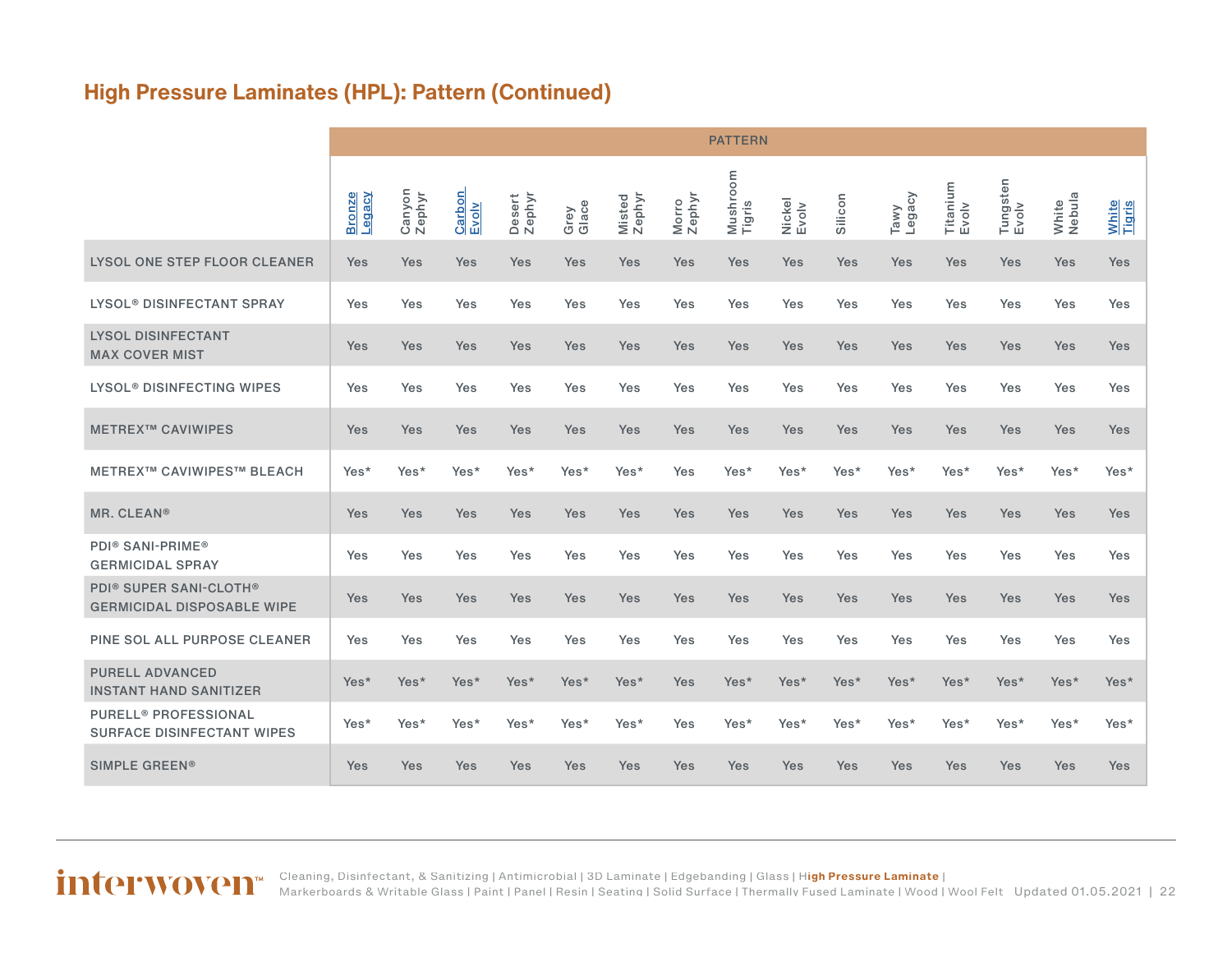### **High Pressure Laminates (HPL): Pattern (Continued)**

|                                    |                      | <b>PATTERN</b>   |                 |                  |               |                  |                 |                        |                 |            |                |                   |                   |                 |                        |
|------------------------------------|----------------------|------------------|-----------------|------------------|---------------|------------------|-----------------|------------------------|-----------------|------------|----------------|-------------------|-------------------|-----------------|------------------------|
|                                    | <b>Bronze</b><br>gac | Canyon<br>Zephyr | Carbon<br>Evolv | Desert<br>Zephyr | Grey<br>Glace | Misted<br>Zephyr | Morro<br>Zephyr | mo<br>Mushro<br>Tigris | Nickel<br>Evolv | Silicon    | Tawy<br>Legacy | Titanium<br>Evolv | Tungsten<br>Evolv | White<br>Nebula | <b>White</b><br>Tigris |
| <b>SSS® SANOTRACIN</b>             | Yes                  | <b>Yes</b>       | Yes             | Yes              | <b>Yes</b>    | <b>Yes</b>       | <b>Yes</b>      | Yes                    | <b>Yes</b>      | <b>Yes</b> | <b>Yes</b>     | <b>Yes</b>        | <b>Yes</b>        | Yes             | <b>Yes</b>             |
| <b>STERIS LPH®</b>                 | Yes                  | Yes              | Yes             | Yes              | Yes           | Yes              | Yes             | Yes                    | Yes             | Yes        | Yes            | Yes               | Yes               | Yes             | Yes                    |
| <b>UNIMED ACCEL<sup>®</sup> TB</b> | Yes                  | <b>Yes</b>       | Yes             | Yes              | <b>Yes</b>    | <b>Yes</b>       | Yes             | Yes                    | Yes             | <b>Yes</b> | <b>Yes</b>     | <b>Yes</b>        | <b>Yes</b>        | Yes             | <b>Yes</b>             |
| <b>WEXFORD WEX-CIDE 128</b>        | Yes                  | Yes              | Yes             | Yes              | Yes           | Yes              | Yes             | Yes                    | Yes             | Yes        | Yes            | Yes               | Yes               | Yes             | Yes                    |
| <b>WINDEX®</b>                     | Yes                  | <b>Yes</b>       | Yes             | Yes              | Yes           | <b>Yes</b>       | Yes             | <b>Yes</b>             | <b>Yes</b>      | <b>Yes</b> | Yes            | Yes               | Yes               | Yes             | <b>Yes</b>             |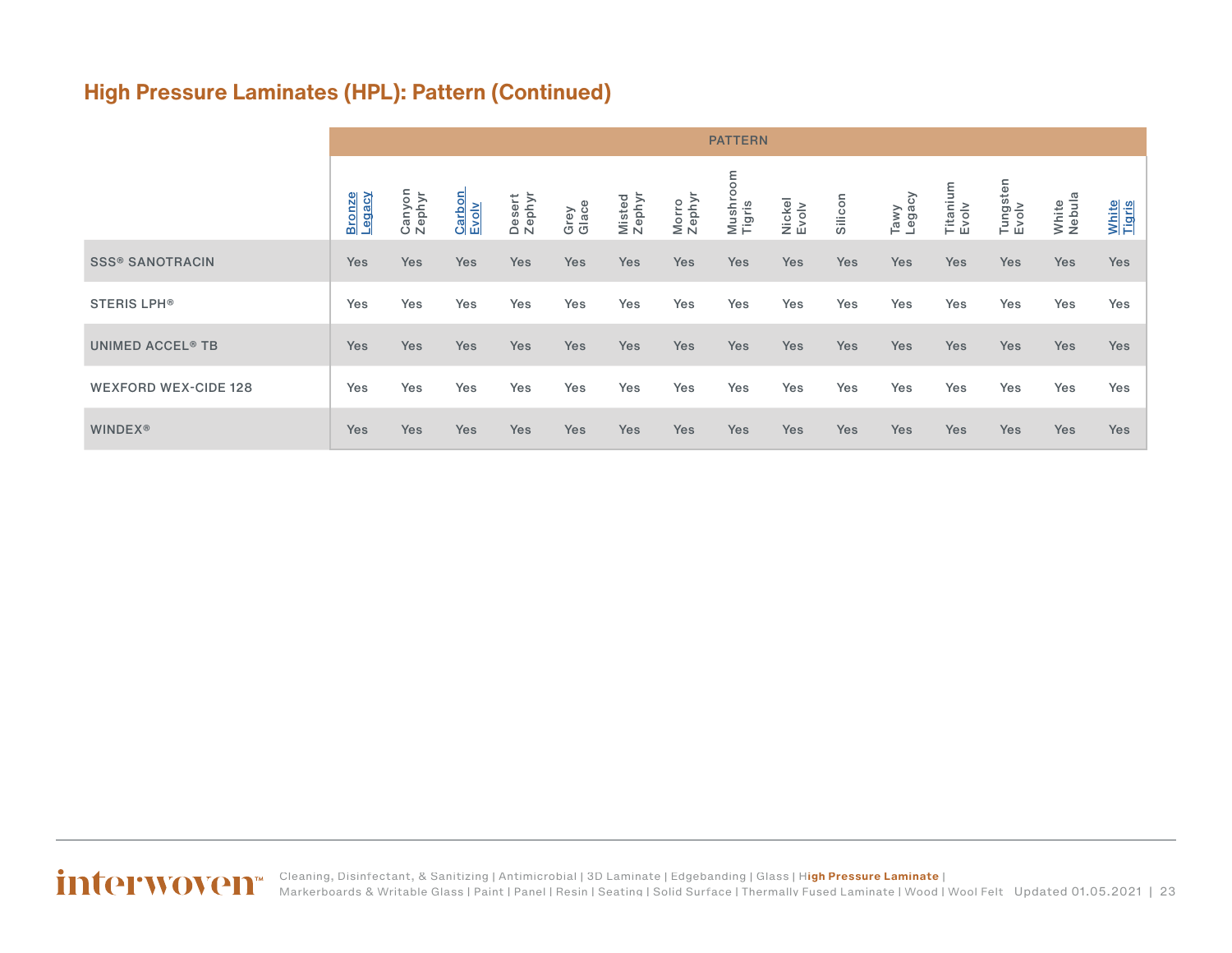#### <span id="page-23-0"></span>**Markerboard & Writable Glass**

Expo dry erase markers are recommended for markerboard and writable glass surfaces.

All other markers are not recommended, as they may leave undesirable results when erased.

Permanent or non-dry erase markers should not be used.

Dry erase erasers, not chalk board erasers, should be used to remove marker. Replace the erasers when heavily soiled.

Clean surface with Expo markerboard cleaner. Residue from other types of cleaners may cause markers to smear when erased.

|                 | DRY ERASE MARKERBOARD        |
|-----------------|------------------------------|
| ANTIMICROBIAL   | No                           |
| <b>CLEANING</b> | Mild Soap & Water with Grain |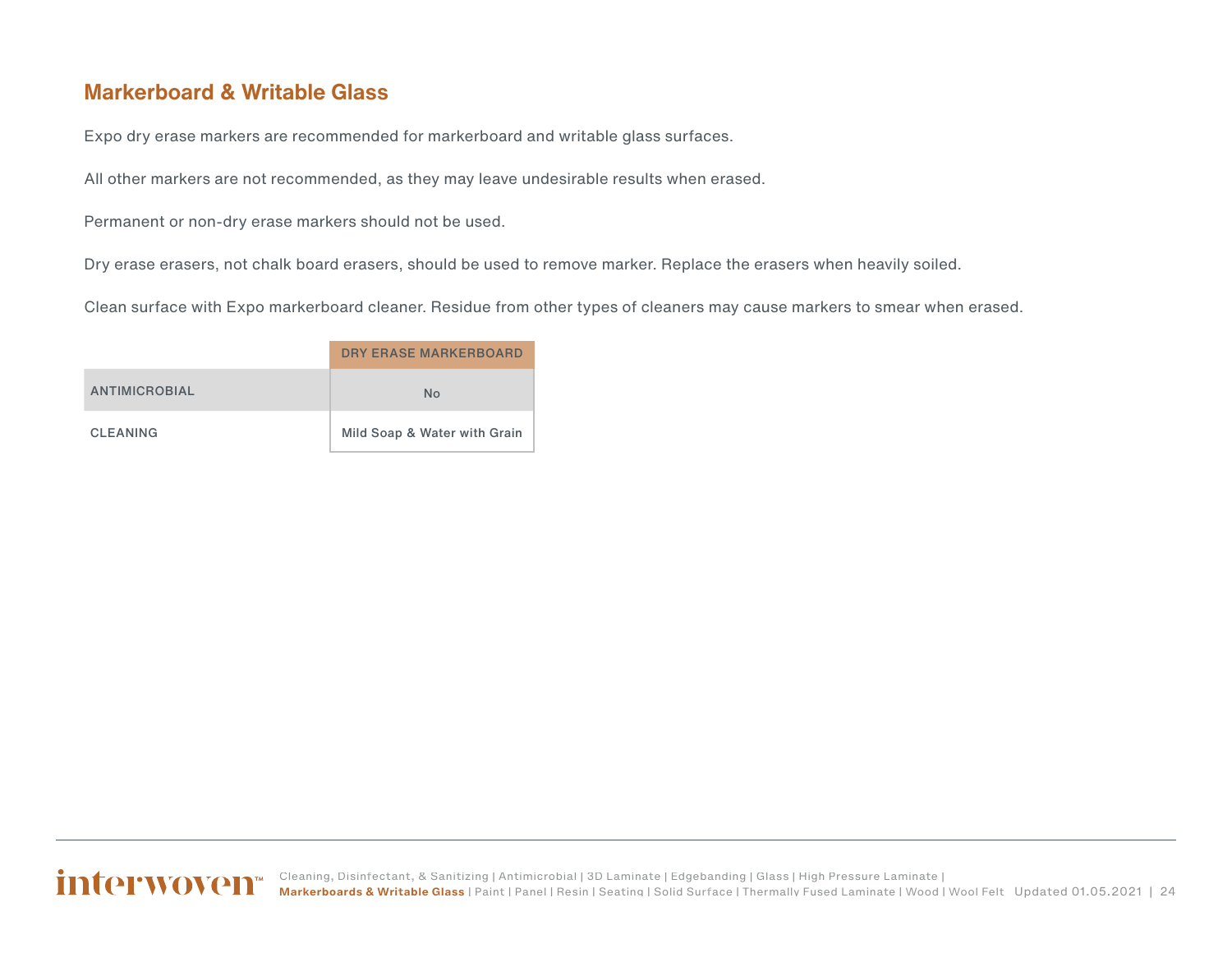#### <span id="page-24-0"></span>**Paint**

Clean surfaces with a mild soap and water solution. Follow up with a clean, dry soft cloth.

Avoid exposing furniture to extreme heat or cold; also avoid wide humidity variance.

It is recommended to thoroughly rinse with clean water and wipe completely dry after exposure to cleaners/disinfectants.

|                                                                                               | <b>PAINT</b>      |
|-----------------------------------------------------------------------------------------------|-------------------|
| <b>ANTIMICROBIAL</b>                                                                          | <b>No</b>         |
| <b>CLEANING</b>                                                                               | Mild Soap & Water |
| <b>BLEACH/WATER SOLUTION 1:10</b><br>$(10\%)$                                                 | Yes               |
| <b>CLEAR AMMONIA</b><br><b>ALL-PURPOSE CLEANER</b>                                            | Yes               |
| <b>CLOROX HEALTHCARE® DISPATCH®</b><br>HOSPITAL CLEANER DISINFECTANT<br><b>WITH BLEACH</b>    | Yes               |
| DIVERSEY™ VIREX <sup>®</sup> II 256                                                           | Yes               |
| $ECOLAB® A-456® II$                                                                           | Yes               |
| ECOLAB® ENDURE 320<br><b>HAND SANITIZER</b>                                                   | Yes               |
| <b>ECOLAB<sup>®</sup> OXYCIDE™</b><br><b>DAILY DISINFECTANT CLEANER</b>                       | Yes               |
| <b>ECOLAB<sup>®</sup> PEROXIDE MULTI</b><br><b>SURFACE CLEANER AND</b><br><b>DISINFECTANT</b> | Yes               |
| ETHANOL 95%                                                                                   | Yes               |
| <b>EVACLEAN™ PURTABS</b>                                                                      | Yes               |

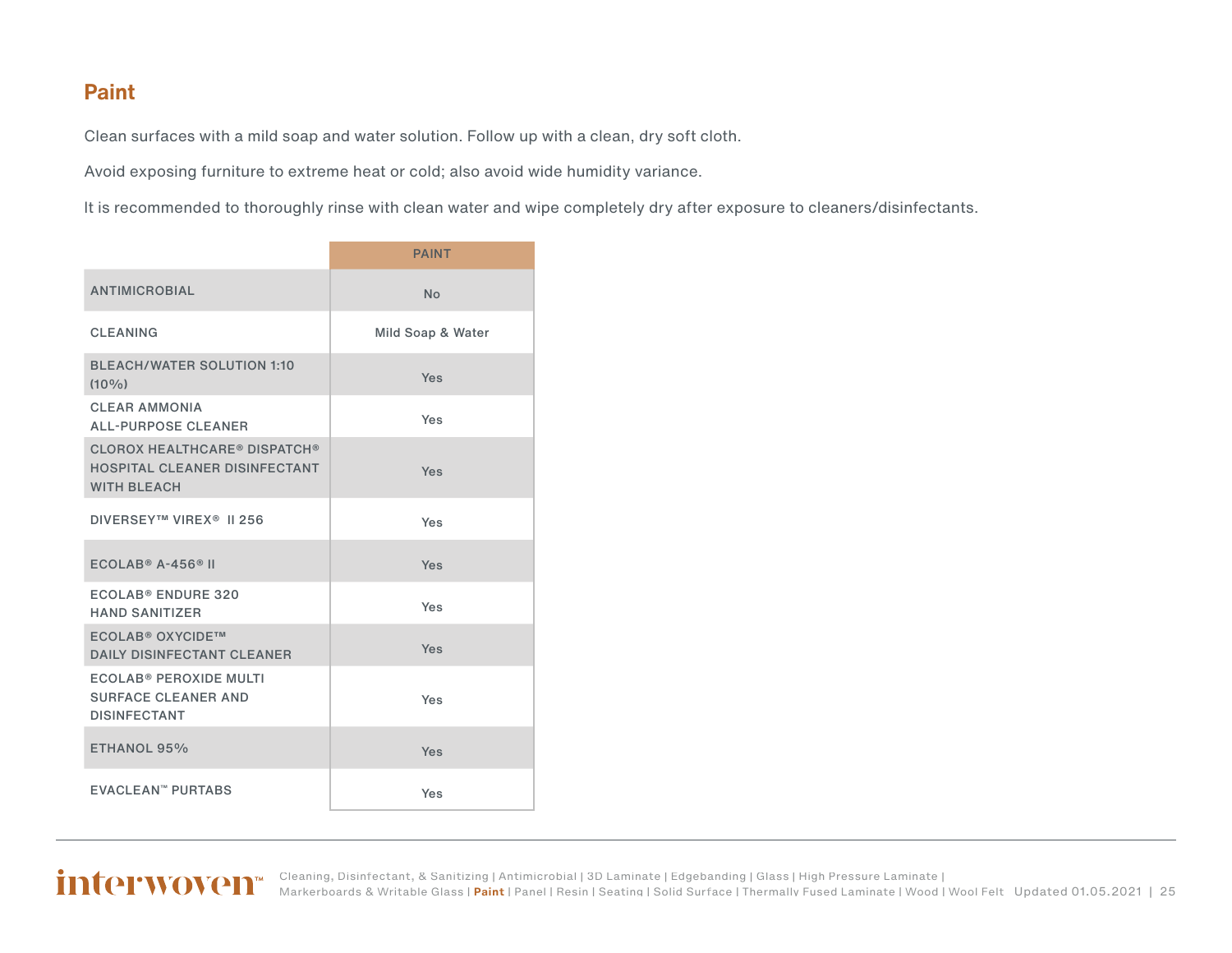### **Paint (Continued)**

|                                                                                        | <b>PAINT</b> |
|----------------------------------------------------------------------------------------|--------------|
| FORMULA 409 <sup>®</sup> ANTIBACTERIAL<br><b>ALL-PURPOSE CLEANER</b>                   | Yes          |
| GCLEAN <sup>®</sup> G200<br><b>SURFACE SANITIZER</b>                                   | Yes          |
| <b>HILLYARD FOAMING HAND</b><br><b>SANITIZER</b>                                       | Yes          |
| <b>HYDROGEN PEROXIDE (3%</b><br>SOLUTION. THIS IS NOT HYDROGEN<br>PEROXIDE VAPOR/MIST) | Yes          |
| <b>ISOPROPYL ALCOHOL 91%</b>                                                           | Yes          |
| <b>JAY-KEM PH NEUTRAL</b><br><b>COMMERCIAL FLOOR CLEANER</b>                           | Yes          |
| <b>LYSOL<sup>®</sup> DISINFECTANT SPRAY</b>                                            | Yes          |
| <b>LYSOL<sup>®</sup> DISINFECTANT</b><br><b>MAX COVER MIST</b>                         | Yes          |
| LYSOL <sup>®</sup> DISINFECTING WIPES                                                  | Yes          |
| LYSOL <sup>®</sup> DISINFECTING WIPES                                                  | Yes          |
| NIXALL® DISINFECTANT/SANITIZER                                                         | Yes          |
| PINE SOL ALL PURPOSE CLEANER                                                           | Yes          |
| <b>PROKURE®</b>                                                                        | Yes          |
| <b>RECKIT BENCKIER/LYSOL</b><br>ONE STEP FLOOR CLEANER                                 | Yes          |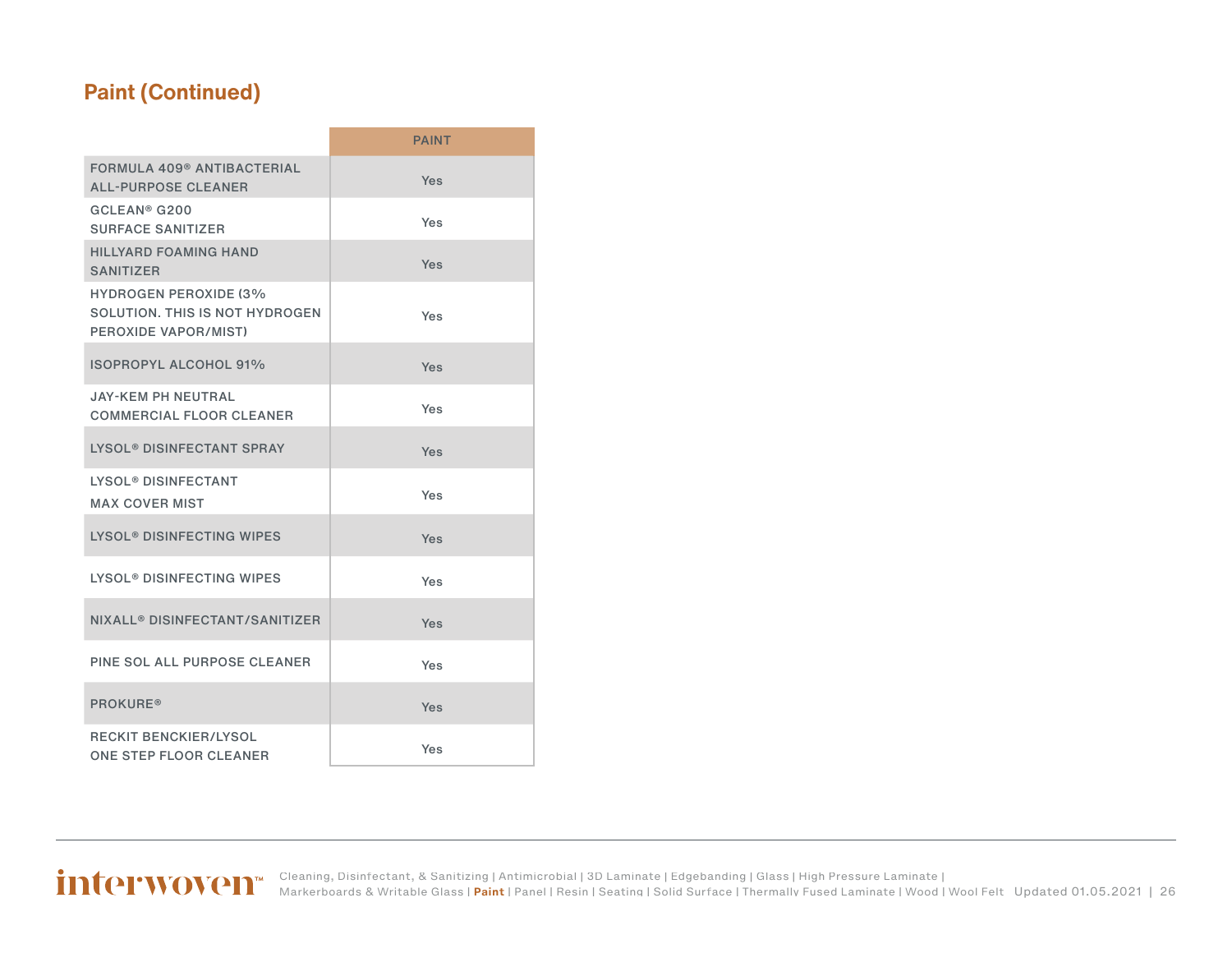### **Paint (Continued)**

|                             | <b>PAINT</b> |
|-----------------------------|--------------|
| SIMPLE GREEN®               | Yes          |
| <b>SSS® SANOTRACIN</b>      | Yes          |
| <b>VITAL OXIDE®</b>         | Yes          |
| <b>WEXFORD WEX-CIDE 128</b> | Yes          |
| <b>WINDEX®</b>              | Yes          |

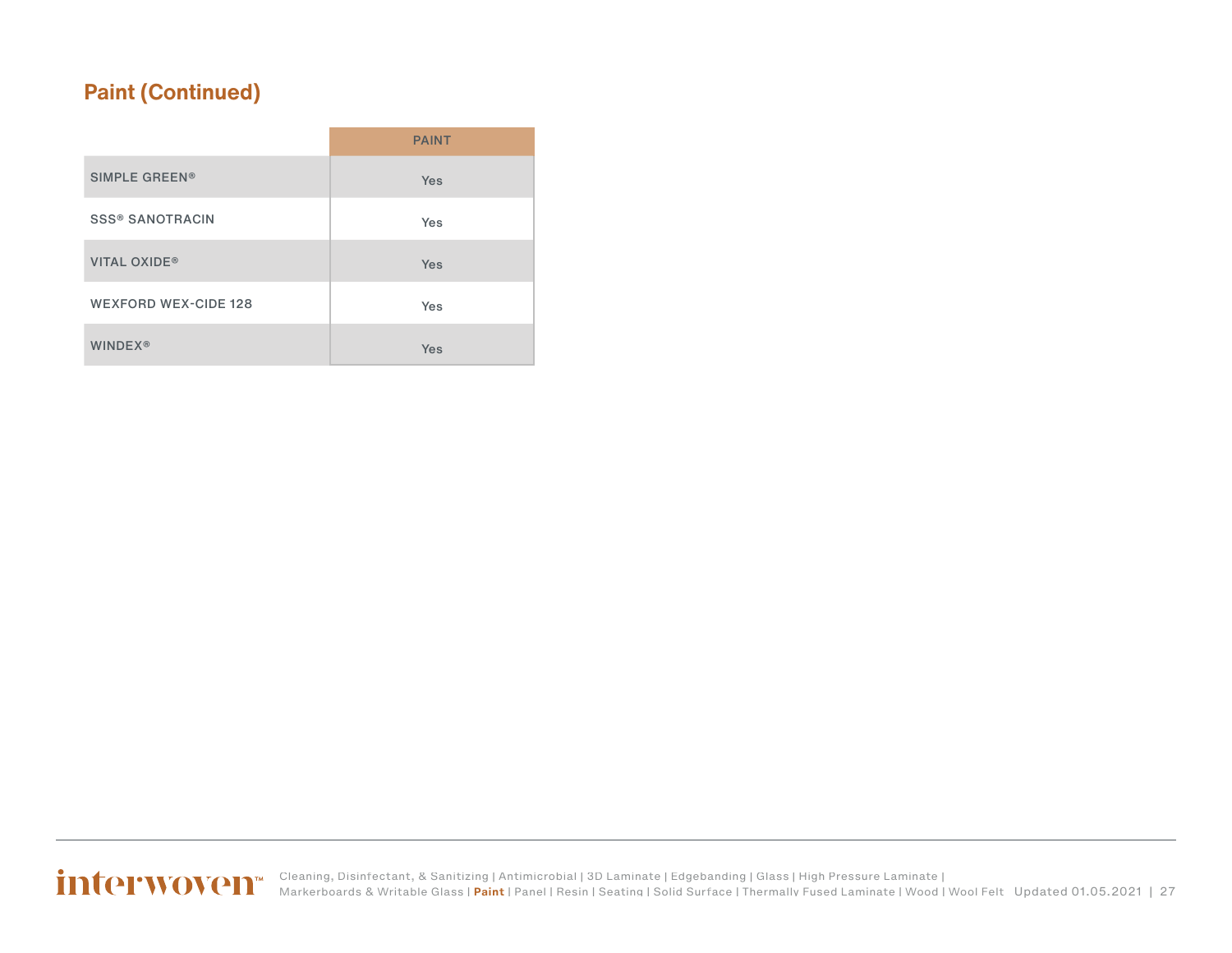#### <span id="page-27-0"></span>**Panel Fabrics**

#### Cleaning Codes Explained

• W: Use water-based cleaning solutions (Resolve™ Upholstery Cleaner, or mix 2 tbsp of ammonia or ammoniated detergent, such as Ajax® liquid, to 1 qt of water). Blot the stain gently with a cloth dampened in this solution. Continue turning the cloth to always use a clean portion.

It is recommended to thoroughly rinse with clean water and wipe completely dry after exposure to cleaners/disinfectants.

|                      | <b>GRADE A</b>           |           |            |           |           | <b>GRADE B</b> |       |        |           |           |            |           |           |           |     |      |          |           |           |
|----------------------|--------------------------|-----------|------------|-----------|-----------|----------------|-------|--------|-----------|-----------|------------|-----------|-----------|-----------|-----|------|----------|-----------|-----------|
|                      | <b>S</b><br>$\circ$<br>Ö | ဖာ<br>SS  | usion<br>ட | Ф<br>nfus | lean      | Merge          | Mykel | Plinth | apestr    | Jniverse  | asket<br>m | enzie     | iuse      | ine.      | yko | Pact | ose<br>훕 | Saville   | ŏ<br>ō    |
| <b>ANTIMICROBIAL</b> | No                       | <b>No</b> | No         | <b>No</b> | <b>No</b> | No             | No    | No     | <b>No</b> | <b>NO</b> | No         | <b>No</b> | <b>No</b> | <b>No</b> | No  | No   | No       | <b>No</b> | <b>No</b> |
| <b>CLEANING</b>      | W                        | W         | W          | W         | W         | W              | W     | W      | W         | W         | W          | W         | W         | W         | W   | W    | W        | W         | W         |

#### **Resin**

|                                  | <b>RESINS</b>     |                   |                   |                   |  |  |
|----------------------------------|-------------------|-------------------|-------------------|-------------------|--|--|
|                                  | Alpine White      | Mist              | <b>Breeze</b>     | Glacier           |  |  |
| ANTIMICROBIAL                    | No                | No                | <b>No</b>         | No                |  |  |
| CLEANING                         | Mild Soap & Water | Mild Soap & Water | Mild Soap & Water | Mild Soap & Water |  |  |
| <b>BLEACH/WATER SOLUTION 1:4</b> | <b>Yes</b>        | Yes               | Yes               | <b>Yes</b>        |  |  |

Updated 01.05.2021 | 28 [Cleaning, Disinfectant, & Sanitizing](#page-2-0) | [Antimicrobial](#page-3-0) | [3D Laminate](#page-4-0) | [Edgebanding](#page-8-0) | [Glass](#page-10-0) | [High Pressure Laminate](#page-11-0) | [Markerboards & Writable Glass](#page-23-0) | [Paint](#page-24-0) | **Panel** | **Resin** | [Seating](#page-33-0) | [Solid Surface](#page-44-0) | [Thermally Fused Laminate](#page-54-0) | [Wood](#page-58-0) | [Wool Felt](#page-60-0)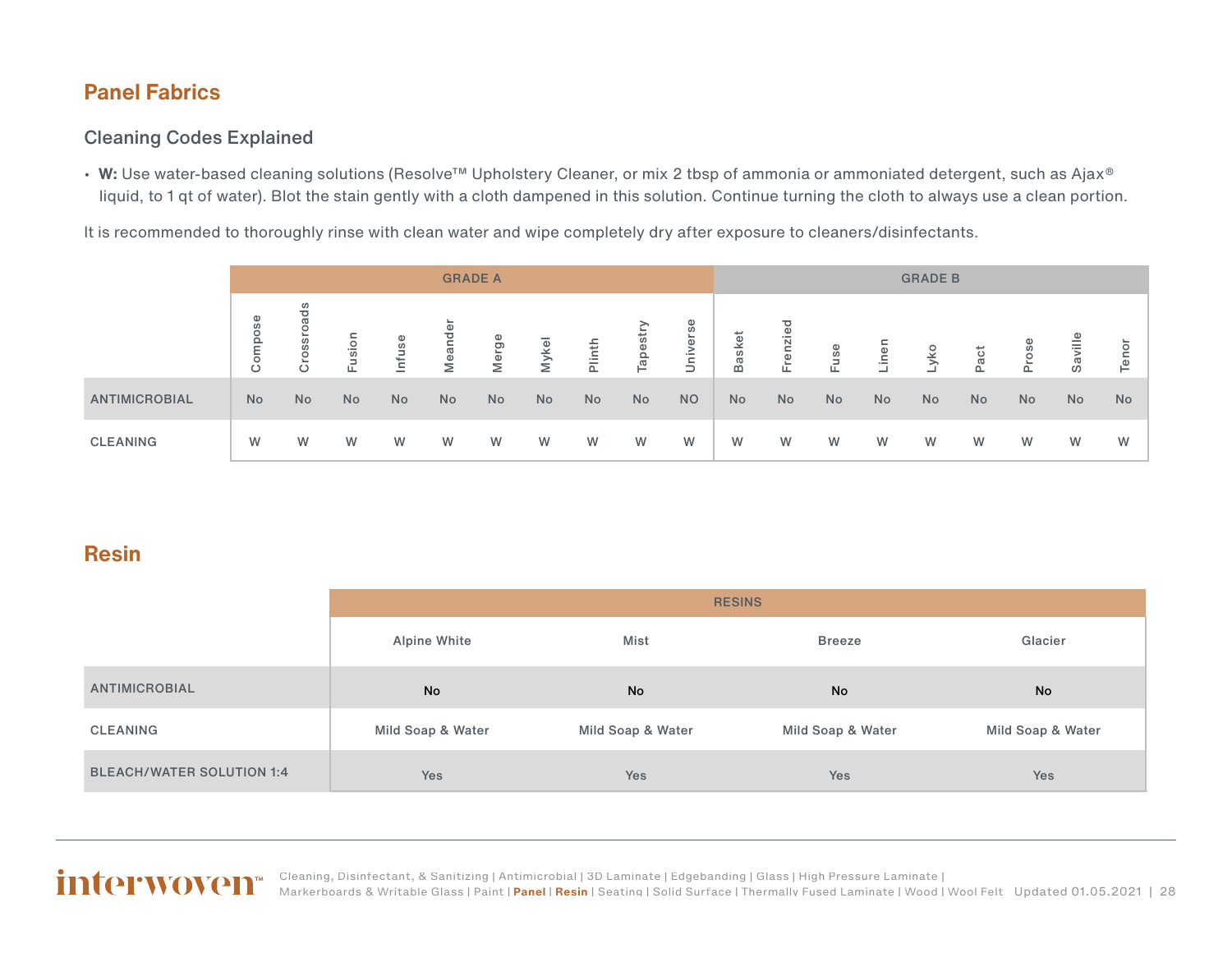|                                                                                                              |              |           | <b>RESINS</b> |           |
|--------------------------------------------------------------------------------------------------------------|--------------|-----------|---------------|-----------|
|                                                                                                              | Alpine White | Mist      | <b>Breeze</b> | Glacier   |
| <b>BLEACH/WATER SOLUTION 1:5</b>                                                                             | <b>Yes</b>   | Yes       | Yes           | Yes       |
| <b>BLEACH/WATER SOLUTION 1:10</b><br>$(10\%)$                                                                | Yes          | Yes       | Yes           | Yes       |
| <b>BLEACH/WATER SOLUTION 1:100</b>                                                                           | Yes          | Yes       | Yes           | Yes       |
| <b>BRILLIANIZE<sup>®</sup> PLASTIC CLEANER</b>                                                               | Yes          | Yes       | Yes           | Yes       |
| <b>CITRUS H2O2</b>                                                                                           | <b>No</b>    | <b>No</b> | <b>No</b>     | <b>No</b> |
| <b>CLOROX<sup>®</sup> BROAD SPECTRUM</b><br><b>QUATERNARY DISINFECTANT</b><br><b>CLEANER</b>                 | No           | No        | <b>No</b>     | No        |
| <b>CLOROX ® PRO QUATERNARY</b><br><b>ALL-PURPOSE CLEANER</b>                                                 | <b>No</b>    | <b>No</b> | <b>No</b>     | <b>No</b> |
| <b>CLOROX HEALTHCARE®</b><br><b>DISPATCH<sup>®</sup> HOSPITAL CLEANER</b><br><b>DISINFECTANT WITH BLEACH</b> | Yes          | Yes       | Yes           | Yes       |
| <b>CLOROX HEALTHCARE®</b><br><b>BLEACH GERMICIDAL CLEANER</b>                                                | Yes          | Yes       | Yes           | Yes       |
| <b>CLOROX HEALTHCARE®</b><br><b>BLEACH GERMICIDAL WIPES</b>                                                  | Yes          | Yes       | Yes           | Yes       |
| <b>CLOROX HEALTHCARE®</b><br><b>HYDROGEN PEROXIDE CLEANER</b><br><b>DISINFECTANT WIPES</b>                   | <b>No</b>    | <b>No</b> | No            | <b>No</b> |
| <b>ECOLAB<sup>®</sup> QUATERNARY</b><br><b>DISINFECTANT CLEANER</b>                                          | <b>No</b>    | <b>No</b> | <b>No</b>     | No        |
| <b>FANTASTIK® ALL PURPOSE</b><br><b>CLEANER</b>                                                              | <b>No</b>    | <b>No</b> | No            | No        |

Updated 01.05.2021 | 29 [Cleaning, Disinfectant, & Sanitizing](#page-2-0) | [Antimicrobial](#page-3-0) | [3D Laminate](#page-4-0) | [Edgebanding](#page-8-0) | [Glass](#page-10-0) | [High Pressure Laminate](#page-11-0) | [Markerboards & Writable Glass](#page-23-0) | [Paint](#page-24-0) | [Panel](#page-27-0) | **[Resin](#page-27-0)** | [Seating](#page-33-0) | [Solid Surface](#page-44-0) | [Thermally Fused Laminate](#page-54-0) | [Wood](#page-58-0) | [Wool Felt](#page-60-0)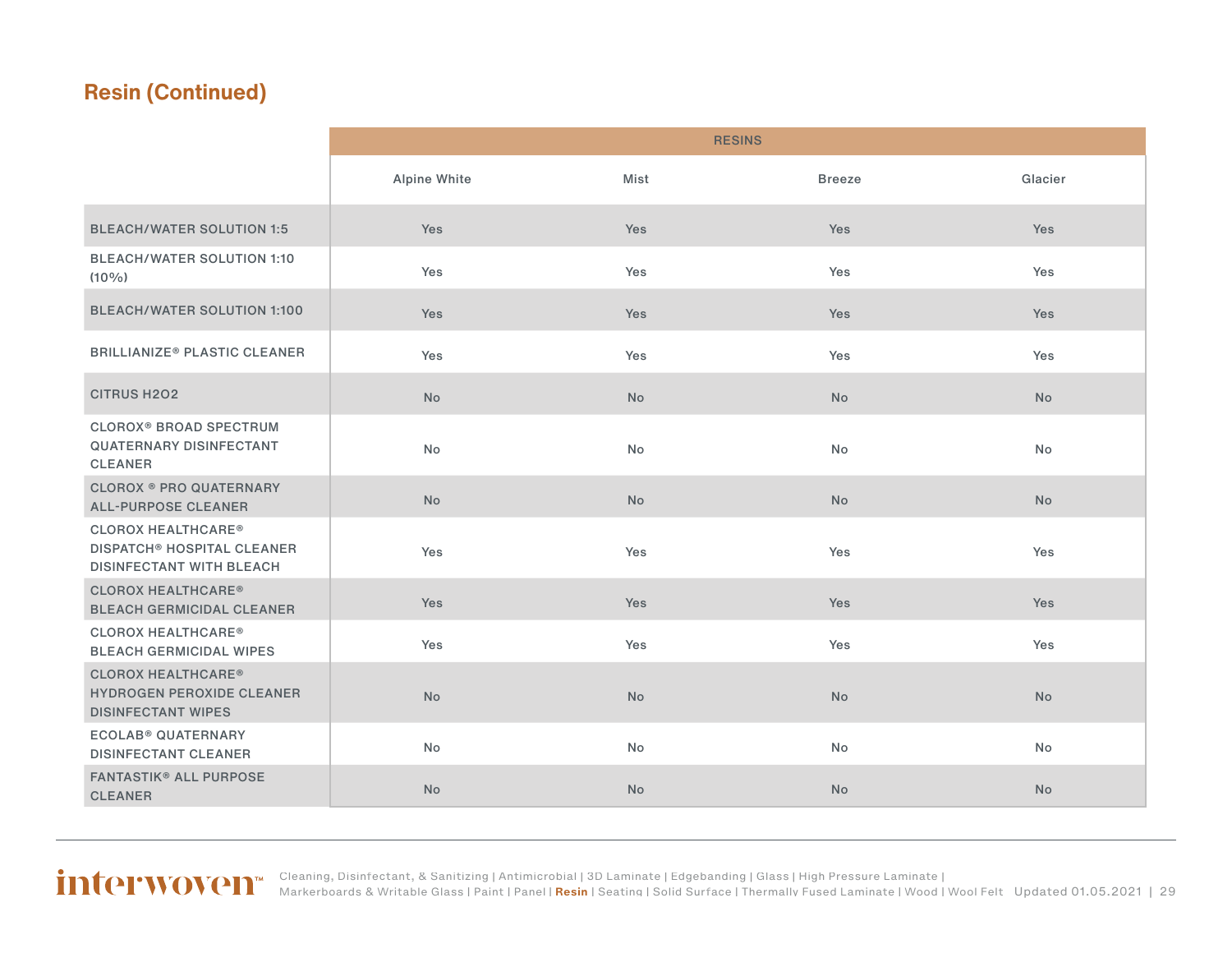|                                                                                              |              |           | <b>RESINS</b> |           |
|----------------------------------------------------------------------------------------------|--------------|-----------|---------------|-----------|
|                                                                                              | Alpine White | Mist      | <b>Breeze</b> | Glacier   |
| <b>FANTASTIK® ALL PURPOSE</b><br><b>CLEANER - 1:1 SOLUTION</b>                               | <b>No</b>    | <b>No</b> | <b>No</b>     | <b>No</b> |
| FORMULA 409 <sup>®</sup> ANTIBACTERIAL<br><b>ALL-PURPOSE CLEANER</b>                         | <b>No</b>    | <b>No</b> | <b>No</b>     | <b>No</b> |
| FORMULA 409 <sup>®</sup> ANTIBACTERIAL<br><b>ALL-PURPOSE CLEANER:</b><br><b>1:1 SOLUTION</b> | No           | No        | No            | No        |
| <b>GLASS PLUS®</b>                                                                           | No           | <b>No</b> | <b>No</b>     | No        |
| <b>HYDROGEN PEROXIDE (3%</b><br>SOLUTION. THIS IS NOT HYDROGEN<br>PEROXIDE VAPOR/MIST)       | yes          | Yes       | Yes           | Yes       |
| <b>HYDROGEN PEROXIDE</b><br>(3% SOLUTION)                                                    | Yes          | Yes       | Yes           | Yes       |
| <b>ISOPROPYL ALCOHOL</b>                                                                     | <b>No</b>    | <b>No</b> | <b>No</b>     | <b>No</b> |
| <b>ISOPROPYL ALCOHOL</b><br>(50% SOLUTION)                                                   | No           | No        | <b>No</b>     | <b>No</b> |
| <b>ISOPROPYL ALCOHOL</b><br>(30% SOLUTION)                                                   | Yes          | Yes       | Yes           | Yes       |
| <b>ISOPROPYL ALCOHOL</b><br>(70% SOLUTION)                                                   | No           | No        | No            | No        |
| <b>NOVUS<sup>®</sup> PLASTIC</b><br><b>CLEAN AND SHINE</b>                                   | Yes          | Yes       | Yes           | Yes       |
| <b>PDI® SANI-CLOTH® AF3</b><br><b>GERMICIDAL DISPOSABLE WIPES</b>                            | No           | No        | No            | No        |
| PDI <sup>®</sup> SANI CLOTH <sup>®</sup> BLEACH<br><b>GERMICIDAL DISPOSABLE WIPES</b>        | <b>No</b>    | No        | No            | <b>No</b> |

#### Updated 01.05.2021 | 30 [Cleaning, Disinfectant, & Sanitizing](#page-2-0) | [Antimicrobial](#page-3-0) | [3D Laminate](#page-4-0) | [Edgebanding](#page-8-0) | [Glass](#page-10-0) | [High Pressure Laminate](#page-11-0) | [Markerboards & Writable Glass](#page-23-0) | [Paint](#page-24-0) | [Panel](#page-27-0) | **[Resin](#page-27-0)** | [Seating](#page-33-0) | [Solid Surface](#page-44-0) | [Thermally Fused Laminate](#page-54-0) | [Wood](#page-58-0) | [Wool Felt](#page-60-0)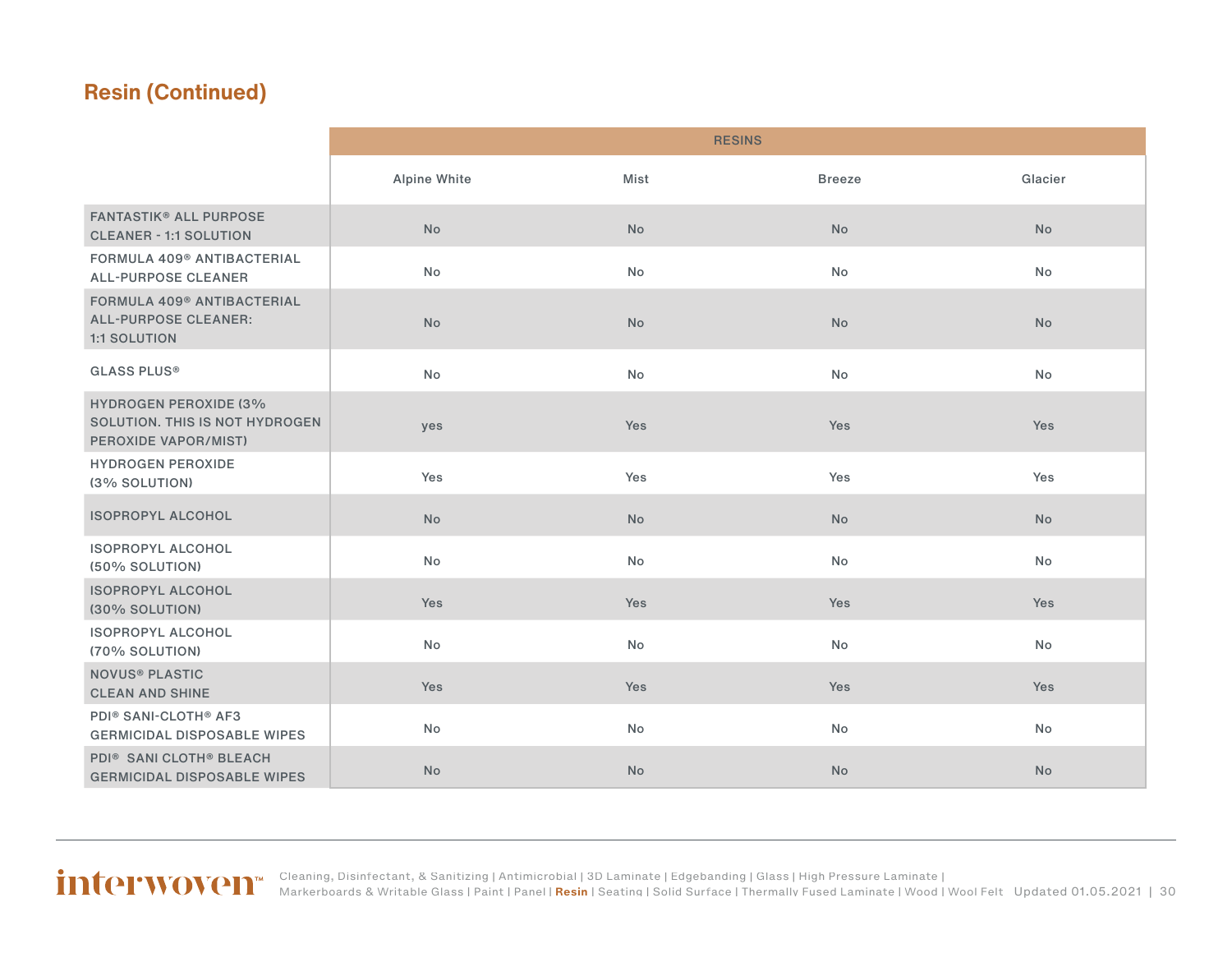|                                                  | <b>RESINS</b>       |           |           |            |  |  |
|--------------------------------------------------|---------------------|-----------|-----------|------------|--|--|
|                                                  | <b>Alpine White</b> | Mist      | Breeze    | Glacier    |  |  |
| PDI® SANI-CLOTH® HB GERMICIDAL                   | <b>No</b>           | <b>No</b> | <b>No</b> | <b>No</b>  |  |  |
| PURELL ADVANCED<br><b>INSTANT HAND SANITIZER</b> | No                  | <b>No</b> | No        | No         |  |  |
| <b>SCICAN OPTIM<sup>®</sup> 33TB</b>             | Yes                 | Yes       | Yes       | <b>Yes</b> |  |  |
| <b>SCICAN OPTIM® 33TB WIPES</b>                  | Yes                 | Yes       | Yes       | Yes        |  |  |
| <b>WINDEX®</b>                                   | <b>No</b>           | <b>No</b> | <b>No</b> | <b>No</b>  |  |  |

|                                                | <b>RESINS</b>        |                   |  |
|------------------------------------------------|----------------------|-------------------|--|
|                                                | <b>Frosted Resin</b> | Polycarbonate     |  |
| <b>ANTIMICROBIAL</b>                           | <b>No</b>            | <b>No</b>         |  |
| <b>CLEANING</b>                                | Mild Soap & Water    | Mild Soap & Water |  |
| <b>BLEACH/WATER SOLUTION 1:10</b><br>$(10\%)$  | <b>No</b>            | <b>No</b>         |  |
| <b>BLEACH/WATER SOLUTION 1:100</b>             | Yes                  | Yes               |  |
| <b>BRILLIANIZE<sup>®</sup> PLASTIC CLEANER</b> | <b>Yes</b>           |                   |  |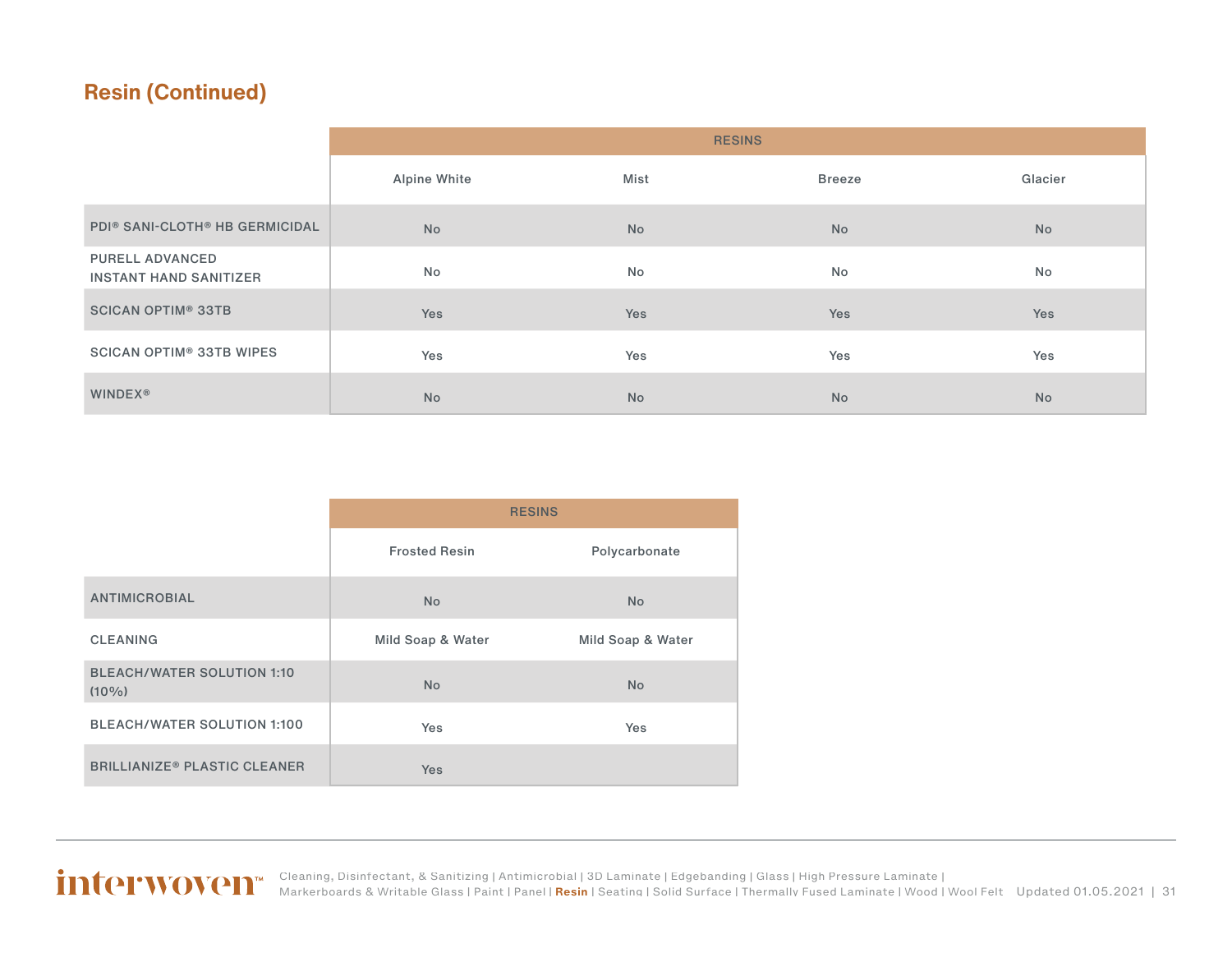|                                                                                            |                      | <b>RESINS</b> |
|--------------------------------------------------------------------------------------------|----------------------|---------------|
|                                                                                            | <b>Frosted Resin</b> | Polycarbonate |
| <b>CLOROX HEALTHCARE® DISPATCH®</b><br>HOSPITAL CLEANER DISINFECTANT<br><b>WITH BLEACH</b> |                      | <b>Yes</b>    |
| <b>CLOROX HEALTHCARE® BLEACH</b><br><b>GERMICIDAL WIPES</b>                                | Yes                  |               |
| DIVERSEY™ VIREX <sup>®</sup> II 256                                                        |                      | Yes           |
| $ECOLAB® A-456® II$                                                                        |                      | Yes           |
| <b>ECOLAB<sup>®</sup> ENDURE 320</b><br><b>HAND SANITIZER</b>                              |                      | <b>Yes</b>    |
| <b>ECOLAB<sup>®</sup> OXYCIDE™</b><br><b>DAILY DISINFECTANT CLEANER</b>                    |                      | <b>Yes</b>    |
| ETHANOL 95%                                                                                |                      | <b>Yes</b>    |
| <b>HILLYARD HS</b>                                                                         |                      | <b>Yes</b>    |
| <b>HYDROGEN PEROXIDE</b>                                                                   |                      |               |
| <b>HYDROGEN PEROXIDE</b><br>(3% SOLUTION)                                                  | Yes                  | Yes           |
| <b>ISOPROPYL ALCOHOL</b>                                                                   |                      |               |
| <b>ISOPROPYL ALCOHOL (91%)</b>                                                             | <b>No</b>            | <b>Yes</b>    |
| <b>ISOPROPYL ALCOHOL</b><br>(30% SOLUTION)                                                 | <b>Yes</b>           |               |
| <b>JAY-KEM PH NEUTRAL</b><br><b>COMMERCIAL FLOOR CLEANER</b>                               |                      | Yes           |

Updated 01.05.2021 | 32 [Cleaning, Disinfectant, & Sanitizing](#page-2-0) | [Antimicrobial](#page-3-0) | [3D Laminate](#page-4-0) | [Edgebanding](#page-8-0) | [Glass](#page-10-0) | [High Pressure Laminate](#page-11-0) | [Markerboards & Writable Glass](#page-23-0) | [Paint](#page-24-0) | [Panel](#page-27-0) | **[Resin](#page-27-0)** | [Seating](#page-33-0) | [Solid Surface](#page-44-0) | [Thermally Fused Laminate](#page-54-0) | [Wood](#page-58-0) | [Wool Felt](#page-60-0)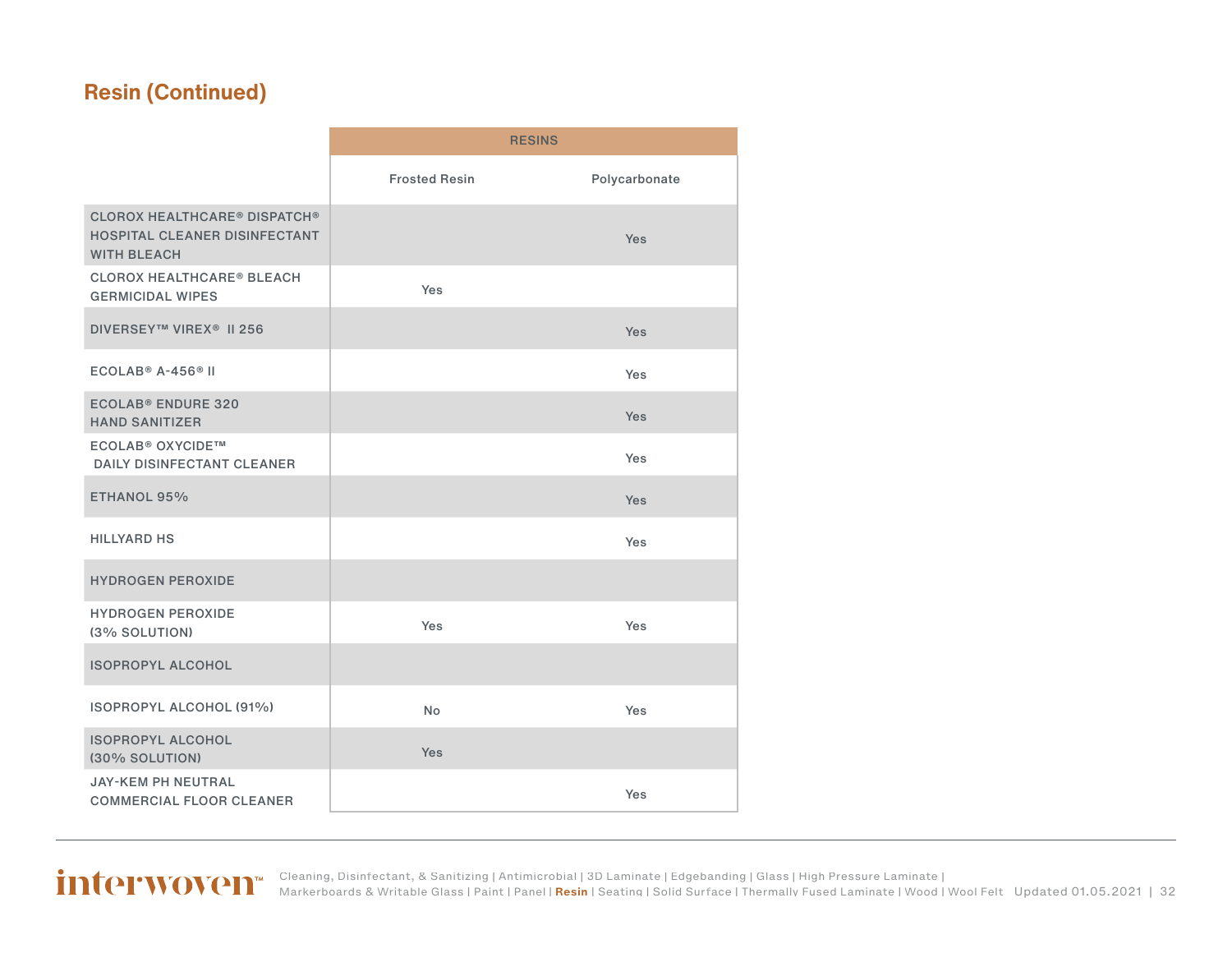|                                                    |                      | <b>RESINS</b> |
|----------------------------------------------------|----------------------|---------------|
|                                                    | <b>Frosted Resin</b> | Polycarbonate |
| <b>LYSOL DISINFECTANT SPRAY</b>                    |                      | Yes           |
| <b>LYSOL DISINFECTANT</b><br><b>MAX COVER MIST</b> |                      | Yes           |
| <b>LYSOL DISINFECTING WIPES</b>                    |                      | Yes           |
| LYSOL ONE STEP FLOOR CLEANER                       |                      | Yes           |
| <b>NOVUS® PLASTIC CLEAN AND</b><br><b>SHINE</b>    | <b>Yes</b>           |               |
| PINE SOL ALL PURPOSE CLEANER                       |                      | Yes           |
| <b>SIMPLE GREEN®</b>                               |                      | Yes           |
| <b>SSS® SANOTRACIN</b>                             |                      | Yes           |
| <b>WEXFORD WEX-CIDE 128</b>                        |                      | Yes           |
| <b>WINDEX®</b>                                     |                      | Yes           |

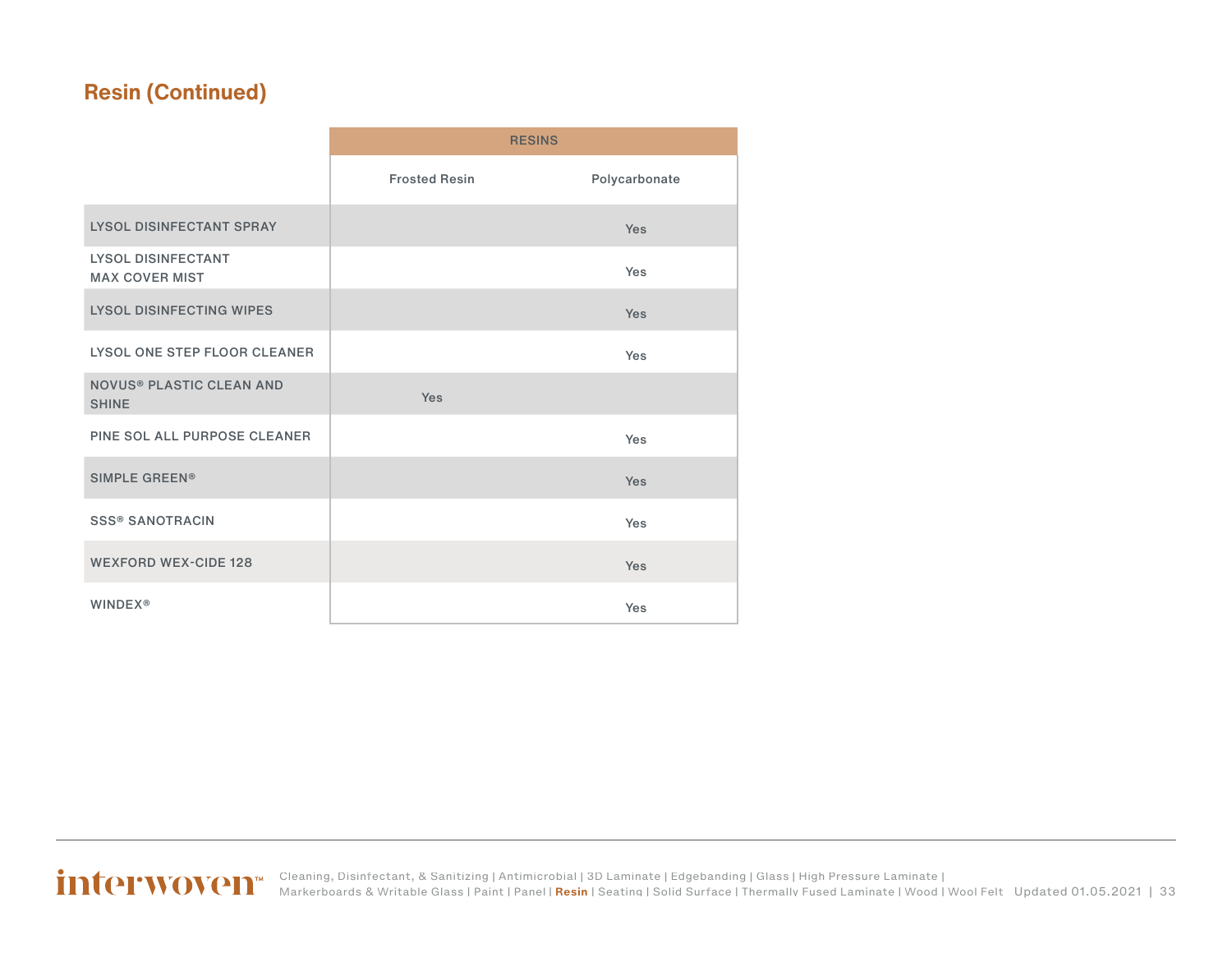#### <span id="page-33-0"></span>**Seating**

#### Cleaning Codes Explained

- **W:** Use water-based cleaning solutions (Resolve™ Upholstery Cleaner, or mix 2 tbsp of ammonia or ammoniated detergent, such as Ajax® liquid, to 1 qt of water). Blot the stain gently with a cloth dampened in this solution. Continue turning the cloth to always use a clean portion.
- **WS:** Use mild, pure, water-free dry cleaning solvents (Energine® or Carbona®). Wet a cloth with the spot cleaner and follow the procedure described above. Cleaning by a professional furniture service is recommended.

#### Common Spills And Suggested Clean Up

Always brush fabric before cleaning to remove excess dirt and dust. A small area should be tested prior to general cleaning.

- **Blood (W):** Treat with cold water and table salt mixture (2 tbsp salt to 1 qt of water). Rinse and blot with a towel. If stain persists, use diluted ammonia.
- **Candle Wax (WS):** Gently scrape away surface wax with spatula or dull knife. Cover the wax with several layers of paper towel and apply a warm iron.
- **Chewing Gum (WS):** Freeze with ice. Remove with spatula or dull knife.
- **Chocolate or Coffee:** Freeze with ice. Sponge with lukewarm water.
- **Fruit Juice or Berry Stains:** Treat with cold water.
- **Grease, Cooking Oil, Bacon Fat etc. (WS)**
- **Ink or Markers (W):** Use rubbing alcohol.
- **Mud (W):** Lift away pieces that can be removed with a spatula or dull knife. Let dry, then vacuum. If stain persists, clean with a cloth dampened with ammonia-water solution.
- **Pencil Lead or Rubber Cement (S)**
- **Perspiration, Mucilage, Urine (W)**
- **Vomit:** Treat with cold water and unseasoned meat tenderizer. Let sit for 10-15 minutes. Rinse, let dry, then vacuum.

It is recommended to thoroughly rinse with clean water and wipe completely dry after exposure to cleaners/disinfectants.

For specific cleaning information on your selected material, please click on the hyperlink in the matrix for additional information.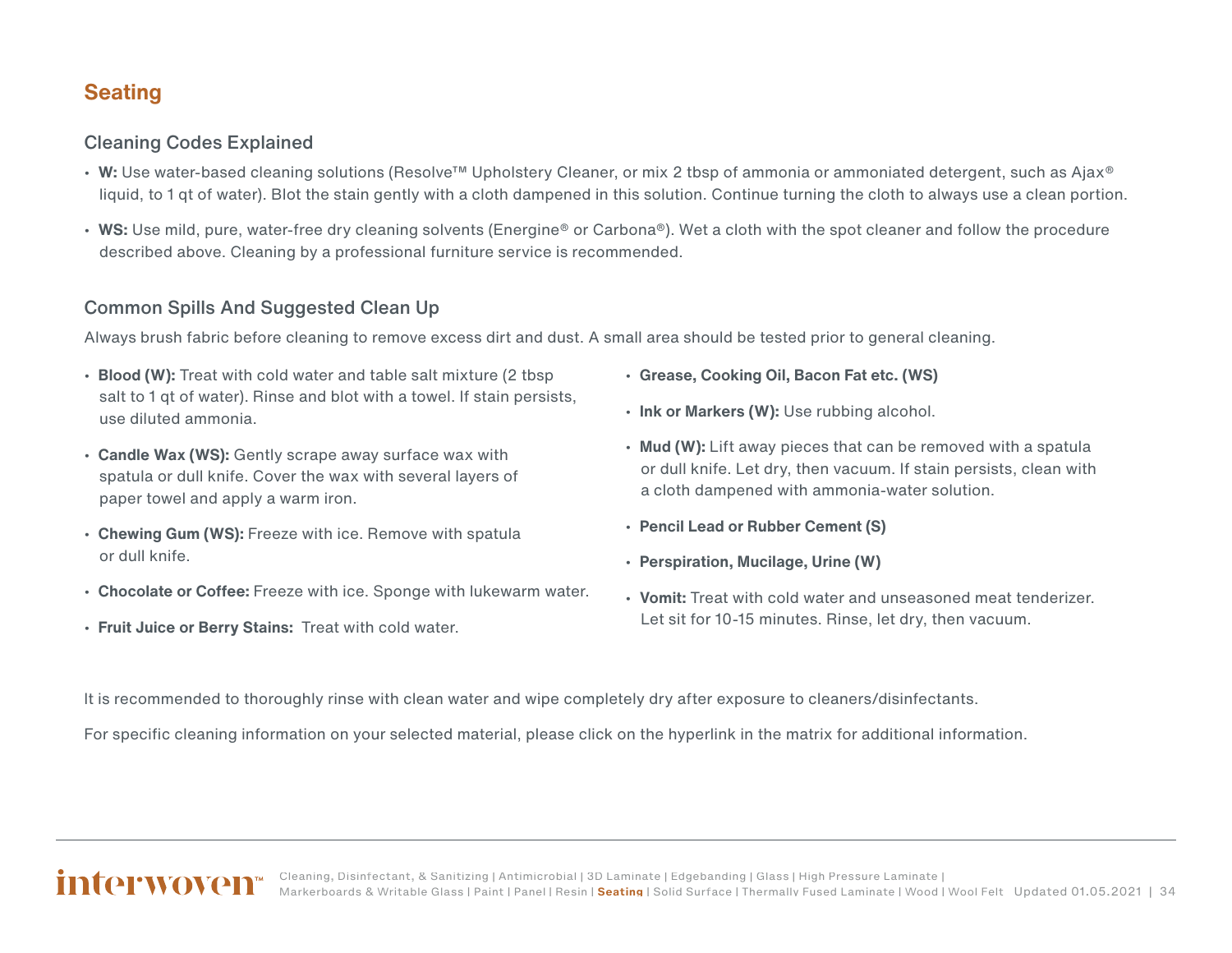#### <span id="page-34-0"></span>**Seating Upholstery: Mesh**

|                                                                                                  | <b>JOYA</b> | <b>ITSA</b> | <b>WISH</b> |
|--------------------------------------------------------------------------------------------------|-------------|-------------|-------------|
| <b>ANTIMICROBIAL</b>                                                                             | <b>No</b>   | <b>No</b>   |             |
| <b>CLEANING</b>                                                                                  | W           | W           |             |
| <b>BLEACH/WATER SOLUTION 1:4</b>                                                                 | No          |             |             |
| <b>BLEACH/WATER SOLUTION 1:5</b>                                                                 | No          |             |             |
| <b>BLEACH/WATER SOLUTION</b><br>$1:10(10\%)$                                                     | <b>No</b>   | Yes         |             |
| <b>CALTECH<sup>®</sup> DISPATCH<sup>®</sup></b><br>$(1:10$ DILUTION)                             | <b>No</b>   |             |             |
| <b>CITRUS H2O2</b>                                                                               | <b>Yes</b>  |             |             |
| <b>CLOROX<sup>®</sup> CLEAN-UP<sup>®</sup></b><br><b>WITH BLEACH</b>                             | <b>No</b>   |             |             |
| <b>CLOROX HEALTHCARE® DISPATCH®</b><br>HOSPITAL CLEANER DISINFECTANT<br><b>WITH BLEACH</b>       | <b>No</b>   |             |             |
| <b>CLOROXHEALTHCARE® DISPATCH®</b><br>HOSPITAL CLEANER DISINFECTANT<br><b>TOWELS WITH BLEACH</b> | No.         |             |             |
| <b>CLOROXPRO™ GERMICIDAL</b><br><b>BLEACH</b>                                                    | <b>No</b>   |             |             |
| <b>CLOROX HEALTHCARE®</b><br><b>BLEACH GERMICIDAL CLEANER</b>                                    | No          |             |             |
| <b>CLOROX HEALTHCARE®</b><br><b>BLEACH GERMICIDAL WIPES</b>                                      | <b>No</b>   |             |             |
| <b>CONTEC<sup>®</sup> PERIDOXRTU<sup>®</sup></b>                                                 | Yes         |             |             |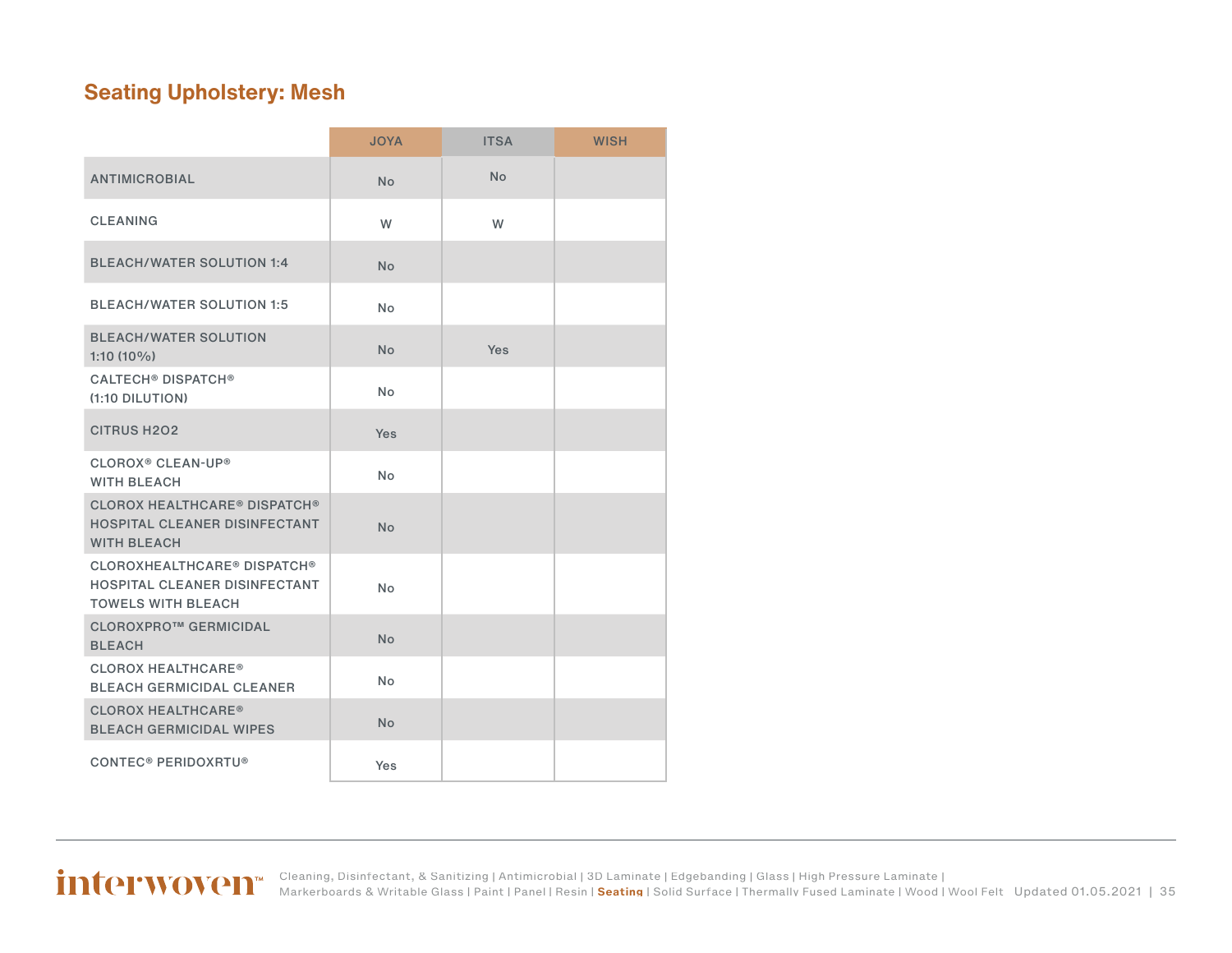### **Seating Upholstery: Mesh (Continued)**

|                                                                                        | <b>JOYA</b> | <b>ITSA</b> | <b>WISH</b> |
|----------------------------------------------------------------------------------------|-------------|-------------|-------------|
| <b>CURRENT TECHNOLOGIES</b><br><b>BLEACH-RITE® DISINFECTING</b><br><b>SPRAY</b>        | <b>No</b>   |             |             |
| <b>DIVERSEY™ OXIVIR®1</b>                                                              | <b>Yes</b>  |             |             |
| <b>DIVERSEY™ OXIVIR® 1 RTU</b>                                                         | <b>Yes</b>  |             |             |
| <b>DIVERSEY™ OXIVIR® FIVE 16</b>                                                       |             |             |             |
| <b>DIVERSEY™ OXIVIR® TB</b>                                                            | Yes         |             |             |
| DIVERSEY™ OXIVIR® TB WIPES                                                             | Yes         |             |             |
| DIVERSEY™ VIREX <sup>®</sup> II 256                                                    |             | Yes         |             |
| $ECOLAB® A-456® II$                                                                    |             | Yes         |             |
| <b>ECOLAB<sup>®</sup> ENDURE 320</b><br><b>HAND SANITIZER</b>                          |             |             |             |
| <b>ECOLAB<sup>®</sup> VIRASEPT™</b>                                                    | Yes         | Yes         |             |
| <b>ETHANOL 55-70%</b>                                                                  |             | <b>Yes</b>  |             |
| FORMULA 409 <sup>®</sup> ANTIBACTERIAL<br><b>ALL-PURPOSE CLEANER</b>                   |             | <b>Yes</b>  |             |
| <b>HYDROGEN PEROXIDE (3%</b><br>SOLUTION. THIS IS NOT HYDROGEN<br>PEROXIDE VAPOR/MIST) | Yes         | Yes         |             |
| <b>ISOPROPYL/RUBBING ALCOHOL</b><br>$(70\%)$                                           |             | <b>Yes</b>  |             |

Updated 01.05.2021 | 36 [Cleaning, Disinfectant, & Sanitizing](#page-2-0) | [Antimicrobial](#page-3-0) | [3D Laminate](#page-4-0) | [Edgebanding](#page-8-0) | [Glass](#page-10-0) | [High Pressure Laminate](#page-11-0) | [Markerboards & Writable Glass](#page-23-0) | [Paint](#page-24-0) | [Panel](#page-27-0) | [Resin](#page-27-0) | **[Seating](#page-33-0)** | [Solid Surface](#page-44-0) | [Thermally Fused Laminate](#page-54-0) | [Wood](#page-58-0) | [Wool Felt](#page-60-0)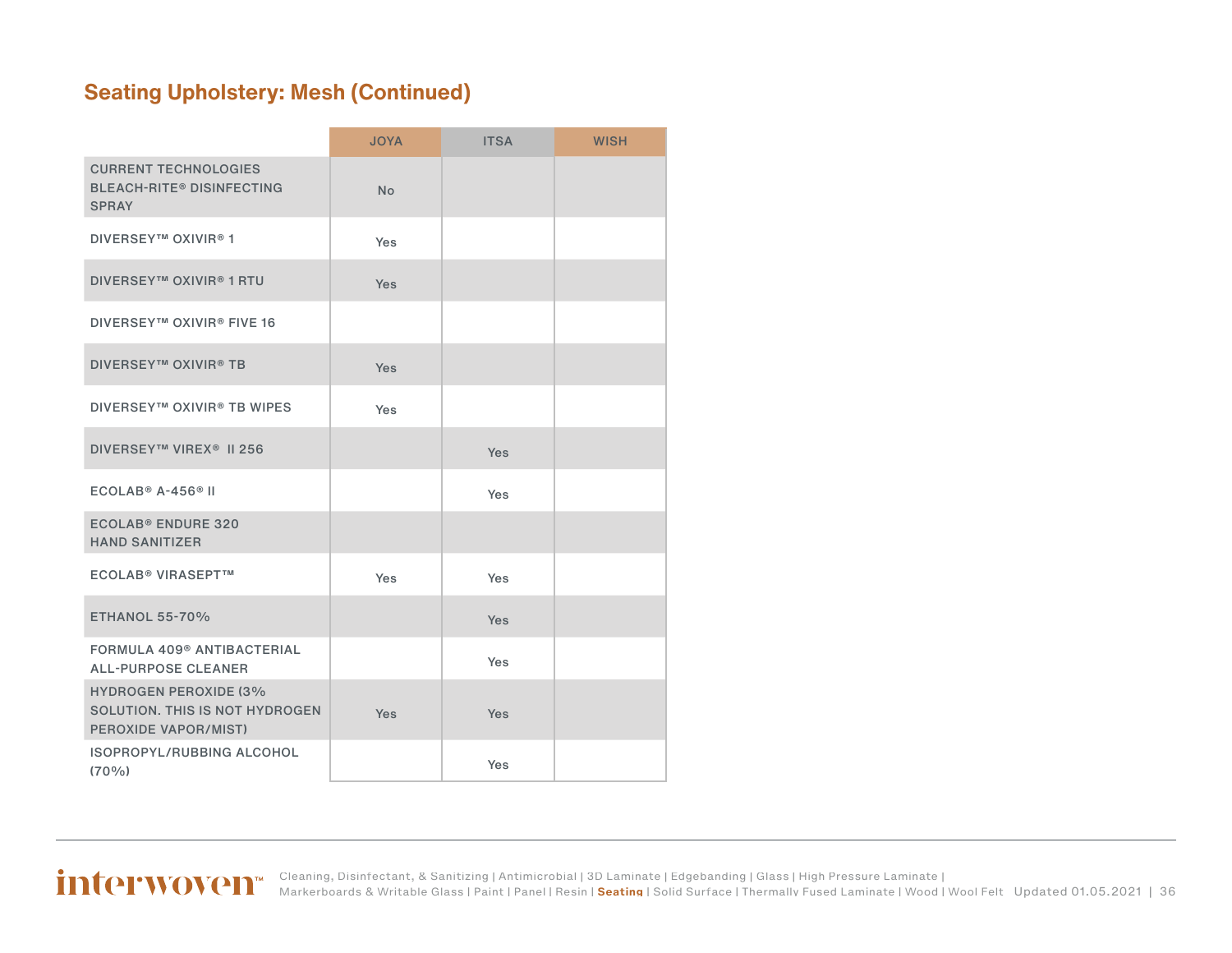### **Seating Upholstery: Mesh (Continued)**

|                                                                                       | <b>JOYA</b> | <b>ITSA</b> | <b>WISH</b> |
|---------------------------------------------------------------------------------------|-------------|-------------|-------------|
| <b>LYSOL DISINFECTANT</b><br><b>MAX COVER MIST</b>                                    |             |             | <b>Yes</b>  |
| <b>LYSOL DISINFECTANT WIPES</b>                                                       |             |             | Yes         |
| <b>RECKIT BENCKIER/LYSOL ONE</b><br><b>STEP FLOOR CLEANER</b>                         |             | <b>Yes</b>  | <b>Yes</b>  |
| PDI <sup>®</sup> SANI CLOTH <sup>®</sup> BLEACH<br><b>GERMICIDAL DISPOSABLE WIPES</b> | <b>No</b>   |             |             |
| <b>SIMPLE GREEN®</b>                                                                  |             | <b>Yes</b>  |             |
| <b>SSS® PERISEPT</b>                                                                  | Yes         |             |             |
| <b>SSS® SANOTRACIN</b>                                                                | <b>Yes</b>  | Yes         |             |
| <b>STERIS COVERAGE® SPRAY HB</b>                                                      | Yes         |             |             |
| <b>VIROX<sup>®</sup> ACCEL<sup>®</sup> TB WIPES</b>                                   | <b>Yes</b>  |             |             |
| <b>WEXFORD WEX-CIDE 128</b>                                                           |             | Yes         |             |
| WINDEX <sup>®</sup> ORIGINAL FORMULA/<br><b>S.C. JOHNSON</b>                          |             | <b>Yes</b>  |             |

Updated 01.05.2021 | 37 [Cleaning, Disinfectant, & Sanitizing](#page-2-0) | [Antimicrobial](#page-3-0) | [3D Laminate](#page-4-0) | [Edgebanding](#page-8-0) | [Glass](#page-10-0) | [High Pressure Laminate](#page-11-0) | [Markerboards & Writable Glass](#page-23-0) | [Paint](#page-24-0) | [Panel](#page-27-0) | [Resin](#page-27-0) | **[Seating](#page-33-0)** | [Solid Surface](#page-44-0) | [Thermally Fused Laminate](#page-54-0) | [Wood](#page-58-0) | [Wool Felt](#page-60-0)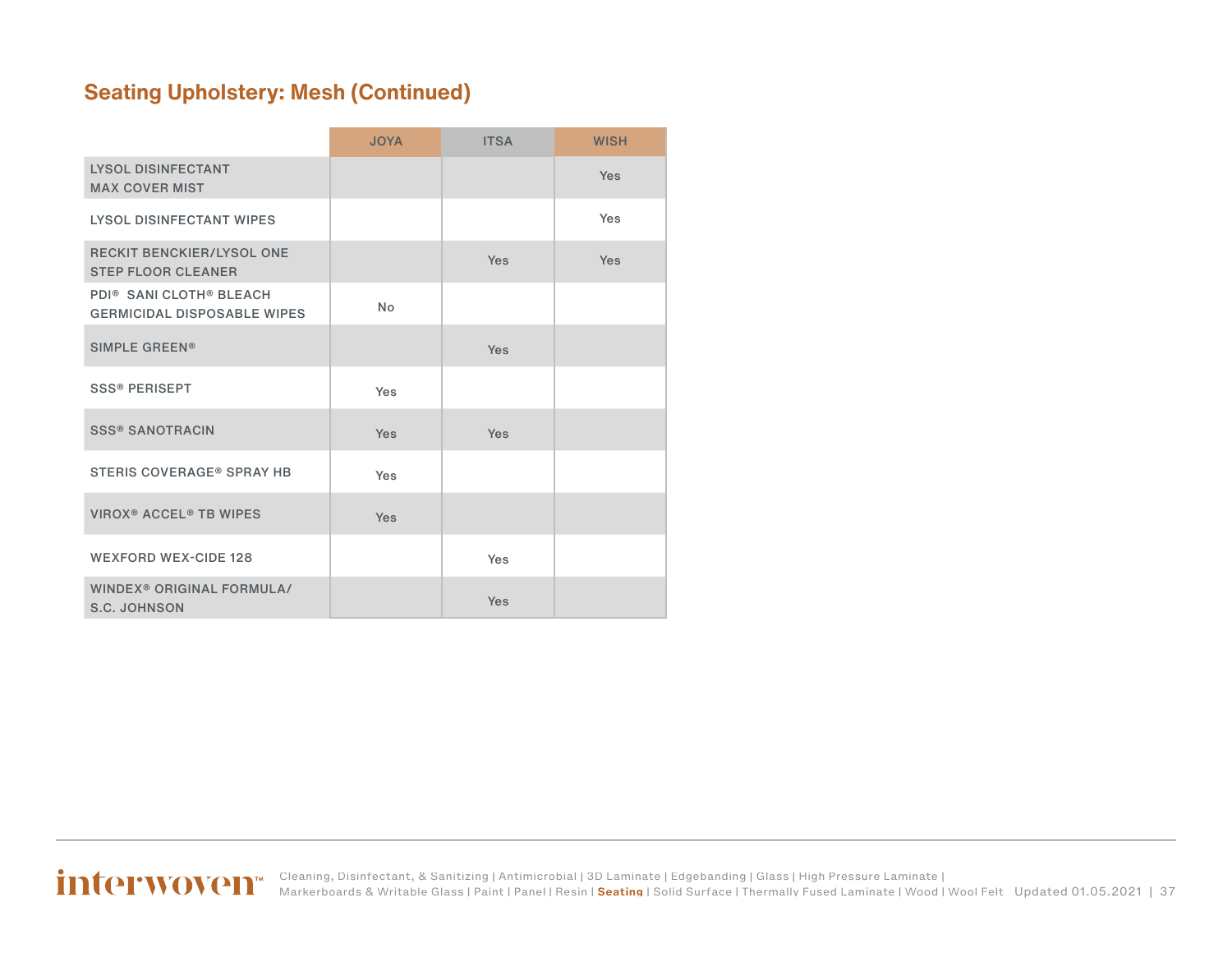#### **Seating Upholstery: Non-Woven**

|                                                                          | <b>GRADE 2</b>              | <b>GRADE 3</b>       | <b>GRADE 4</b>       |                      | <b>GRADE 5</b>              | <b>GRADE 6</b>              | L7                   |                             | L <sub>8</sub>       |
|--------------------------------------------------------------------------|-----------------------------|----------------------|----------------------|----------------------|-----------------------------|-----------------------------|----------------------|-----------------------------|----------------------|
|                                                                          | Sedona                      | Dolce                | <b>Masquerade</b>    | <b>Silvertex</b>     | Chambray                    | <b>Essence</b>              | <b>Davenport</b>     | <b>Florence</b>             | <b>Showcase</b>      |
| <b>ANTIMICROBIAL</b>                                                     | No                          | <b>No</b>            | <b>No</b>            | Yes                  | <b>No</b>                   | <b>No</b>                   | <b>No</b>            | Yes                         | <b>No</b>            |
| <b>CLEANING</b>                                                          | <b>Mild Soap</b><br>& Water | Mild Soap<br>& Water | Mild Soap<br>& Water | Mild Soap<br>& Water | <b>Mild Soap</b><br>& Water | <b>Mild Soap</b><br>& Water | Mild Soap<br>& Water | <b>Mild Soap</b><br>& Water | Mild Soap<br>& Water |
| <b>303 FABRIC/VINYL CLEANER</b><br>(DILUTION: 4 OZ IN 1 GALLON<br>WATER) | Yes                         | Yes                  | Yes                  | Yes                  | Yes                         |                             |                      |                             |                      |
| <b>3M™ NEUTRAL CLEANER 3L</b>                                            |                             |                      |                      |                      |                             | Yes                         |                      |                             |                      |
| <b>3M™ NEUTRAL QUAT 23L</b>                                              |                             |                      |                      |                      |                             | <b>Yes</b>                  |                      |                             |                      |
| <b>BIOTROL™ BIREX® QUAT™</b>                                             |                             |                      |                      |                      |                             | Yes                         |                      |                             |                      |
| <b>BLEACH/WATER SOLUTION 1:5</b>                                         |                             |                      |                      |                      |                             | <b>Yes</b>                  | Yes                  | Yes                         |                      |
| <b>BLEACH/WATER SOLUTION 1:10</b><br>$(10\%)$                            | Yes                         | Yes                  | Yes                  | Yes                  | Yes                         |                             |                      | Yes                         |                      |
| <b>CALTECHX<sup>®</sup> DISPATCH<sup>®</sup></b><br>(1:10 DILUTION)      | Yes                         | Yes                  | Yes                  | Yes                  | Yes                         |                             |                      |                             |                      |
| <b>CLICKSAN® DISINFECTANT</b>                                            |                             |                      |                      |                      |                             |                             |                      | Yes                         |                      |
| <b>CLOROX<sup>®</sup> CLEAN-UP<sup>®</sup> WITH</b><br><b>BLEACH</b>     |                             |                      |                      |                      |                             |                             |                      | Yes                         |                      |
| <b>CLOROX<sup>®</sup> DISINFECTING WIPES</b>                             |                             |                      |                      |                      |                             | Yes                         |                      | Yes                         |                      |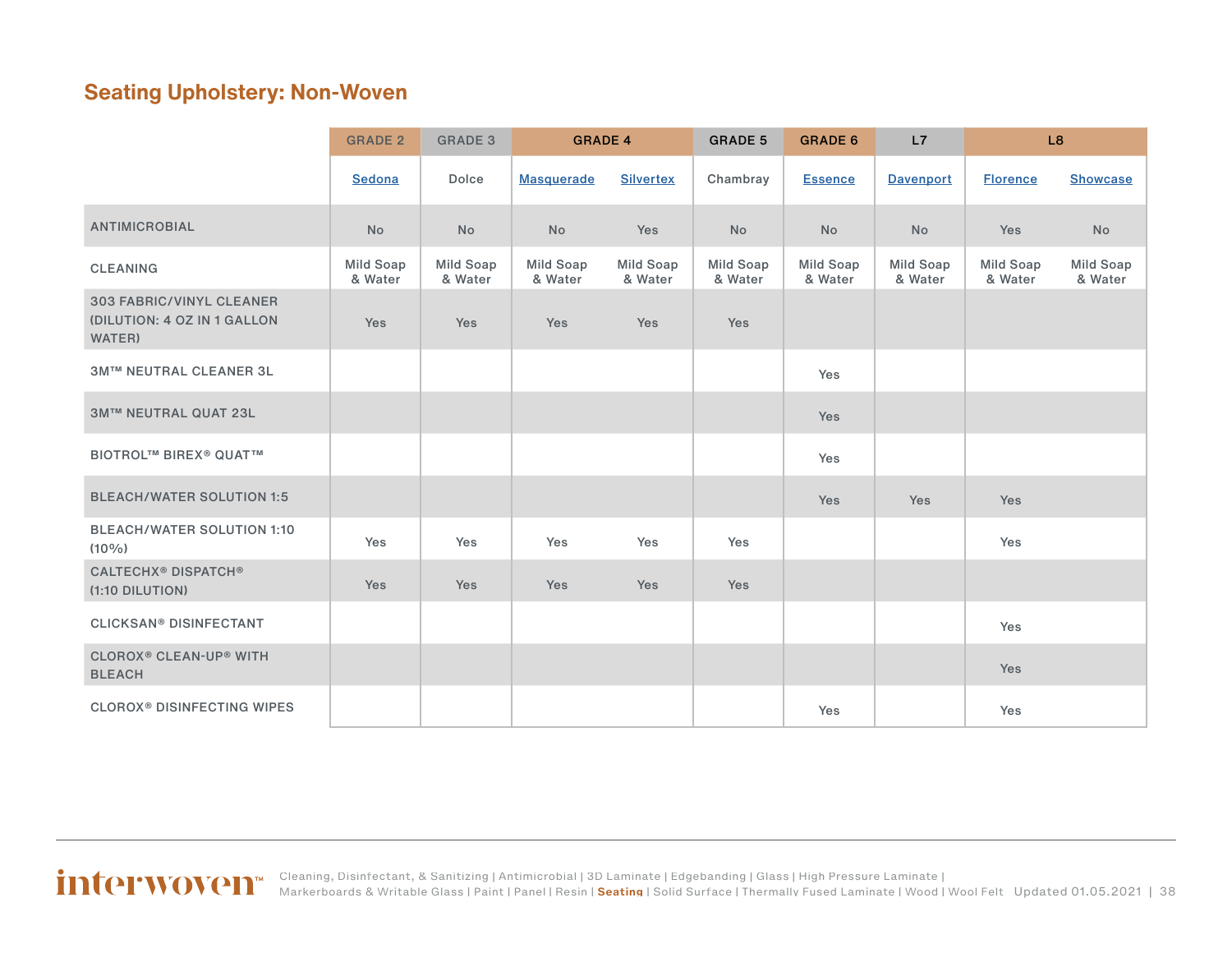|                                                                                                                          | <b>GRADE 2</b> | <b>GRADE 3</b> | <b>GRADE 4</b>    |                  | <b>GRADE 5</b> | <b>GRADE 6</b> | L7<br>L8         |                 |                 |
|--------------------------------------------------------------------------------------------------------------------------|----------------|----------------|-------------------|------------------|----------------|----------------|------------------|-----------------|-----------------|
|                                                                                                                          | Sedona         | Dolce          | <b>Masquerade</b> | <b>Silvertex</b> | Chambray       | <b>Essence</b> | <b>Davenport</b> | <b>Florence</b> | <b>Showcase</b> |
| <b>CLOROX HEALTHCARE®</b><br><b>DISPATCH<sup>®</sup> HOSPITAL CLEANER</b><br><b>DISINFECTANT WITH BLEACH</b>             |                |                |                   |                  |                | Yes            |                  |                 |                 |
| CLOROXPRO™ GERMICIDAL<br><b>BLEACH</b>                                                                                   |                |                |                   |                  |                | Yes            |                  |                 |                 |
| <b>CLOROX HEALTHCARE®</b><br><b>BLEACH GERMICIDAL WIPES</b>                                                              | Yes            | Yes            | <b>Yes</b>        | <b>Yes</b>       | <b>Yes</b>     |                |                  |                 |                 |
| <b>CLOROX HEALTHCARE®</b><br><b>HYDROGEN PEROXIDE</b><br><b>CLEANER DISINFECTANT WIPES</b>                               | Yes            | Yes            | Yes               | Yes              | Yes            |                |                  |                 |                 |
| <b>CORTINA LEATHERS UNIVERSAL</b><br><b>CLEANER HIGH-TECH WIPES</b>                                                      |                |                |                   |                  |                |                |                  | Yes             |                 |
| <b>DIVERSEY™ GLANCE® NA</b><br>DILUTED (1:50 WATER)                                                                      | <b>Yes</b>     | Yes            | Yes               | Yes              | Yes            |                |                  |                 |                 |
| <b>DIVERSEY™ GP FORWARD</b><br>DILUTED (1:64 WATER)                                                                      | Yes            | Yes            | Yes               | <b>Yes</b>       | <b>Yes</b>     |                |                  |                 |                 |
| <b>DIVERSEY™ OXIVIR® TB WIPES</b>                                                                                        | Yes            | Yes            | Yes               | Yes              | Yes            |                |                  |                 |                 |
| <b>DIVERSEY™ STRIDE® FLORAL</b><br>NEUTRAL (1:32 WATER) -<br><b>DAILY CLEANING (1:64</b><br>WATER- CLEANING EXCESS DIRT) | Yes            | Yes            | Yes               | Yes              | Yes            |                |                  |                 |                 |
| <b>DIVERSEY™ STRIDE® FRAGRANCE</b><br><b>FREE NEUTRAL CLEANER</b>                                                        | Yes            | Yes            | Yes               | Yes              | Yes            |                |                  |                 |                 |
| <b>DIVERSEY™ VIREX<sup>®</sup> II 256</b>                                                                                | <b>Yes</b>     | Yes            | Yes               | Yes              | Yes            | Yes            |                  |                 |                 |
| <b>DIVERSEY™ VIREX® TB</b>                                                                                               |                |                |                   |                  |                | Yes            |                  |                 |                 |

#### Updated 01.05.2021 | 39 [Cleaning, Disinfectant, & Sanitizing](#page-2-0) | [Antimicrobial](#page-3-0) | [3D Laminate](#page-4-0) | [Edgebanding](#page-8-0) | [Glass](#page-10-0) | [High Pressure Laminate](#page-11-0) | [Markerboards & Writable Glass](#page-23-0) | [Paint](#page-24-0) | [Panel](#page-27-0) | [Resin](#page-27-0) | **[Seating](#page-33-0)** | [Solid Surface](#page-44-0) | [Thermally Fused Laminate](#page-54-0) | [Wood](#page-58-0) | [Wool Felt](#page-60-0)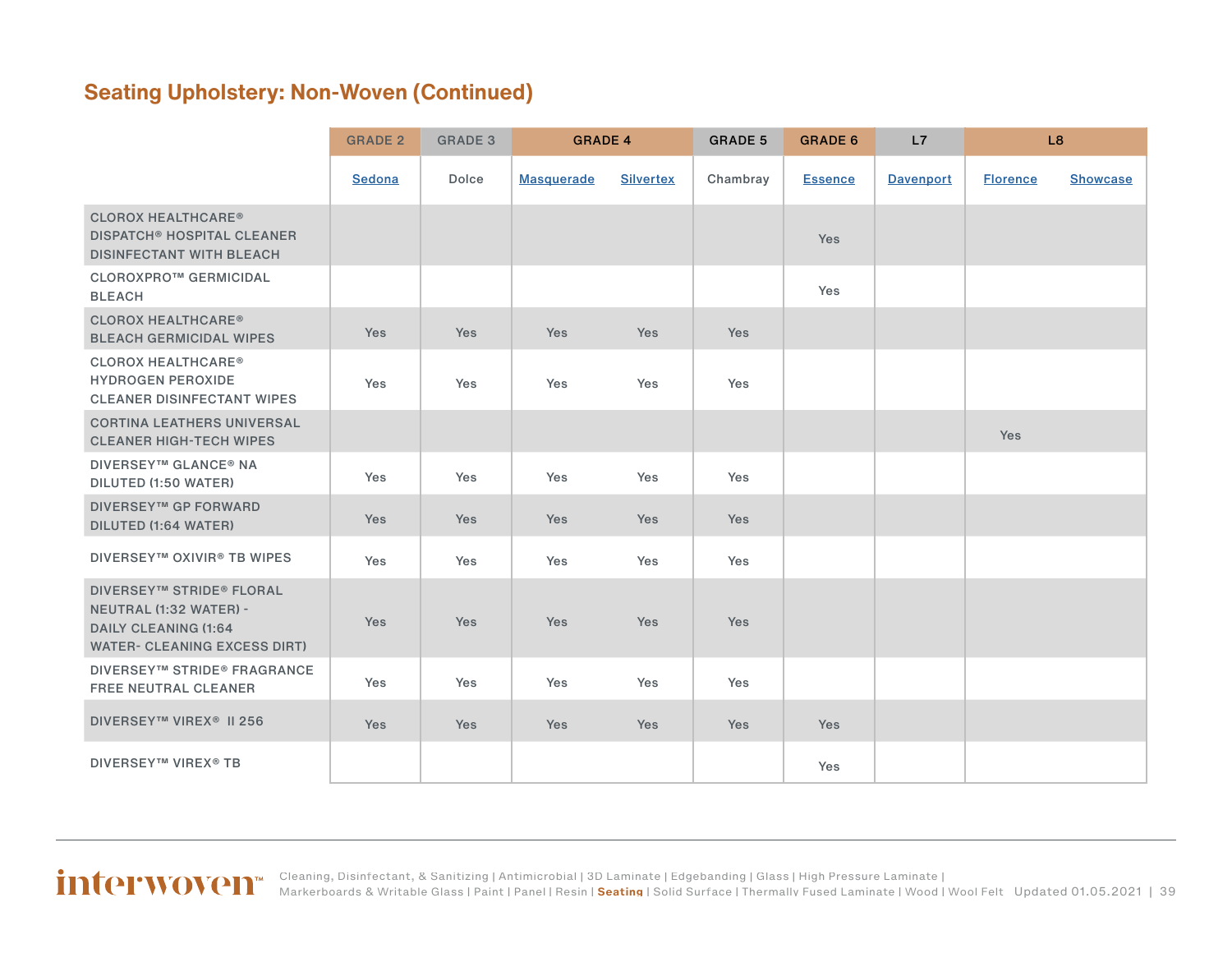|                                                                                        | <b>GRADE 2</b> | <b>GRADE 3</b> | <b>GRADE 4</b>    |                  | <b>GRADE 5</b> | <b>GRADE 6</b> | L7               | L8              |                 |
|----------------------------------------------------------------------------------------|----------------|----------------|-------------------|------------------|----------------|----------------|------------------|-----------------|-----------------|
|                                                                                        | Sedona         | Dolce          | <b>Masquerade</b> | <b>Silvertex</b> | Chambray       | <b>Essence</b> | <b>Davenport</b> | <b>Florence</b> | <b>Showcase</b> |
| <b>DIVERSEY™ VIROX™ AHP®</b><br><b>5 CONCENTRATE</b>                                   |                |                |                   |                  |                | <b>Yes</b>     |                  |                 |                 |
| <b>DIVERSEY™ VIROX™ AHP® 5 RTU</b>                                                     | Yes            | Yes            | Yes               | Yes              | Yes            |                |                  |                 |                 |
| <b>ECOLAB® ASEPTICARE™ TB II</b>                                                       | Yes            | Yes            | Yes               | <b>Yes</b>       | Yes            | <b>Yes</b>     |                  |                 |                 |
| <b>ECOLAB<sup>®</sup> DISCIDE<sup>®</sup></b>                                          |                |                |                   |                  |                | Yes            |                  |                 |                 |
| <b>ECOLAB<sup>®</sup> OXYCIDE™ DAILY</b><br><b>DISINFECTANT CLEANER</b>                | Yes            | <b>Yes</b>     | <b>Yes</b>        | Yes              | <b>Yes</b>     | Yes            |                  |                 |                 |
| <b>ESTEEM™ SANI-NC USE</b>                                                             |                |                |                   |                  |                |                |                  | Yes             |                 |
| <b>FANTASTIK® ALL PURPOSE</b><br><b>CLEANER</b>                                        |                | Yes            | <b>Yes</b>        | Yes              | <b>Yes</b>     | <b>Yes</b>     |                  | Yes             |                 |
| <b>FANTASTIK® ALL PURPOSE</b><br><b>CLEANER - 1:1 SOLUTION</b>                         | Yes            |                |                   |                  |                |                |                  |                 |                 |
| <b>FORMULA 409<sup>®</sup> ANTIBACTERIAL</b><br><b>ALL-PURPOSE CLEANER</b>             |                | <b>Yes</b>     | <b>Yes</b>        | Yes              | <b>Yes</b>     | <b>Yes</b>     |                  | Yes             |                 |
| FORMULA 409 <sup>®</sup><br>ANTIBACTERIAL ALL-PURPOSE<br><b>CLEANER: 1:1 SOLUTION</b>  | Yes            |                |                   |                  |                |                |                  |                 |                 |
| <b>HYDROGEN PEROXIDE (3%</b><br>SOLUTION. THIS IS NOT HYDROGEN<br>PEROXIDE VAPOR/MIST) |                |                |                   |                  |                | Yes            |                  |                 |                 |
| <b>ISOPROPYL ALCOHOL 1:1 SOLUTION</b>                                                  | No             | Yes            | Yes               | Yes              | Yes            |                |                  |                 |                 |
| ISOPROPYL/RUBBING ALCOHOL<br>$(70\%)$                                                  |                |                |                   |                  |                | Yes            |                  |                 |                 |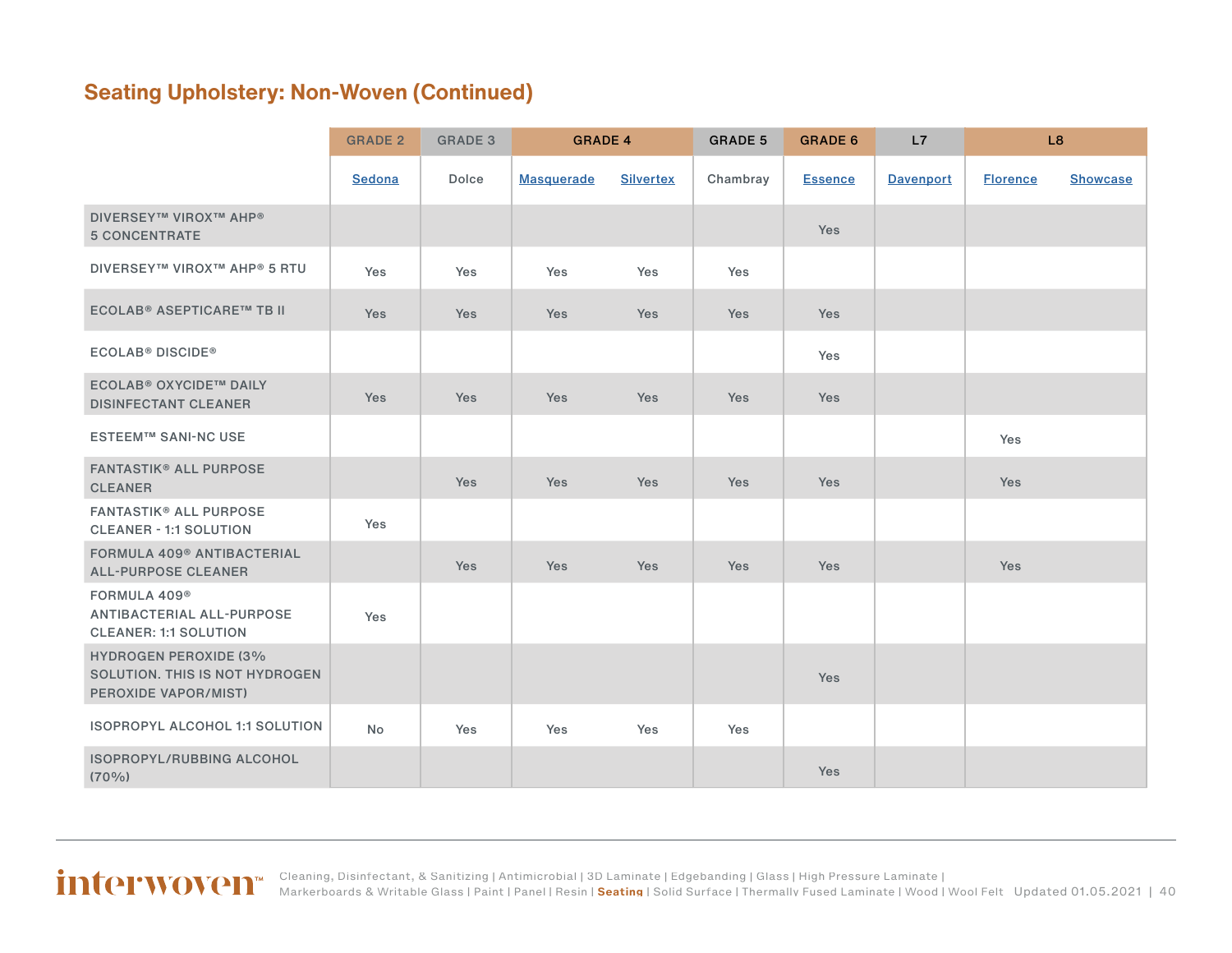|                                                                                       | <b>GRADE 2</b> | <b>GRADE 3</b> | <b>GRADE 4</b>    |                  | <b>GRADE 5</b> | <b>GRADE 6</b> | L7               |                 | L <sub>8</sub>  |
|---------------------------------------------------------------------------------------|----------------|----------------|-------------------|------------------|----------------|----------------|------------------|-----------------|-----------------|
|                                                                                       | Sedona         | Dolce          | <b>Masquerade</b> | <b>Silvertex</b> | Chambray       | <b>Essence</b> | <b>Davenport</b> | <b>Florence</b> | <b>Showcase</b> |
| <b>KAY® INSTANT SOLUTIONS</b><br><b>GLASS CLEANER</b>                                 |                |                |                   |                  |                |                |                  | Yes             |                 |
| <b>KAY® QSR LIQUID CLEANER</b>                                                        |                |                |                   |                  |                |                |                  | Yes             |                 |
| LYSOL <sup>®</sup> I.C. FOAMING<br><b>DISINFECTANT CLEANER</b>                        | Yes            | Yes            | Yes               | Yes              | Yes            |                |                  |                 |                 |
| <b>METREX™ CAVIWIPES</b>                                                              |                |                |                   |                  |                | Yes            |                  |                 |                 |
| METREX™ CAVIWIPES1™                                                                   |                |                |                   |                  |                |                |                  |                 |                 |
| <b>METREX™ CAVIWIPES XL™ PACKED</b>                                                   | <b>No</b>      | Yes            | Yes               | Yes              | Yes            |                |                  |                 |                 |
| <b>PDI® SANI-CLOTH® AF3</b><br><b>GERMICIDAL DISPOSABLE WIPES</b>                     | Yes            | Yes            | Yes               | Yes              | Yes            |                |                  |                 |                 |
| PDI <sup>®</sup> SANI CLOTH <sup>®</sup> BLEACH<br><b>GERMICIDAL DISPOSABLE WIPES</b> |                |                |                   |                  |                | Yes            |                  |                 |                 |
| <b>PDI® SANI-CLOTH® PLUS</b><br><b>GERMICIDAL DISPOSABLE WIPE</b>                     |                |                |                   |                  |                | Yes            |                  |                 |                 |
| <b>PDI® SUPER SANI-CLOTH®</b><br><b>GERMICIDAL DISPOSABLE WIPE</b>                    | Yes            | Yes            | Yes               | Yes              | Yes            | Yes            |                  |                 |                 |
| SIMPLE GREEN <sup>®</sup> : DILUTION 1:30                                             | Yes            | Yes            | Yes               | <b>Yes</b>       | Yes            |                |                  |                 |                 |
| SIMPLE GREEN <sup>®</sup> TOWELS                                                      | Yes            | Yes            | Yes               | Yes              | Yes            |                |                  |                 |                 |
| <b>VERIDIEN VIRAGUARD®</b>                                                            |                |                |                   |                  |                | Yes            |                  |                 |                 |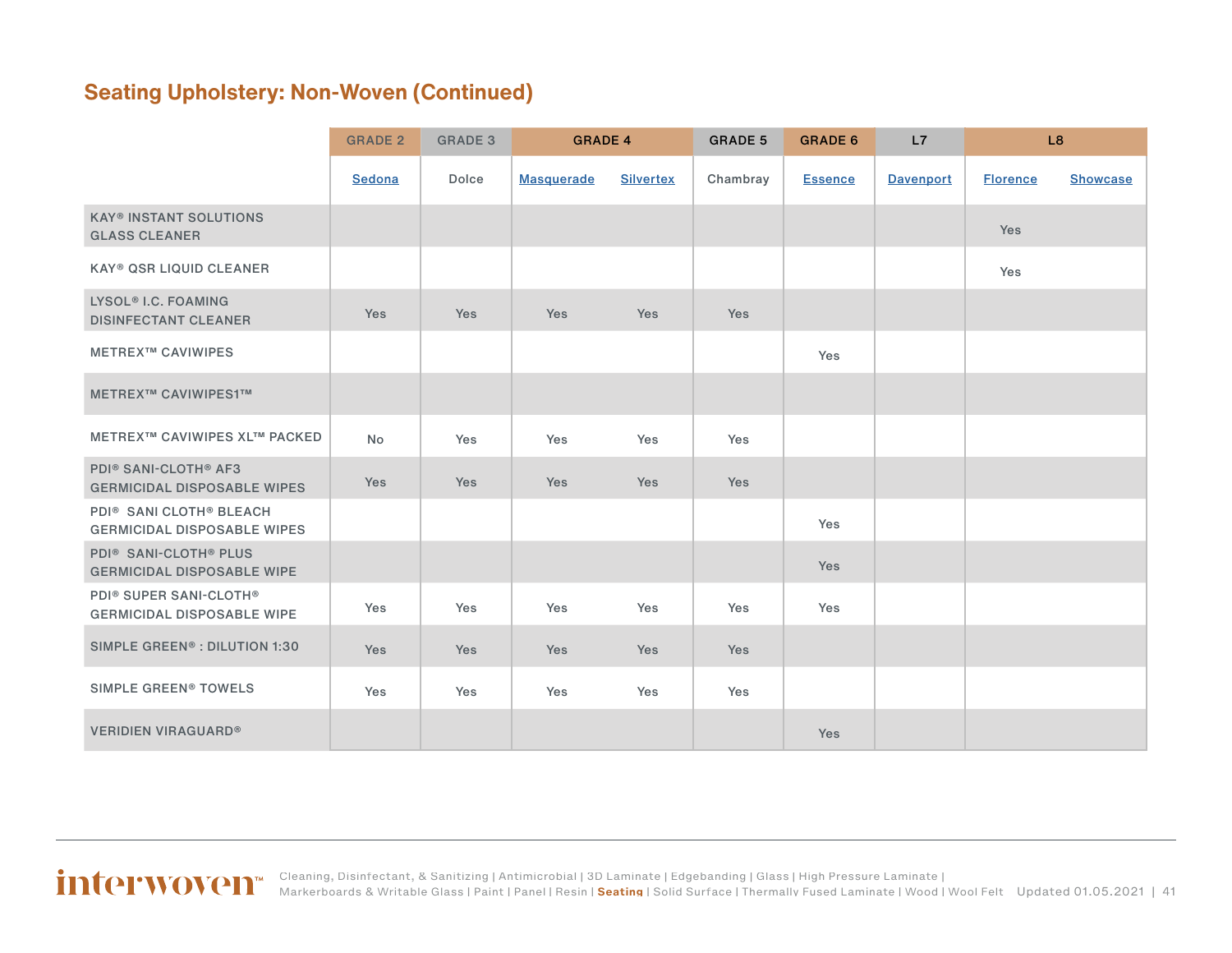<span id="page-41-0"></span>

|                                                | <b>GRADE 2</b> | <b>GRADE 3</b> | <b>GRADE 4</b>    |                  | <b>GRADE 5</b> | <b>GRADE 6</b> | L7        |                 | L <sub>8</sub>  |
|------------------------------------------------|----------------|----------------|-------------------|------------------|----------------|----------------|-----------|-----------------|-----------------|
|                                                | Sedona         | Dolce          | <b>Masquerade</b> | <b>Silvertex</b> | Chambray       | <b>Essence</b> | Davenport | <b>Florence</b> | <b>Showcase</b> |
| VIROX <sup>®</sup> ACCEL <sup>®</sup> TB WIPES |                |                |                   |                  |                | <b>Yes</b>     |           |                 |                 |
| WEXFORD WEX-CIDE 128                           | Yes            | Yes            | Yes               | Yes              | Yes            |                |           |                 |                 |
| <b>WOOLITE®</b>                                |                |                |                   |                  |                |                |           | Yes             |                 |

#### **Seating: Plastic**

|                                                                                                  | <b>LUSSO</b>      | <b>PEP</b>        | <b>POLY</b>       |
|--------------------------------------------------------------------------------------------------|-------------------|-------------------|-------------------|
| <b>ANTIMICROBIAL</b>                                                                             | <b>No</b>         | <b>No</b>         | <b>No</b>         |
| <b>CLEANING</b>                                                                                  | Mild Soap & Water | Mild Soap & Water | Mild Soap & Water |
| <b>BLEACH/WATER SOLUTION 1:10</b><br>$(10\%)$                                                    | Yes               | Yes               | Yes               |
| <b>CLEAR AMMONIA ALL-PURPOSE</b><br><b>CLEANER</b>                                               | Yes               | Yes               | Yes               |
| <b>CLOROXHEALTHCARE® DISPATCH®</b><br>HOSPITAL CLEANER DISINFECTANT<br><b>TOWELS WITH BLEACH</b> | Yes               | <b>Yes</b>        | <b>Yes</b>        |
| DIVERSEY™ VIREX <sup>®</sup> II 256                                                              | Yes               | Yes               | Yes               |
| $ECOLAB® A-456® II$                                                                              | <b>Yes</b>        | Yes               | <b>Yes</b>        |

#### Updated 01.05.2021 | 42 [Cleaning, Disinfectant, & Sanitizing](#page-2-0) | [Antimicrobial](#page-3-0) | [3D Laminate](#page-4-0) | [Edgebanding](#page-8-0) | [Glass](#page-10-0) | [High Pressure Laminate](#page-11-0) | [Markerboards & Writable Glass](#page-23-0) | [Paint](#page-24-0) | [Panel](#page-27-0) | [Resin](#page-27-0) | **[Seating](#page-33-0)** | [Solid Surface](#page-44-0) | [Thermally Fused Laminate](#page-54-0) | [Wood](#page-58-0) | [Wool Felt](#page-60-0)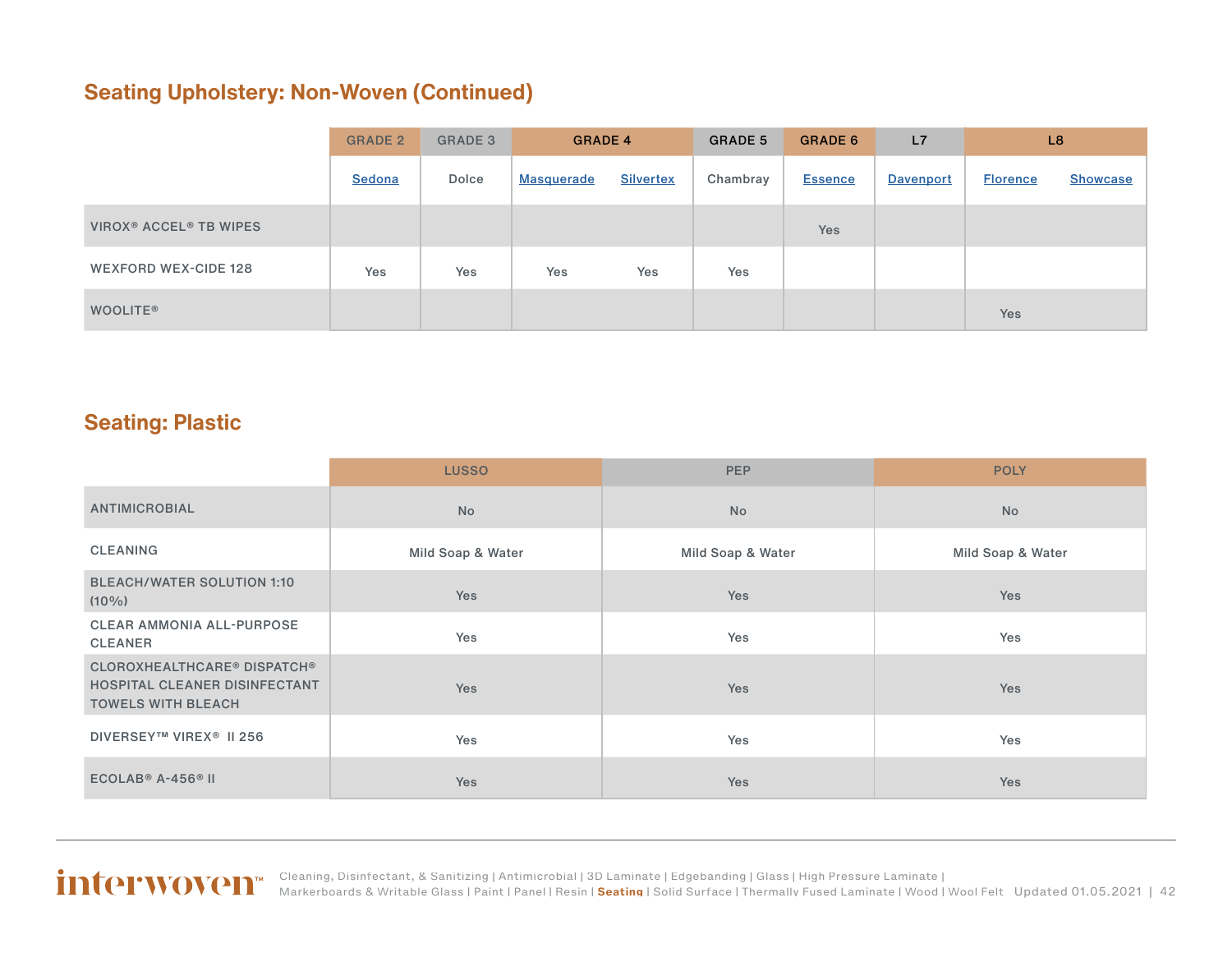### **Seating: Plastic**

|                                                                                 | <b>LUSSO</b> | <b>PEP</b>                   | <b>POLY</b> |
|---------------------------------------------------------------------------------|--------------|------------------------------|-------------|
| Ecolab <sup>®</sup> Endure 320 Hand Sanitizer                                   | Yes          | Yes                          | Yes         |
| Ecolab® Oxycide™ Daily<br><b>Disinfectant Cleaner</b>                           | Yes          | Yes                          | Yes         |
| Ethanol 95%                                                                     | Yes          | No                           | <b>Yes</b>  |
| <b>Hillyard Foaming Hand Sanitizer</b>                                          | Yes          | Yes                          | Yes         |
| Hydrogen Peroxide (3% Solution.<br>This is not Hydrogen Peroxide<br>Vapor/Mist) | Yes          | Yes                          | Yes         |
| Hydrogen Peroxide                                                               | Yes          | Yes                          | Yes         |
| Isopropyl Alcohol (91%)                                                         | Yes          | $\operatorname{\mathsf{No}}$ | Yes         |
| Jay-Kem pH Neutral Commercial<br><b>Floor Cleaner</b>                           | Yes          | Yes                          | Yes         |
| Lysol <sup>®</sup> Disinfectant Spray                                           | Yes          | No                           | Yes         |
| Lysol <sup>®</sup> Disinfectant Max Cover Mist                                  | Yes          | No                           | Yes         |
| Lysol <sup>®</sup> Disinfecting Wipes                                           | Yes          | No                           | Yes         |
| Reckit Benckier/Lysol One Step<br><b>Floor Cleaner</b>                          | Yes          | Yes                          | Yes         |
| Pine Sol All Purpose Cleaner                                                    | Yes          | Yes                          | Yes         |
| Simple Green <sup>®</sup>                                                       | Yes          | Yes                          | Yes         |
| SSS <sup>®</sup> Sanotracin                                                     | Yes          | Yes                          | Yes         |
| Wexford Wex-Cide 128                                                            | Yes          | Yes                          | Yes         |



Updated 01.05.2021 | 43 [Cleaning, Disinfectant, & Sanitizing](#page-2-0) | [Antimicrobial](#page-3-0) | [3D Laminate](#page-4-0) | [Edgebanding](#page-8-0) | [Glass](#page-10-0) | [High Pressure Laminate](#page-11-0) | [Markerboards & Writable Glass](#page-23-0) | [Paint](#page-24-0) | [Panel](#page-27-0) | [Resin](#page-27-0) | **[Seating](#page-33-0)** | [Solid Surface](#page-44-0) | [Thermally Fused Laminate](#page-54-0) | [Wood](#page-58-0) | [Wool Felt](#page-60-0)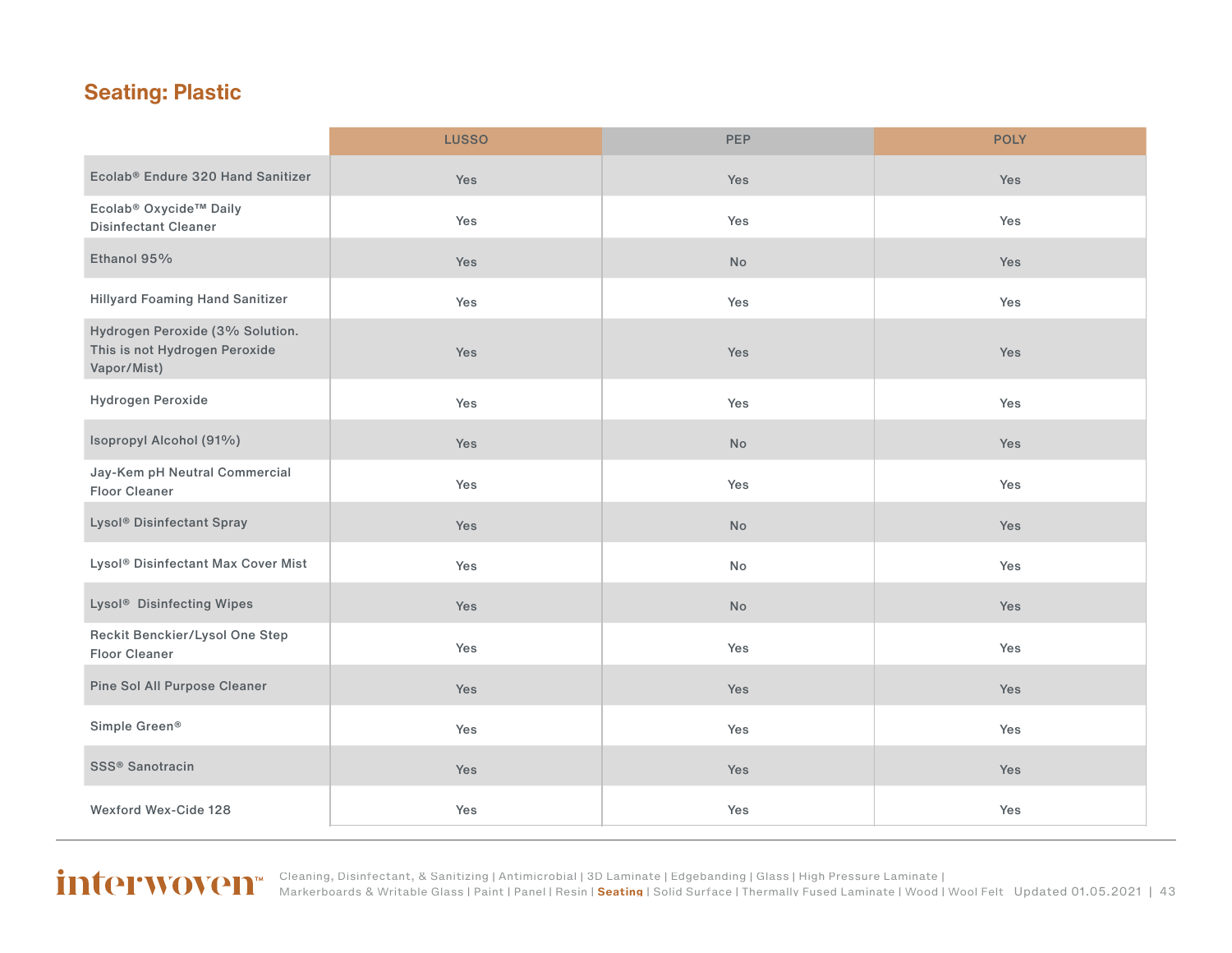#### <span id="page-43-0"></span>**Seating Upholstery: Woven**

|                                                         |              | <b>GRADE 1</b> |                |         |            | <b>GRADE 2</b> |                |           |           | <b>GRADE 3</b> |         |           | $G4$ $G5$ |           |                |        |                 |                |           |                |           |           |                |           |           |       |           |
|---------------------------------------------------------|--------------|----------------|----------------|---------|------------|----------------|----------------|-----------|-----------|----------------|---------|-----------|-----------|-----------|----------------|--------|-----------------|----------------|-----------|----------------|-----------|-----------|----------------|-----------|-----------|-------|-----------|
|                                                         | <b>Blink</b> | Cali           | <b>Dispers</b> | Entwine | Input      | Melange        | Moment         | Soundbyte | Spark     | Vessel         | Zig Zag | Bliss     | Cadence   | Couture   | Dorset         | Mingle | sis<br>Parenthe | Phrase         | Reason    | Spectrur       | Stancil   | Twilight  | Bobby          | Graph     | Intuition | Slice | Mode      |
| <b>ANTIMICROBIAL</b>                                    | No.          | N <sub>o</sub> | No.            | No.     | <b>No</b>  | <b>No</b>      | N <sub>o</sub> | <b>No</b> | <b>No</b> | <b>No</b>      | No      | <b>No</b> | <b>No</b> | <b>No</b> | N <sub>o</sub> | No.    | N <sub>o</sub>  | N <sub>o</sub> | <b>No</b> | N <sub>o</sub> | <b>No</b> | <b>No</b> | N <sub>o</sub> | <b>No</b> | No        | No    | <b>No</b> |
| <b>CLEANING</b>                                         | W            | W              | W              | W       | WS         | W              | W              | W         | W         | W              | W       | W         | WS        | W         | W              | w      | W               | w              | WS        | W              | W         | W         | WS             | WS        | W         | WS    | WS        |
| <b>BLEACH/WATER</b><br><b>SOLUTION 1:10</b><br>$(10\%)$ | No.          | No.            | No.            | No.     | <b>Yes</b> | <b>No</b>      | N <sub>o</sub> | No.       | No.       | N <sub>o</sub> | No      | <b>No</b> | <b>No</b> | No        | No             | No.    | N <sub>o</sub>  | Yes            | <b>No</b> | N <sub>o</sub> | <b>No</b> | No        | No.            | <b>No</b> | No.       | No.   | <b>No</b> |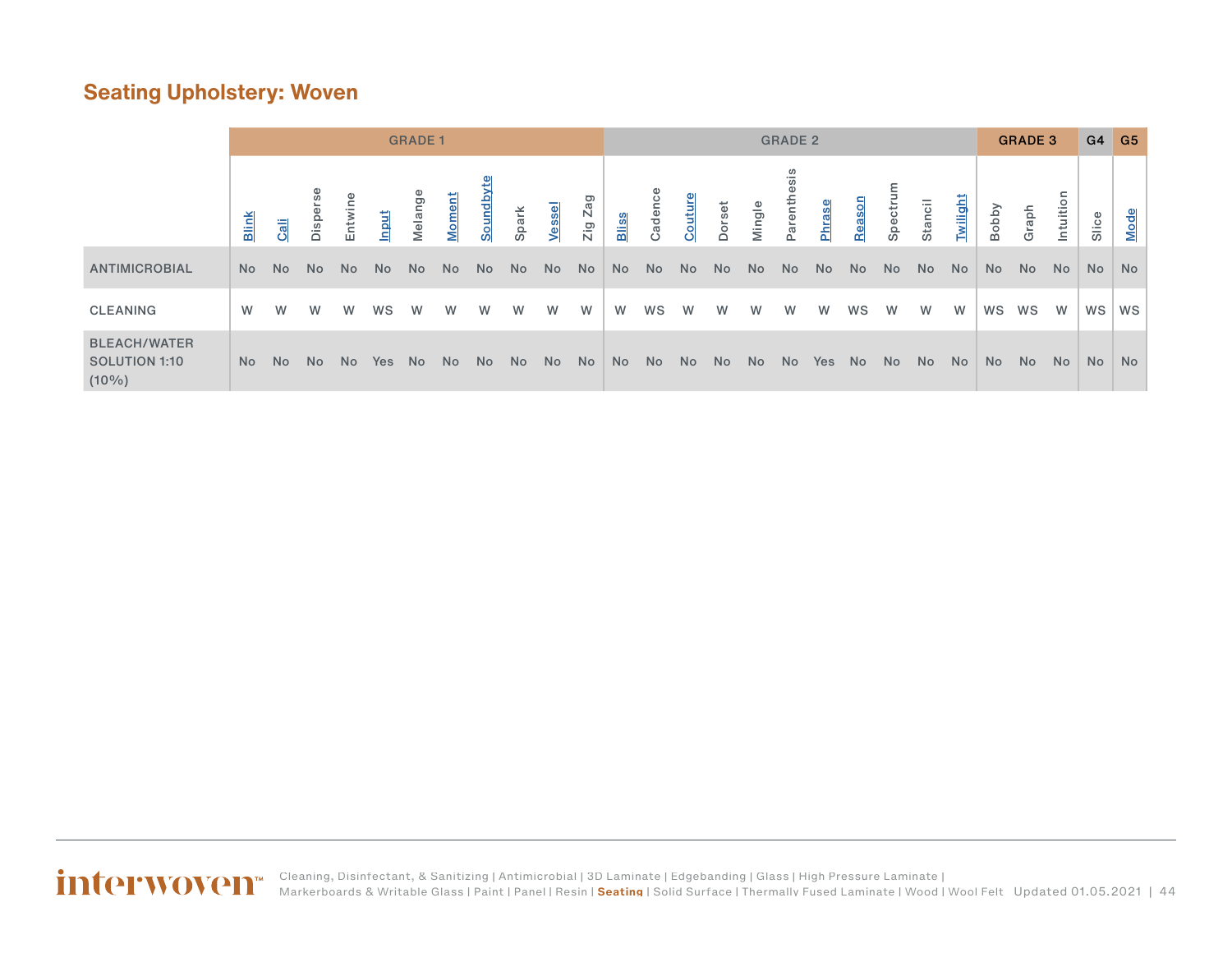#### <span id="page-44-0"></span>**Solid Surface**

|                                                                          | <b>CORIAN</b><br><b>GRADE A-D</b>                                                                  | <b>ANTIQUE WHITE</b>                                                                               | <b>DESIGNER WHITE</b>                                                                              | <b>FROSTY WHITE</b>                                                                                | <b>495 EOS BEIGE</b>                                                                               | <b>496 EOS GREY</b>                                                                                |
|--------------------------------------------------------------------------|----------------------------------------------------------------------------------------------------|----------------------------------------------------------------------------------------------------|----------------------------------------------------------------------------------------------------|----------------------------------------------------------------------------------------------------|----------------------------------------------------------------------------------------------------|----------------------------------------------------------------------------------------------------|
| <b>ANTIMICROBIAL</b>                                                     | <b>No</b>                                                                                          | <b>No</b>                                                                                          | <b>No</b>                                                                                          | <b>No</b>                                                                                          | <b>No</b>                                                                                          | <b>No</b>                                                                                          |
|                                                                          | Mild Soap & Water                                                                                  | Mild Soap & Water                                                                                  | Mild Soap & Water                                                                                  | Mild Soap & Water                                                                                  | Mild Soap & Water                                                                                  | Mild Soap & Water                                                                                  |
| <b>CLEANING</b>                                                          | <b>Commercial Solid</b><br><b>Surface Cleaners:</b><br>CLR <sup>®</sup><br>Lime-A-Way <sup>®</sup> | <b>Commercial Solid</b><br><b>Surface Cleaners:</b><br>CLR <sup>®</sup><br>Lime-A-Way <sup>®</sup> | <b>Commercial Solid</b><br><b>Surface Cleaners:</b><br>CLR <sup>®</sup><br>Lime-A-Way <sup>®</sup> | <b>Commercial Solid</b><br><b>Surface Cleaners:</b><br>CLR <sup>®</sup><br>Lime-A-Way <sup>®</sup> | <b>Commercial Solid</b><br><b>Surface Cleaners:</b><br>CLR <sup>®</sup><br>Lime-A-Way <sup>®</sup> | <b>Commercial Solid</b><br><b>Surface Cleaners:</b><br>CLR <sup>®</sup><br>Lime-A-Way <sup>®</sup> |
| <b>303 FABRIC/VINYL CLEANER</b><br>(DILUTION: 4 OZ IN 1 GALLON<br>WATER) |                                                                                                    |                                                                                                    |                                                                                                    |                                                                                                    | Yes                                                                                                | Yes                                                                                                |
| <b>3M™ C. DIFF SOLUTION TABLETS</b>                                      |                                                                                                    |                                                                                                    |                                                                                                    |                                                                                                    | Yes                                                                                                | Yes                                                                                                |
| 3M™ HB QUAT #25                                                          |                                                                                                    |                                                                                                    |                                                                                                    |                                                                                                    | Yes                                                                                                | Yes                                                                                                |
| <b>3M™ NEUTRAL CLEANER 3H</b>                                            |                                                                                                    |                                                                                                    |                                                                                                    |                                                                                                    | Yes                                                                                                | Yes                                                                                                |
| <b>3M™ NEUTRAL CLEANER 3L</b>                                            |                                                                                                    |                                                                                                    |                                                                                                    |                                                                                                    | Yes                                                                                                | Yes                                                                                                |
| <b>3M™ NEUTRAL QUAT</b>                                                  |                                                                                                    |                                                                                                    |                                                                                                    |                                                                                                    | Yes                                                                                                | Yes                                                                                                |
| 3M™ NEUTRAL QUAT 23L                                                     |                                                                                                    |                                                                                                    |                                                                                                    |                                                                                                    | <b>Yes</b>                                                                                         | Yes                                                                                                |
| <b>3M™ RCT CONCENTRATE 40L</b>                                           |                                                                                                    |                                                                                                    |                                                                                                    |                                                                                                    | Yes                                                                                                | Yes                                                                                                |
| 3M™ TWIST-N-FILL #23                                                     |                                                                                                    |                                                                                                    |                                                                                                    |                                                                                                    | <b>Yes</b>                                                                                         | Yes                                                                                                |
| <b>AGAR™ POWERQUAT</b>                                                   |                                                                                                    |                                                                                                    |                                                                                                    |                                                                                                    | Yes                                                                                                | Yes                                                                                                |
| <b>BENEFECT®</b>                                                         |                                                                                                    |                                                                                                    |                                                                                                    |                                                                                                    | Yes                                                                                                | Yes                                                                                                |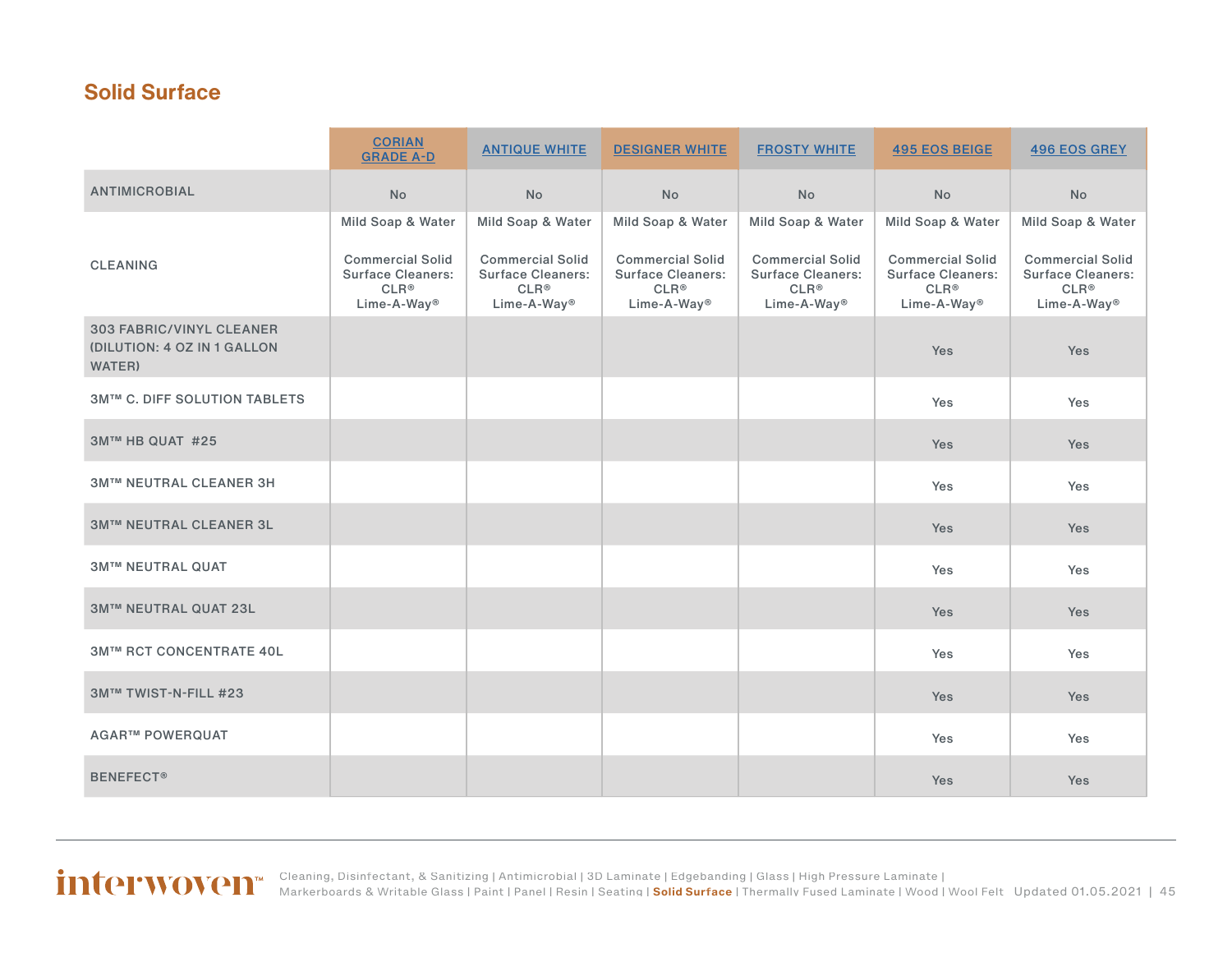|                                                                                              | <b>CORIAN</b><br><b>GRADE A-D</b> | <b>ANTIQUE WHITE</b> | <b>DESIGNER WHITE</b> | <b>FROSTY WHITE</b> | <b>495 EOS BEIGE</b> | <b>496 EOS GREY</b> |
|----------------------------------------------------------------------------------------------|-----------------------------------|----------------------|-----------------------|---------------------|----------------------|---------------------|
| BETCO <sup>®</sup> QUAT-STAT™ 5                                                              |                                   |                      |                       |                     | Yes                  | Yes                 |
| <b>BIOTROL™ BIREX® QUAT™</b>                                                                 |                                   |                      |                       |                     | Yes                  | Yes                 |
| <b>BIORTROL™ BIREX SE®</b>                                                                   |                                   |                      |                       |                     | Yes                  | Yes                 |
| <b>BLEACH/WATER SOLUTION 1:4</b>                                                             |                                   |                      |                       |                     | Yes                  | Yes                 |
| <b>BLEACH/WATER SOLUTION 1:10</b><br>$(10\%)$                                                |                                   | <b>Yes</b>           | <b>Yes</b>            | <b>Yes</b>          | Yes                  | <b>Yes</b>          |
| <b>BLEACH/WATER SOLUTION 1:100</b>                                                           | Yes                               | Yes                  | Yes                   | Yes                 | Yes                  | Yes                 |
| <b>CALTECH® CITRACE®</b>                                                                     |                                   |                      |                       |                     | Yes                  | <b>Yes</b>          |
| <b>CALTECH<sup>®</sup> DISPATCH<sup>®</sup></b><br>(1:10 DILUTION)                           |                                   |                      |                       |                     | Yes                  | Yes                 |
| <b>CALTECH® PRECISE® HOSPITAL</b><br><b>FOAM CLEANER DISINFECTANT</b>                        |                                   |                      |                       |                     | <b>Yes</b>           | Yes                 |
| <b>CALTECH® PRECISE® QTB SPRAY</b>                                                           |                                   |                      |                       |                     | Yes                  | Yes                 |
| <b>CITRUS H2O2</b>                                                                           |                                   |                      |                       |                     | Yes                  | Yes                 |
| <b>CLEAR AMMONIA ALL-PURPOSE</b><br><b>CLEANER</b>                                           | Yes                               |                      |                       |                     | Yes                  | Yes                 |
| <b>CLOROX<sup>®</sup> BROAD SPECTRUM</b><br><b>QUATERNARY DISINFECTANT</b><br><b>CLEANER</b> |                                   |                      |                       |                     | Yes                  | Yes                 |
| <b>CLOROX<sup>®</sup> CLEAN-UP<sup>®</sup> WITH</b><br><b>BLEACH</b>                         |                                   |                      |                       |                     | Yes                  | Yes                 |
| <b>CLOROX<sup>®</sup> DISINFECTING WIPES</b>                                                 |                                   |                      |                       |                     | Yes                  | Yes                 |

Updated 01.05.2021 | 46 [Cleaning, Disinfectant, & Sanitizing](#page-2-0) | [Antimicrobial](#page-3-0) | [3D Laminate](#page-4-0) | [Edgebanding](#page-8-0) | [Glass](#page-10-0) | [High Pressure Laminate](#page-11-0) | [Markerboards & Writable Glass](#page-23-0) | [Paint](#page-24-0) | [Panel](#page-27-0) | [Resin](#page-27-0) | [Seating](#page-33-0) | **[Solid Surface](#page-44-0)** | [Thermally Fused Laminate](#page-54-0) | [Wood](#page-58-0) | [Wool Felt](#page-60-0)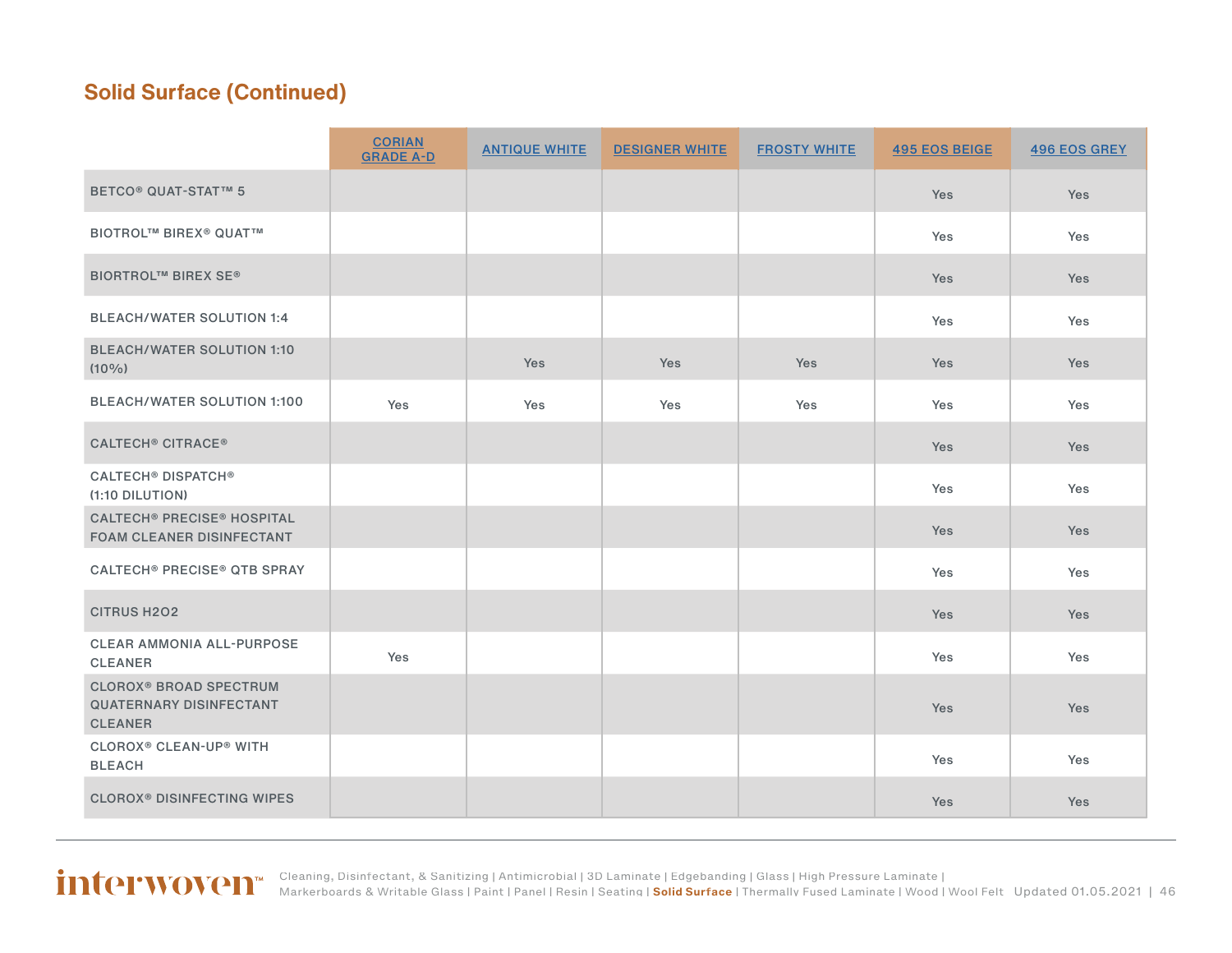|                                                                                                                              | <b>CORIAN</b><br><b>GRADE A-D</b> | <b>ANTIQUE WHITE</b> | <b>DESIGNER WHITE</b> | <b>FROSTY WHITE</b> | <b>495 EOS BEIGE</b> | <b>496 EOS GREY</b> |
|------------------------------------------------------------------------------------------------------------------------------|-----------------------------------|----------------------|-----------------------|---------------------|----------------------|---------------------|
| <b>CLOROX ® PRO QUATERNARY</b><br><b>ALL-PURPOSE CLEANER</b>                                                                 |                                   |                      |                       |                     | <b>Yes</b>           | <b>Yes</b>          |
| <b>CLOROX HEALTHCARE<sup>®</sup></b><br><b>DISPATCH<sup>®</sup> HOSPITAL CLEANER</b><br><b>DISINFECTANT WITH BLEACH</b>      | Yes                               |                      |                       |                     | Yes                  | Yes                 |
| <b>CLOROXHEALTHCARE®</b><br><b>DISPATCH<sup>®</sup> HOSPITAL CLEANER</b><br><b>DISINFECTANT TOWELS WITH</b><br><b>BLEACH</b> |                                   |                      |                       |                     | Yes                  | <b>Yes</b>          |
| CLOROXPRO™ GERMICIDAL<br><b>BLEACH</b>                                                                                       |                                   |                      |                       |                     | Yes                  | Yes                 |
| <b>CLOROX HEALTHCARE® BLEACH</b><br><b>GERMICIDAL CLEANER</b>                                                                |                                   |                      |                       |                     | <b>Yes</b>           | <b>Yes</b>          |
| <b>CLOROX HEALTHCARE<sup>®</sup> BLEACH</b><br><b>GERMICIDAL WIPES</b>                                                       |                                   |                      |                       |                     | Yes                  | Yes                 |
| <b>CLOROX HEALTHCARE<sup>®</sup> EZ-KILL</b><br><b>WIPES</b>                                                                 |                                   |                      |                       |                     | <b>Yes</b>           | <b>Yes</b>          |
| <b>CLOROX HEALTHCARE<sup>®</sup></b><br><b>HYDROGEN PEROXIDE</b><br><b>CLEANER DISINFECTANT WIPES</b>                        |                                   |                      |                       |                     | Yes                  | Yes                 |
| <b>CLOROX HEALTHCARE<sup>®</sup></b><br>VERSASURE™ALCOHOL-FREE<br><b>DISINFECTANT CLEANER WIPES</b>                          |                                   |                      |                       |                     | <b>Yes</b>           | <b>Yes</b>          |
| <b>CONTEC<sup>®</sup> PERIDOXRTU<sup>®</sup></b>                                                                             |                                   |                      |                       |                     | Yes                  | Yes                 |
| <b>CURRENT TECHNOLOGIES</b><br><b>BLEACH-RITE® DISINFECTING</b><br><b>SPRAY</b>                                              |                                   |                      |                       |                     | Yes                  | <b>Yes</b>          |
| <b>DIVERSEY™ ACCEL® PREVENTION</b>                                                                                           |                                   |                      |                       |                     | Yes                  | Yes                 |
| <b>DIVERSEY™ ACCEL<sup>®</sup></b><br><b>INTERVENTION WIPES</b>                                                              |                                   |                      |                       |                     | <b>Yes</b>           | <b>Yes</b>          |

Updated 01.05.2021 | 47 [Cleaning, Disinfectant, & Sanitizing](#page-2-0) | [Antimicrobial](#page-3-0) | [3D Laminate](#page-4-0) | [Edgebanding](#page-8-0) | [Glass](#page-10-0) | [High Pressure Laminate](#page-11-0) | [Markerboards & Writable Glass](#page-23-0) | [Paint](#page-24-0) | [Panel](#page-27-0) | [Resin](#page-27-0) | [Seating](#page-33-0) | **[Solid Surface](#page-44-0)** | [Thermally Fused Laminate](#page-54-0) | [Wood](#page-58-0) | [Wool Felt](#page-60-0)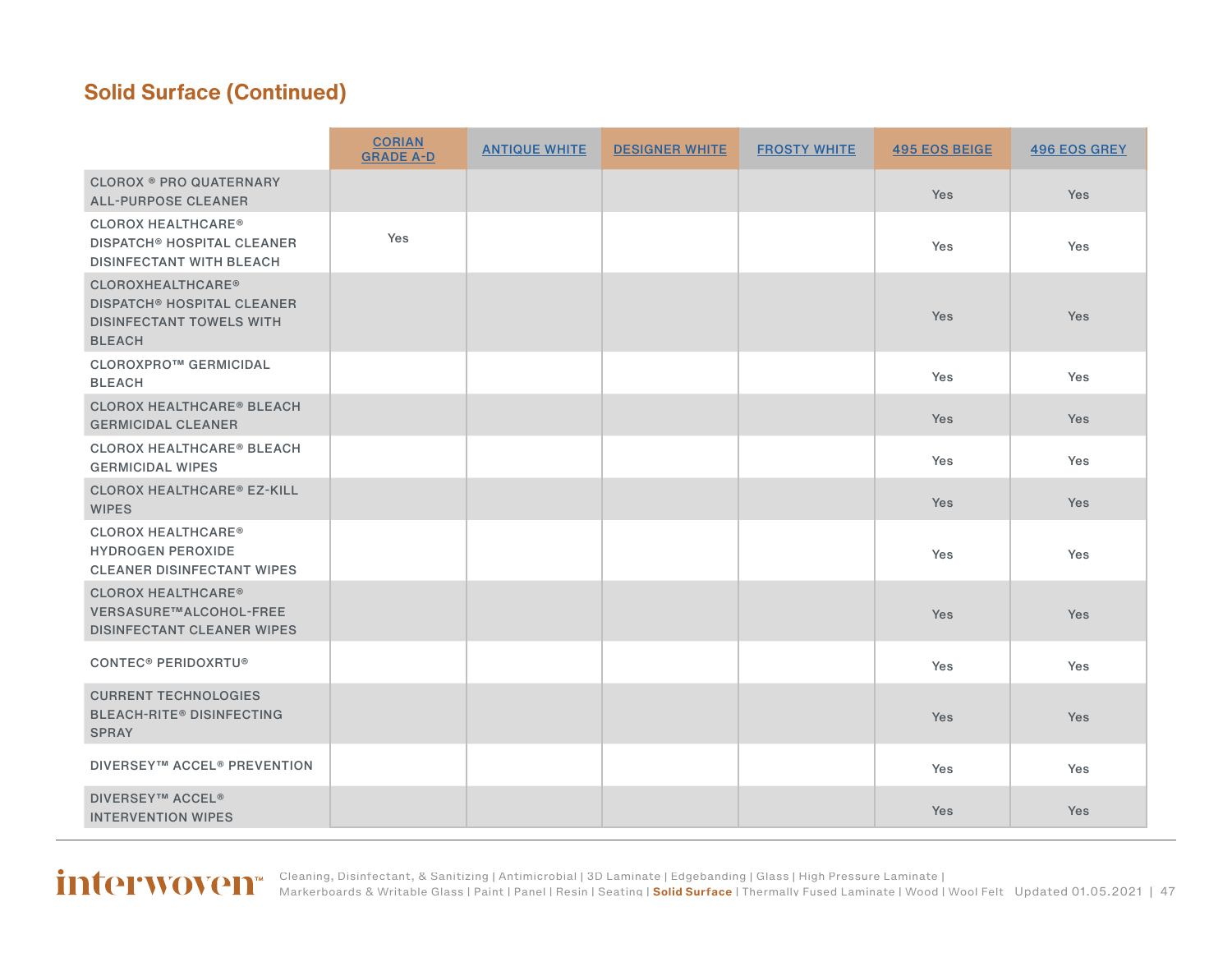|                                                                           | <b>CORIAN</b><br><b>GRADE A-D</b> | <b>ANTIQUE WHITE</b> | <b>DESIGNER WHITE</b> | <b>FROSTY WHITE</b> | <b>495 EOS BEIGE</b> | <b>496 EOS GREY</b> |
|---------------------------------------------------------------------------|-----------------------------------|----------------------|-----------------------|---------------------|----------------------|---------------------|
| <b>DIVERSEY™ AVERT™</b><br><b>DISINFECTANT CLEANER</b>                    |                                   |                      |                       |                     | Yes                  | Yes                 |
| <b>DIVERSEY™ EXPOSE® II 256</b>                                           |                                   |                      |                       |                     | Yes                  | Yes                 |
| <b>DIVERSEY™ GLANCE® NA</b><br>DILUTED (1:50 WATER)                       |                                   |                      |                       |                     | Yes                  | <b>Yes</b>          |
| <b>DIVERSEY™ GP FORWARD</b><br>DILUTED (1:64 WATER)                       |                                   |                      |                       |                     | Yes                  | Yes                 |
| <b>DIVERSEY™ MORNING MIST<sup>®</sup></b><br>NEUTRAL DISINFECTANT CLEANER |                                   |                      |                       |                     | Yes                  | <b>Yes</b>          |
| <b>DIVERSEY™ OXIVIR®1</b>                                                 |                                   |                      |                       |                     | Yes                  | Yes                 |
| <b>DIVERSEY™ OXIVIR® 1 RTU</b>                                            |                                   |                      |                       |                     | Yes                  | Yes                 |
| <b>DIVERSEY™ OXIVIR® FIVE 16</b>                                          |                                   |                      |                       |                     | Yes                  | Yes                 |
| <b>DIVERSEY™ OXIVIR® TB</b>                                               |                                   |                      |                       |                     | Yes                  | <b>Yes</b>          |
| <b>DIVERSEY™ OXIVIR® TB WIPES</b>                                         |                                   |                      |                       |                     | Yes                  | Yes                 |
| <b>DIVERSEY™ STRIDE® FLORAL</b><br><b>NEUTRAL CLEANER</b>                 |                                   |                      |                       |                     | Yes                  | <b>Yes</b>          |
| <b>DIVERSEY™ STRIDE® FRAGRANCE</b><br><b>FREE NEUTRAL CLEANER</b>         |                                   |                      |                       |                     | Yes                  | Yes                 |
| <b>DIVERSEY™ TRIAD® III</b>                                               |                                   |                      |                       |                     | Yes                  | Yes                 |
| DIVERSEY™ VIREX <sup>®</sup> II 256                                       | Yes                               | Yes                  | Yes                   | Yes                 | Yes                  | Yes                 |
| <b>DIVERSEY™ VIREX® TB</b>                                                |                                   |                      |                       |                     | Yes                  | Yes                 |

#### Updated 01.05.2021 | 48 [Cleaning, Disinfectant, & Sanitizing](#page-2-0) | [Antimicrobial](#page-3-0) | [3D Laminate](#page-4-0) | [Edgebanding](#page-8-0) | [Glass](#page-10-0) | [High Pressure Laminate](#page-11-0) | [Markerboards & Writable Glass](#page-23-0) | [Paint](#page-24-0) | [Panel](#page-27-0) | [Resin](#page-27-0) | [Seating](#page-33-0) | **[Solid Surface](#page-44-0)** | [Thermally Fused Laminate](#page-54-0) | [Wood](#page-58-0) | [Wool Felt](#page-60-0)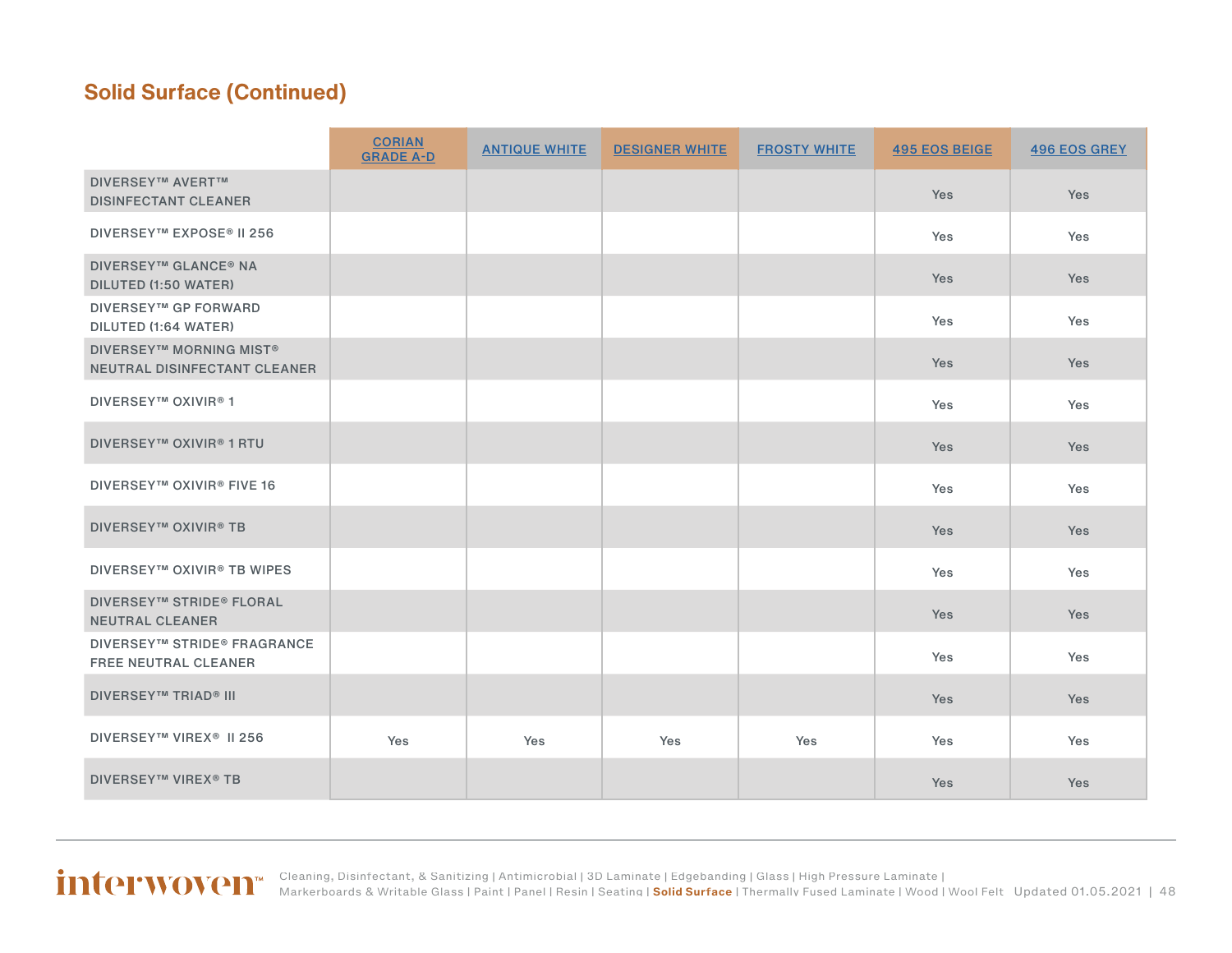|                                                                         | <b>CORIAN</b><br><b>GRADE A-D</b> | <b>ANTIQUE WHITE</b> | <b>DESIGNER WHITE</b> | <b>FROSTY WHITE</b> | <b>495 EOS BEIGE</b> | <b>496 EOS GREY</b> |
|-------------------------------------------------------------------------|-----------------------------------|----------------------|-----------------------|---------------------|----------------------|---------------------|
| <b>DIVERSEY™ VIREX® PLUS</b>                                            |                                   |                      |                       |                     | Yes                  | Yes                 |
| <b>DIVERSEY™ VIROX™ AHP® 5</b><br><b>CONCENTRATE</b>                    |                                   |                      |                       |                     | Yes                  | Yes                 |
| <b>DIVERSEY™ VIROX™ AHP® 5 RTU</b>                                      |                                   |                      |                       |                     | Yes                  | Yes                 |
| $ECOLAB® A-456® II$                                                     | Yes                               |                      |                       |                     | Yes                  | Yes                 |
| <b>ECOLAB<sup>®</sup> ASEPTICARE™</b>                                   |                                   |                      |                       |                     | <b>Yes</b>           | <b>Yes</b>          |
| ECOLAB <sup>®</sup> ASEPTICARE™ TB II                                   |                                   |                      |                       |                     | Yes                  | Yes                 |
| <b>ECOLAB<sup>®</sup> DISCIDE<sup>®</sup></b>                           |                                   |                      |                       |                     | <b>Yes</b>           | <b>Yes</b>          |
| <b>ECOLAB<sup>®</sup> ENDURE 320</b><br><b>HAND SANITIZER</b>           | Yes                               |                      |                       |                     | Yes                  | Yes                 |
| <b>ECOLAB<sup>®</sup> NEUTRAL</b><br><b>DISINFECTANT CLEANER</b>        |                                   |                      |                       |                     | Yes                  | Yes                 |
| ECOLAB <sup>®</sup> OASIS <sup>®</sup> 146                              |                                   |                      |                       |                     | Yes                  | Yes                 |
| <b>ECOLAB<sup>®</sup> OXYCIDE™</b><br><b>DAILY DISINFECTANT CLEANER</b> |                                   |                      |                       |                     | Yes                  | Yes                 |
| <b>ECOLAB<sup>®</sup> QUATERNARY</b><br><b>DISINFECTANT CLEANER</b>     |                                   |                      |                       |                     | Yes                  | Yes                 |
| <b>ECOLAB<sup>®</sup> VIRASEPT™</b>                                     |                                   |                      |                       |                     | <b>Yes</b>           | <b>Yes</b>          |
| <b>ERC PERFORMANCE WIPES</b>                                            |                                   |                      |                       |                     | Yes                  | Yes                 |
| <b>ETHANOL</b>                                                          | <b>Yes</b>                        |                      |                       |                     | <b>Yes</b>           | Yes                 |

Updated 01.05.2021 | 49 [Cleaning, Disinfectant, & Sanitizing](#page-2-0) | [Antimicrobial](#page-3-0) | [3D Laminate](#page-4-0) | [Edgebanding](#page-8-0) | [Glass](#page-10-0) | [High Pressure Laminate](#page-11-0) | [Markerboards & Writable Glass](#page-23-0) | [Paint](#page-24-0) | [Panel](#page-27-0) | [Resin](#page-27-0) | [Seating](#page-33-0) | **[Solid Surface](#page-44-0)** | [Thermally Fused Laminate](#page-54-0) | [Wood](#page-58-0) | [Wool Felt](#page-60-0)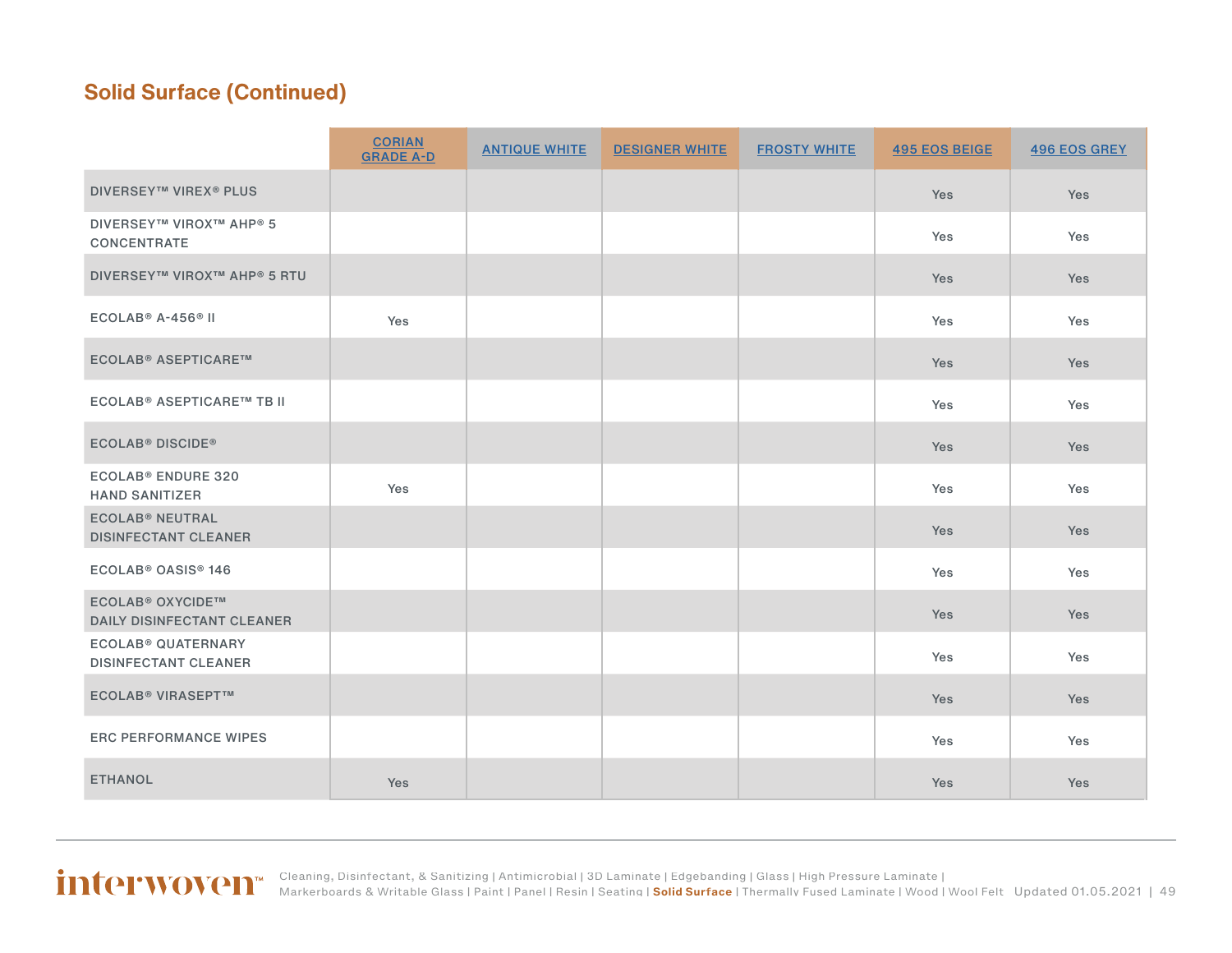|                                                                                                         | <b>CORIAN</b><br><b>GRADE A-D</b> | <b>ANTIQUE WHITE</b> | <b>DESIGNER WHITE</b> | <b>FROSTY WHITE</b> | <b>495 EOS BEIGE</b> | <b>496 EOS GREY</b> |
|---------------------------------------------------------------------------------------------------------|-----------------------------------|----------------------|-----------------------|---------------------|----------------------|---------------------|
| <b>FANTASTIK® ALL PURPOSE</b><br><b>CLEANER</b>                                                         |                                   |                      |                       |                     | Yes                  | Yes                 |
| <b>FIBERLOCK SHOCKWAVE</b>                                                                              |                                   |                      |                       |                     | Yes                  | Yes                 |
| FORMULA 409 <sup>®</sup> ANTIBACTERIAL<br><b>ALL-PURPOSE CLEANER</b>                                    |                                   |                      |                       |                     | <b>Yes</b>           | Yes                 |
| <b>GLASS PLUS®</b>                                                                                      | <b>No</b>                         |                      |                       |                     | Yes                  | Yes                 |
| <b>GREASED LIGHTNING®</b><br><b>MULTI PURPOSE</b>                                                       |                                   |                      |                       |                     | Yes                  | Yes                 |
| <b>HYDROGEN PEROXIDE (3%</b><br><b>SOLUTION. THIS IS NOT</b><br><b>HYDROGEN PEROXIDE</b><br>VAPOR/MIST) | Yes                               |                      |                       |                     | Yes                  | Yes                 |
| <b>HYDROGEN PEROXIDE</b>                                                                                | Yes                               |                      |                       |                     | Yes                  | Yes                 |
| <b>ISOPROPYL ALCOHOL</b>                                                                                |                                   |                      |                       |                     | Yes                  | Yes                 |
| ISOPROPYL/RUBBING<br><b>ALCOHOL (70%)</b>                                                               |                                   | Yes                  |                       |                     | Yes                  | Yes                 |
| JAY-KEM PH NEUTRAL<br><b>COMMERCIAL FLOOR CLEANER</b>                                                   | Yes                               |                      |                       |                     | Yes                  | Yes                 |
| <b>LYSOL®</b>                                                                                           |                                   |                      |                       |                     | Yes                  | Yes                 |
| LYSOL <sup>®</sup> ADVANCED CLEANING<br><b>DISINFECTING WIPES</b>                                       |                                   |                      |                       |                     | Yes                  | Yes                 |
| <b>LYSOL<sup>®</sup> DISINFECTANT SPRAY</b>                                                             | <b>Yes</b>                        | <b>Yes</b>           | <b>Yes</b>            | Yes                 | Yes                  | Yes                 |
| LYSOL <sup>®</sup> DISINFECTANT<br><b>MAX COVER MIST</b>                                                | Yes                               | Yes                  | Yes                   | Yes                 | Yes                  | Yes                 |

Updated 01.05.2021 | 50 [Cleaning, Disinfectant, & Sanitizing](#page-2-0) | [Antimicrobial](#page-3-0) | [3D Laminate](#page-4-0) | [Edgebanding](#page-8-0) | [Glass](#page-10-0) | [High Pressure Laminate](#page-11-0) | [Markerboards & Writable Glass](#page-23-0) | [Paint](#page-24-0) | [Panel](#page-27-0) | [Resin](#page-27-0) | [Seating](#page-33-0) | **[Solid Surface](#page-44-0)** | [Thermally Fused Laminate](#page-54-0) | [Wood](#page-58-0) | [Wool Felt](#page-60-0)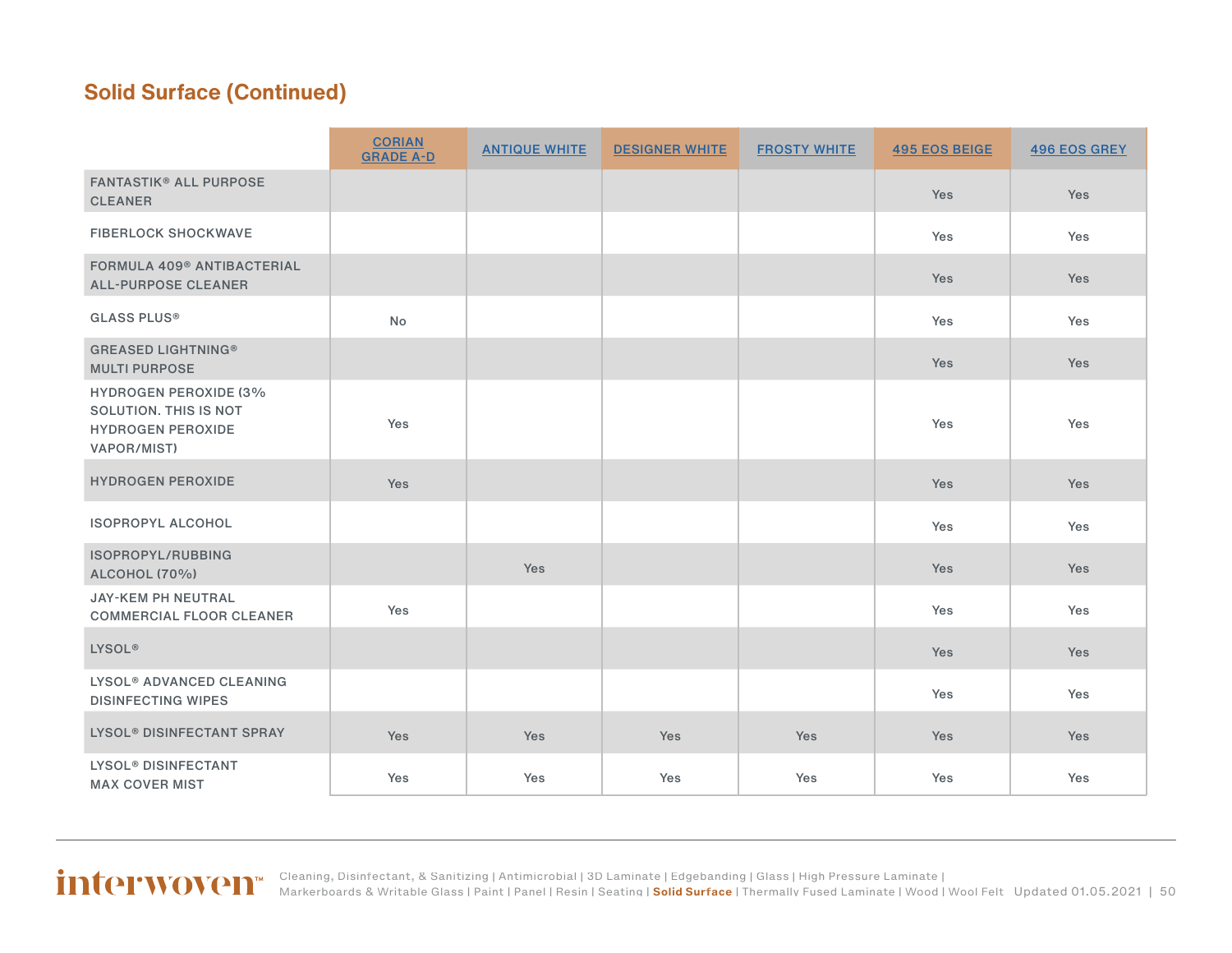|                                                                | <b>CORIAN</b><br><b>GRADE A-D</b> | <b>ANTIQUE WHITE</b> | <b>DESIGNER WHITE</b> | <b>FROSTY WHITE</b> | <b>495 EOS BEIGE</b> | <b>496 EOS GREY</b> |
|----------------------------------------------------------------|-----------------------------------|----------------------|-----------------------|---------------------|----------------------|---------------------|
| LYSOL <sup>®</sup> DISINFECTING WIPES                          | Yes                               | Yes                  | Yes                   | Yes                 | Yes                  | Yes                 |
| LYSOL <sup>®</sup> I.C. FOAMING<br><b>DISINFECTANT CLEANER</b> |                                   |                      |                       |                     | Yes                  | Yes                 |
| LYSOL ONE STEP FLOOR CLEANER                                   | <b>Yes</b>                        |                      |                       |                     | <b>Yes</b>           | Yes                 |
| <b>LYSOL<sup>®</sup> WIPES</b>                                 |                                   |                      |                       |                     | Yes                  | Yes                 |
| LYSOL <sup>®</sup> DISINFECTING WIPES                          |                                   |                      |                       |                     | <b>Yes</b>           | <b>Yes</b>          |
| <b>MAINTEX™ OXY CITRUS</b>                                     |                                   |                      |                       |                     | Yes                  | Yes                 |
| <b>MCKESSON DISPOSABLE</b><br><b>GERMICIDAL SURFACE WIPES</b>  |                                   |                      |                       |                     | <b>Yes</b>           | Yes                 |
| <b>MCKESSON PRO-TECH RTU</b><br><b>DISINFECTANT CLEANER</b>    |                                   |                      |                       |                     | Yes                  | Yes                 |
| <b>METREX™ CAVICIDE™</b>                                       |                                   |                      |                       |                     | Yes                  | Yes                 |
| METREX™ CAVICIDE1™                                             |                                   |                      |                       |                     | Yes                  | Yes                 |
| <b>METREX™ CAVICIDE™ AF</b>                                    |                                   |                      |                       |                     | Yes                  | Yes                 |
| <b>METREX™ CAVIWIPES</b>                                       |                                   |                      |                       |                     | Yes                  | Yes                 |
| METREX™ CAVIWIPES1™                                            |                                   |                      |                       |                     | Yes                  | Yes                 |
| <b>METREX™ CAVIWIPES XL™ PACKED</b>                            |                                   |                      |                       |                     | Yes                  | Yes                 |
| <b>MICROBAN</b>                                                |                                   |                      |                       |                     | <b>Yes</b>           | <b>Yes</b>          |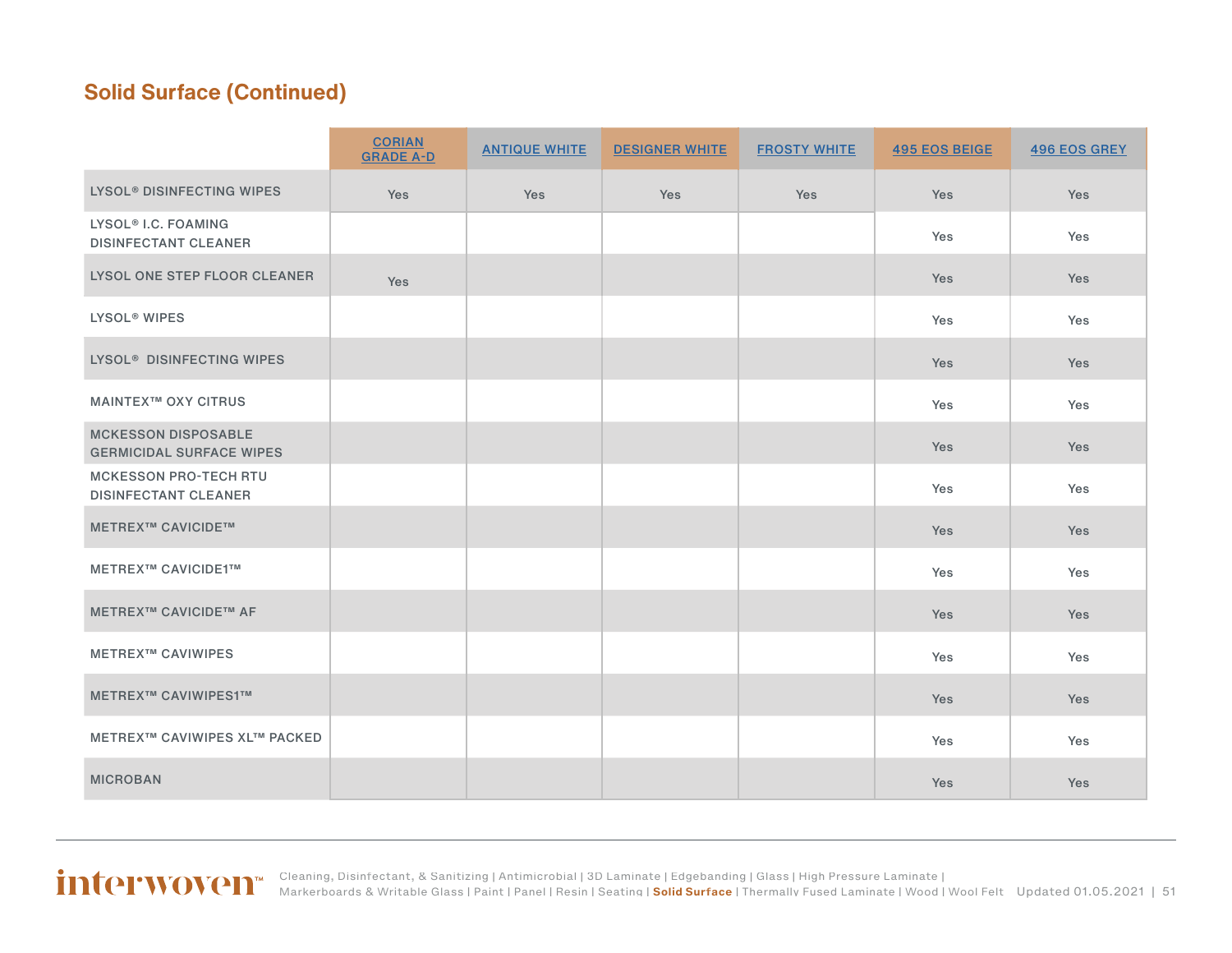|                                                                                                                   | <b>CORIAN</b><br><b>GRADE A-D</b> | <b>ANTIQUE WHITE</b> | <b>DESIGNER WHITE</b> | <b>FROSTY WHITE</b> | <b>495 EOS BEIGE</b> | <b>496 EOS GREY</b> |
|-------------------------------------------------------------------------------------------------------------------|-----------------------------------|----------------------|-----------------------|---------------------|----------------------|---------------------|
| MR. CLEAN®                                                                                                        |                                   |                      |                       |                     | Yes                  | Yes                 |
| <b>NCL<sup>®</sup> AVISTAT-D™ READY TO USE</b><br><b>SPRAY DISINFECTANT CLEANER</b>                               |                                   |                      |                       |                     | Yes                  | Yes                 |
| <b>NCL<sup>®</sup> MICRO-CHEM PLUS™</b>                                                                           |                                   |                      |                       |                     | Yes                  | <b>Yes</b>          |
| <b>NOVUS® PLASTIC</b><br><b>CLEAN AND SHINE</b>                                                                   |                                   |                      |                       |                     | Yes                  | Yes                 |
| <b>PALMOLIVE LIQUID</b>                                                                                           |                                   |                      |                       |                     | Yes                  | Yes                 |
| <b>PALMERO DISCIDE<sup>®</sup> WIPES</b>                                                                          |                                   |                      |                       |                     | Yes                  | Yes                 |
| <b>PCS SODIUM HYPOCHLORITE</b><br>DISINFECTANT/DISINFECTANT<br>CLEANER - DILUTION: 0.5 OZ /<br><b>QUART WATER</b> |                                   |                      |                       |                     | Yes                  | Yes                 |
| PDI® SANI-CLOTH® AF3<br><b>GERMICIDAL DISPOSABLE WIPES</b>                                                        |                                   |                      |                       |                     | Yes                  | Yes                 |
| PDI <sup>®</sup> SANI CLOTH <sup>®</sup> BLEACH<br><b>GERMICIDAL DISPOSABLE WIPES</b>                             |                                   |                      |                       |                     | Yes                  | Yes                 |
| PDI <sup>®</sup> SANI-CLOTH <sup>®</sup> HB GERMICIDAL                                                            |                                   |                      |                       |                     | Yes                  | Yes                 |
| <b>PDI® SANI-CLOTH® PLUS</b><br><b>GERMICIDAL DISPOSABLE WIPE</b>                                                 |                                   |                      |                       |                     | <b>Yes</b>           | Yes                 |
| PDI <sup>®</sup> SANI-CLOTH <sup>®</sup> PRIME<br><b>GERMICIDAL DISPOSABLE WIPE</b>                               |                                   |                      |                       |                     | Yes                  | Yes                 |
| <b>PDI® SANI-HANDS®</b><br><b>INSTANT HAND SANITIZING WIPE</b>                                                    |                                   |                      |                       |                     | Yes                  | Yes                 |
| PDI <sup>®</sup> SANI-PRIME <sup>®</sup><br><b>GERMICIDAL SPRAY</b>                                               |                                   |                      |                       |                     | Yes                  | Yes                 |

#### Updated 01.05.2021 | 52 [Cleaning, Disinfectant, & Sanitizing](#page-2-0) | [Antimicrobial](#page-3-0) | [3D Laminate](#page-4-0) | [Edgebanding](#page-8-0) | [Glass](#page-10-0) | [High Pressure Laminate](#page-11-0) | [Markerboards & Writable Glass](#page-23-0) | [Paint](#page-24-0) | [Panel](#page-27-0) | [Resin](#page-27-0) | [Seating](#page-33-0) | **[Solid Surface](#page-44-0)** | [Thermally Fused Laminate](#page-54-0) | [Wood](#page-58-0) | [Wool Felt](#page-60-0)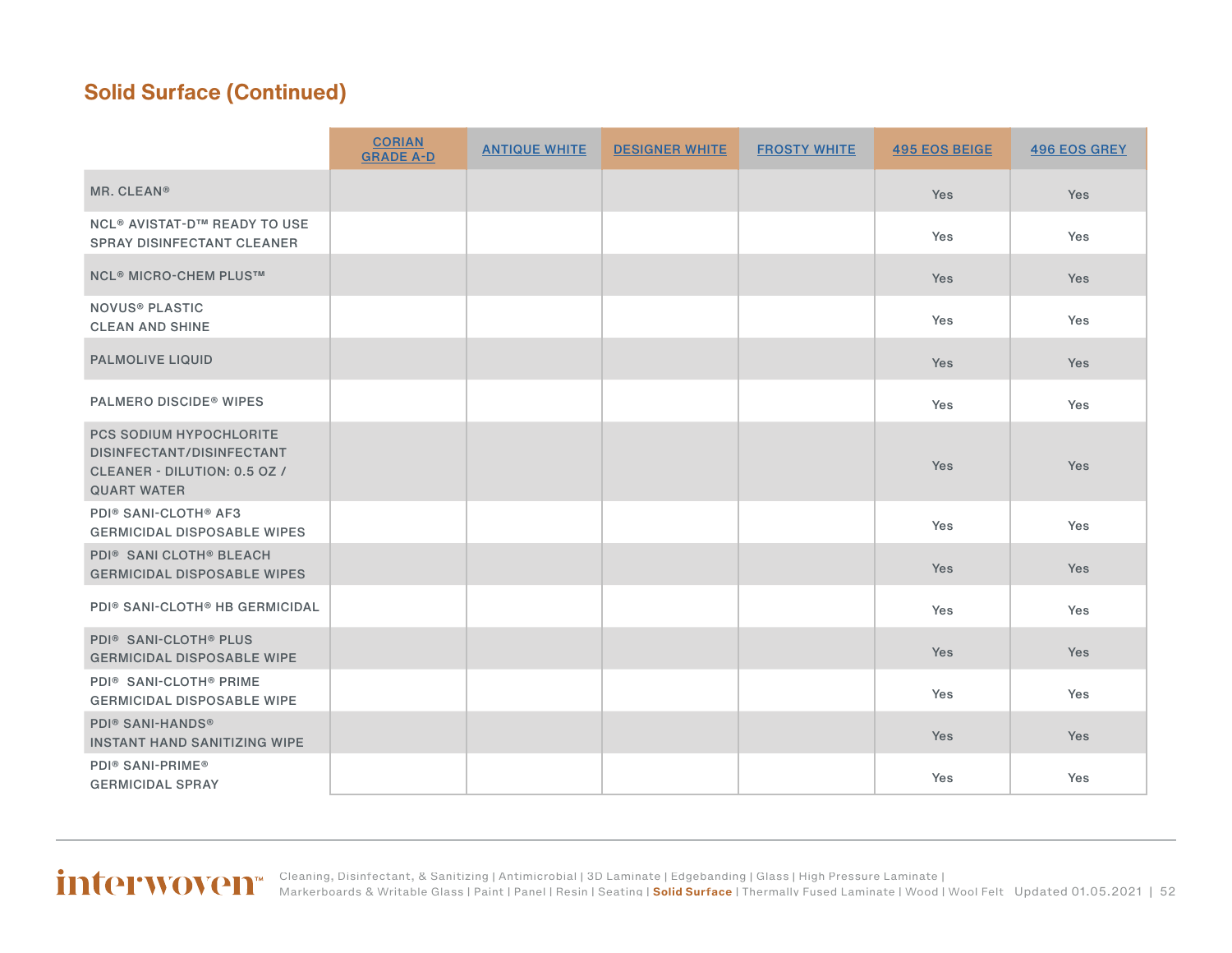|                                                                                     | <b>CORIAN</b><br><b>GRADE A-D</b> | <b>ANTIQUE WHITE</b> | <b>DESIGNER WHITE</b> | <b>FROSTY WHITE</b> | <b>495 EOS BEIGE</b> | <b>496 EOS GREY</b> |
|-------------------------------------------------------------------------------------|-----------------------------------|----------------------|-----------------------|---------------------|----------------------|---------------------|
| PDI <sup>®</sup> SUPER SANI-CLOTH <sup>®</sup><br><b>GERMICIDAL DISPOSABLE WIPE</b> |                                   |                      |                       |                     | Yes                  | Yes                 |
| PINE SOL ALL PURPOSE CLEANER                                                        | Yes                               |                      |                       |                     | Yes                  | Yes                 |
| PURELL ADVANCED INSTANT HAND<br><b>SANITIZER</b>                                    |                                   |                      |                       |                     | Yes                  | Yes                 |
| RUSS MEDICAL FADE-A-DYNE II                                                         |                                   |                      |                       |                     | Yes                  | Yes                 |
| SAFETEC <sup>®</sup> SANIZIDE <sup>®</sup>                                          |                                   |                      |                       |                     | Yes                  | Yes                 |
| SAFETEC <sup>®</sup> SANIZIDE PLUS <sup>®</sup>                                     |                                   |                      |                       |                     | Yes                  | Yes                 |
| <b>SANI-KLEEN BROAD-CIDE 128</b>                                                    |                                   |                      |                       |                     | Yes                  | Yes                 |
| <b>SCICAN OPTIM<sup>®</sup> 1 WIPES</b>                                             |                                   |                      |                       |                     | Yes                  | Yes                 |
| <b>SCICAN OPTIM® 33TB</b>                                                           |                                   |                      |                       |                     | Yes                  | Yes                 |
| <b>SCICAN OPTIM® 33TB WIPES</b>                                                     |                                   |                      |                       |                     | Yes                  | Yes                 |
| SIMPLE GREEN®                                                                       | Yes                               | Yes                  |                       |                     | Yes                  | Yes                 |
| SIMPLE GREEN® TOWELS                                                                |                                   |                      |                       |                     | Yes                  | Yes                 |
| <b>SSS® PERISEPT</b>                                                                |                                   |                      |                       |                     | Yes                  | Yes                 |
| <b>SSS® SANOTRACIN</b>                                                              | Yes                               | Yes                  |                       |                     | Yes                  | Yes                 |
| <b>STERIS COVERAGE® SPRAY HB</b>                                                    |                                   |                      |                       |                     | Yes                  | Yes                 |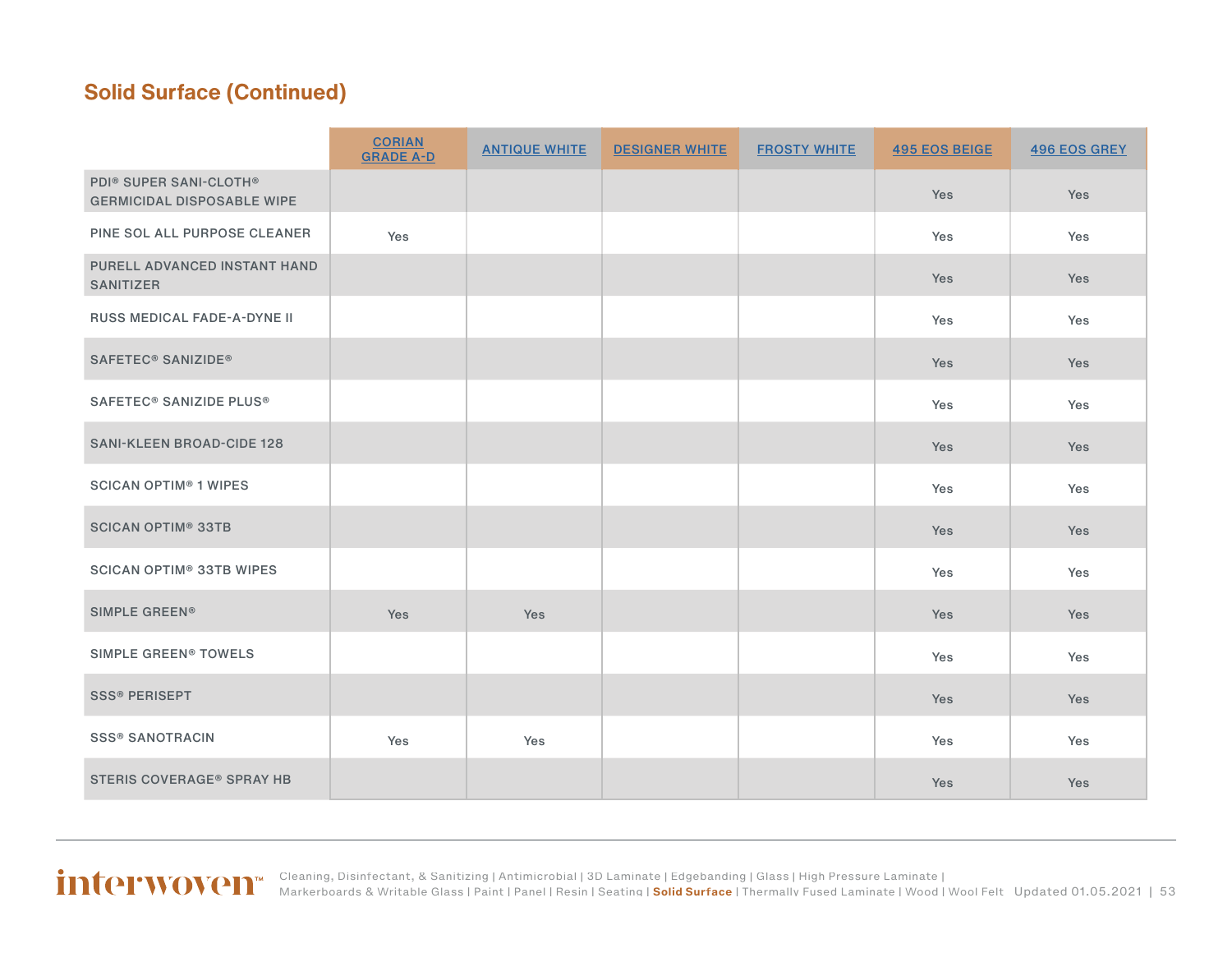|                                                         | <b>CORIAN</b><br><b>GRADE A-D</b> | <b>ANTIQUE WHITE</b> | <b>DESIGNER WHITE</b> | <b>FROSTY WHITE</b> | <b>495 EOS BEIGE</b> | <b>496 EOS GREY</b> |
|---------------------------------------------------------|-----------------------------------|----------------------|-----------------------|---------------------|----------------------|---------------------|
| <b>STERIS COVERAGE®</b><br><b>PLUS GERMICIDAL WIPES</b> |                                   |                      |                       |                     | Yes                  | Yes                 |
| <b>TEXAS GULF INDUSTRIES</b><br><b>SANTIMINE 150</b>    |                                   |                      |                       |                     | Yes                  | Yes                 |
| <b>UNIMED ACCEL<sup>®</sup> TB</b>                      |                                   |                      |                       |                     | Yes                  | Yes                 |
| <b>VERIDIEN VIRAGUARD®</b>                              |                                   |                      |                       |                     | Yes                  | Yes                 |
| VIROX <sup>®</sup> ACCEL <sup>®</sup> TB WIPES          |                                   |                      |                       |                     | Yes                  | Yes                 |
| <b>VIROX<sup>®</sup> PREEMPT™ RTU</b>                   |                                   |                      |                       |                     | Yes                  | Yes                 |
| <b>VIROX<sup>®</sup> RESCUE™</b>                        |                                   |                      |                       |                     | Yes                  | Yes                 |
| <b>WEXFORD WEX-CIDE 128</b>                             | Yes                               |                      |                       |                     | Yes                  | Yes                 |
| WINDEX <sup>®</sup> ORIGINAL FORMULA                    | <b>No</b>                         |                      |                       |                     | Yes                  | Yes                 |

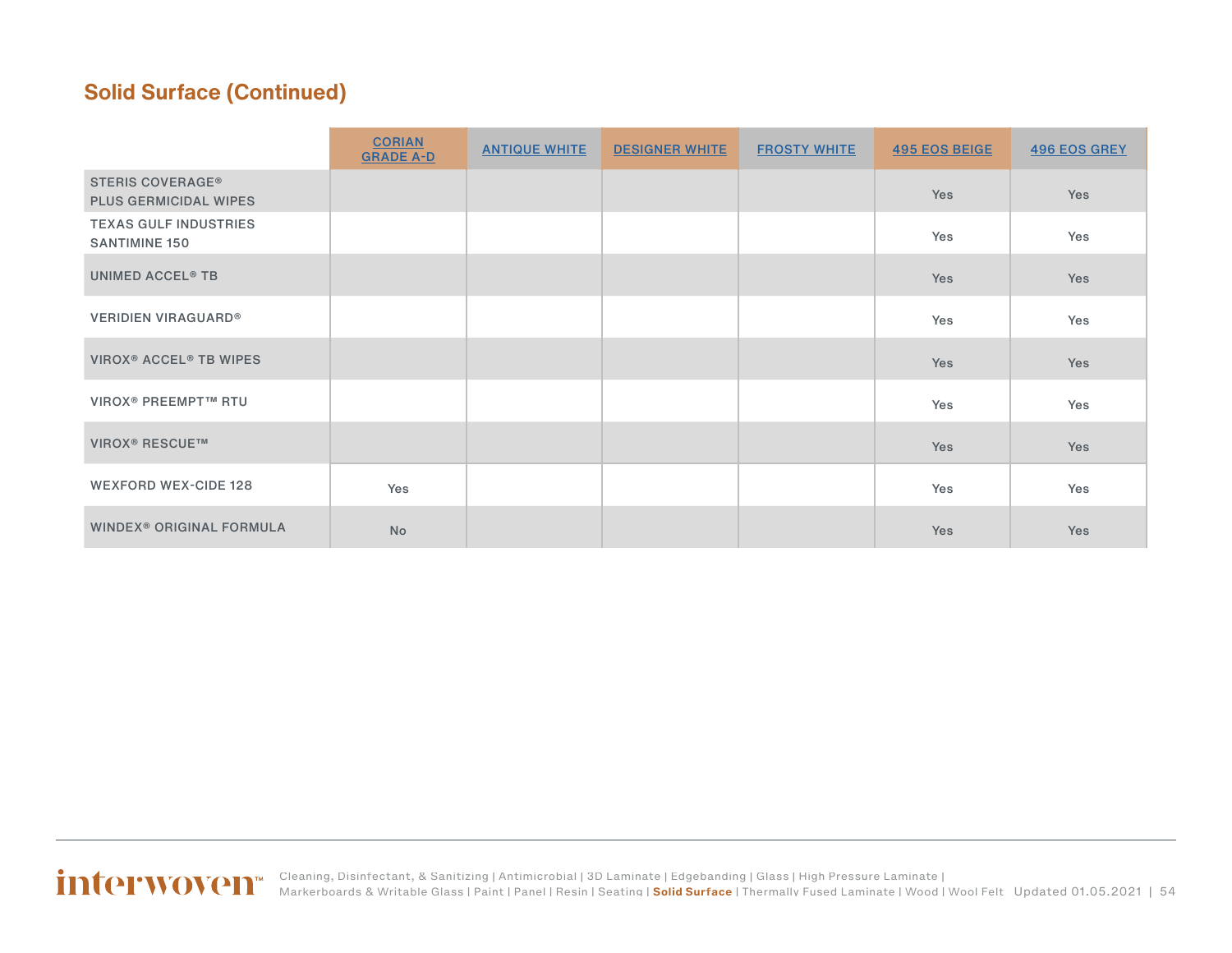#### <span id="page-54-0"></span>**Thermally Fused Laminates (TFL)**

Wipe the surface, moving with the grain on laminate surfaces. Avoid exposing furniture to extreme heat or cold; also avoid wide humidity variance.

It is recommended to thoroughly rinse with clean water and wipe completely dry after exposure to cleaners/disinfectants

\* Causes slight change of gloss or color.

|                                                                                              | <b>THERMALLY FUSED LAMINATE (TFL)</b> |
|----------------------------------------------------------------------------------------------|---------------------------------------|
| <b>ANTIMICROBIAL</b>                                                                         | *Yes                                  |
| <b>BLEACH/WATER SOLUTION</b><br>$1:10(10\%)$                                                 | Yes                                   |
| <b>CLEANING</b>                                                                              | Mild Soap & Water                     |
| <b>AGAR™ POWERQUAT</b>                                                                       | Yes                                   |
| <b>BIORTROL™ BIREX SE®</b>                                                                   | Yes                                   |
| <b>BLEACH/WATER SOLUTION 1:5</b>                                                             | Yes                                   |
| <b>CALTECH<sup>®</sup> CITRACE<sup>®</sup></b>                                               | Yes                                   |
| <b>CALTECH® PRECISE® HOSPITAL</b><br><b>FOAM CLEANER DISINFECTANT</b>                        | Yes                                   |
| <b>CALTECH<sup>®</sup> PRECISE<sup>®</sup> QTB SPRAY</b>                                     | Yes                                   |
| <b>CLOROX<sup>®</sup> BROAD SPECTRUM</b><br><b>QUATERNARY DISINFECTANT</b><br><b>CLEANER</b> | Yes                                   |
| <b>CLOROX HEALTHCARE® DISPATCH®</b><br>HOSPITAL CLEANER DISINFECTANT<br><b>WITH BLEACH</b>   | Yes                                   |
| <b>CLOROX HEALTHCARE® BLEACH</b><br><b>GERMICIDAL CLEANER</b>                                | Yes                                   |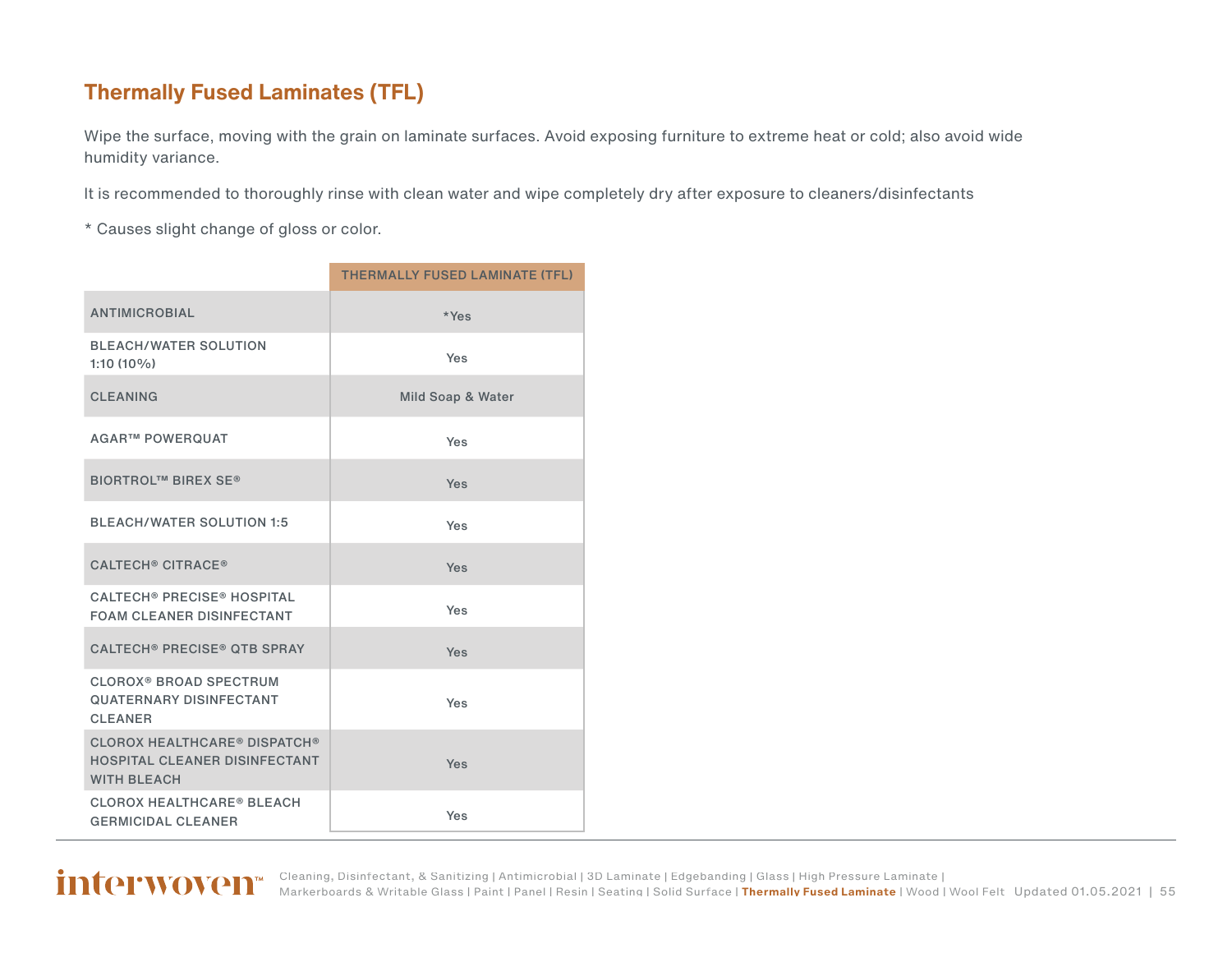### **Thermally Fused Laminates (TFL) (Continued)**

|                                                                                           | <b>THERMALLY FUSED LAMINATE (TFL)</b> |
|-------------------------------------------------------------------------------------------|---------------------------------------|
| <b>CLOROX HEALTHCARE® BLEACH</b><br><b>GERMICIDAL WIPES</b>                               | Yes                                   |
| <b>CLOROX HEALTHCARE® EZ-KILL</b><br><b>WIPES</b>                                         | Yes                                   |
| <b>CLOROX HEALTHCARE®</b><br>VERSASURE™ ALCOHOL-FREE<br><b>DISINFECTANT CLEANER WIPES</b> | Yes                                   |
| <b>CURRENT TECHNOLOGIES</b><br><b>BLEACH-RITE® DISINFECTING</b><br><b>SPRAY</b>           | Yes                                   |
| <b>DIVERSEY™ ACCEL<sup>®</sup></b><br><b>INTERVENTION WIPES</b>                           | Yes                                   |
| <b>DIVERSEY™ OXIVIR® 1 RTU</b>                                                            | Yes                                   |
| <b>DIVERSEY™ OXIVIR® TB</b>                                                               | <b>Yes</b>                            |
| DIVERSEY™ VIREX <sup>®</sup> II 256                                                       | Yes                                   |
| <b>DIVERSEY™ VIROX™ AHP® 5</b>                                                            | Yes                                   |
| <b>ECOLAB® ASEPTICARE™</b>                                                                | Yes                                   |
| <b>ECOLAB® ASEPTICARE™ TB II</b>                                                          | Yes                                   |
| ECOLAB® OXYCIDE™ DAILY<br><b>DISINFECTANT CLEANER</b>                                     | Yes                                   |
| <b>ERC PERFORMANCE WIPES</b>                                                              | Yes                                   |
| <b>FANTASTIK® ALL PURPOSE</b><br><b>CLEANER</b>                                           | Yes                                   |
| FORMULA 409 <sup>®</sup> ANTIBACTERIAL<br><b>ALL-PURPOSE CLEANER</b>                      | Yes                                   |

Updated 01.05.2021 | 56 [Cleaning, Disinfectant, & Sanitizing](#page-2-0) | [Antimicrobial](#page-3-0) | [3D Laminate](#page-4-0) | [Edgebanding](#page-8-0) | [Glass](#page-10-0) | [High Pressure Laminate](#page-11-0) | [Markerboards & Writable Glass](#page-23-0) | [Paint](#page-24-0) | [Panel](#page-27-0) | [Resin](#page-27-0) | [Seating](#page-33-0) | [Solid Surface](#page-44-0) | **[Thermally Fused Laminate](#page-54-0)** | [Wood](#page-58-0) | [Wool Felt](#page-60-0)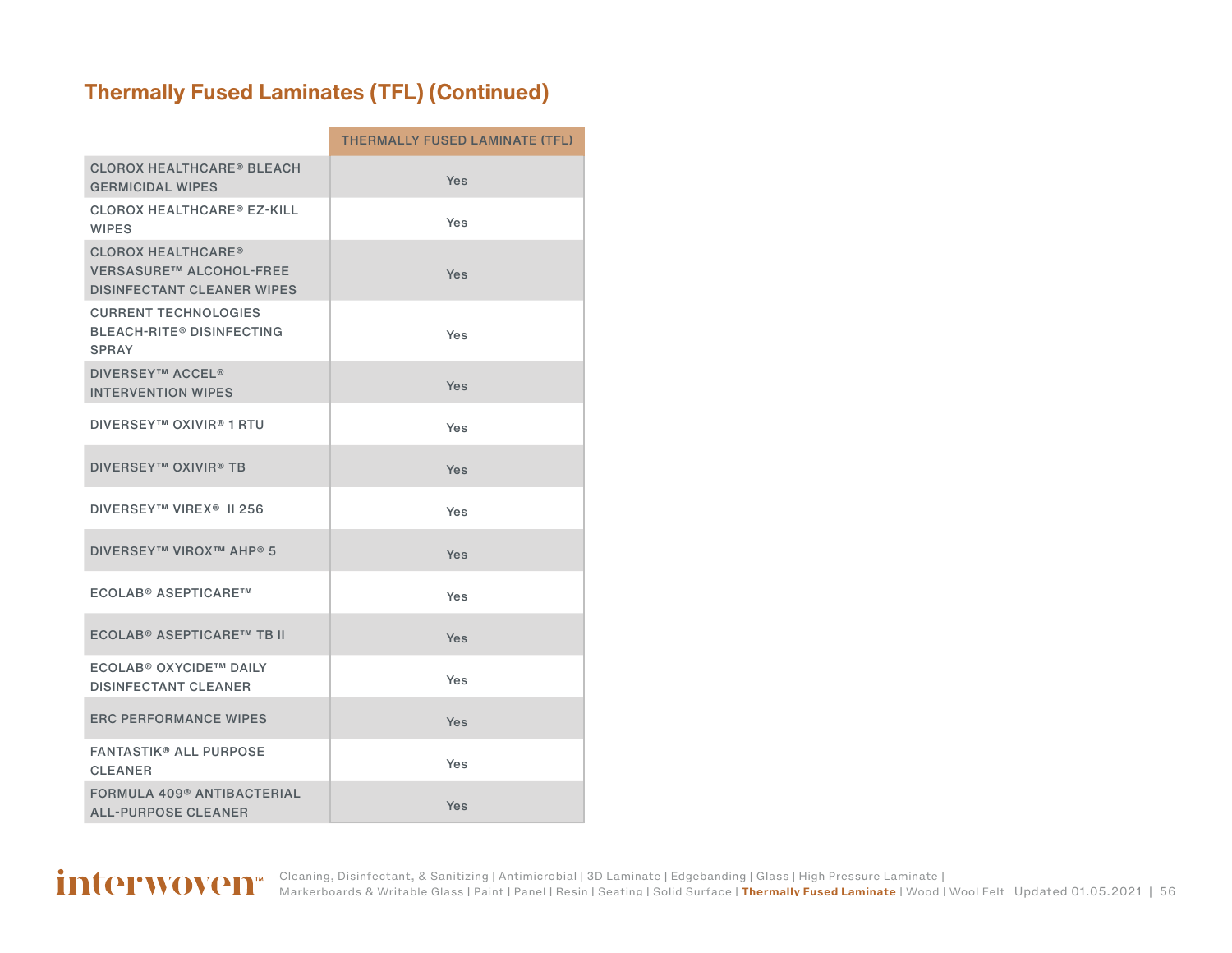### **Thermally Fused Laminates (TFL) (Continued)**

|                                                                                     | <b>THERMALLY FUSED LAMINATE (TFL)</b> |
|-------------------------------------------------------------------------------------|---------------------------------------|
| LYSOL® DISINFECTANT SPRAY                                                           | Yes                                   |
| <b>LYSOL DISINFECTANT</b><br><b>MAX COVER MIST</b>                                  | Yes                                   |
| LYSOL ONE STEP FLOOR CLEANER                                                        | Yes                                   |
| <b>MCKESSON DISPOSABLE</b><br><b>GERMICIDAL SURFACE WIPES</b>                       | Yes                                   |
| <b>MCKESSON PRO-TECH RTU</b><br><b>DISINFECTANT CLEANER</b>                         | Yes                                   |
| <b>METREX™ CAVICIDE™</b>                                                            | Yes                                   |
| <b>METREX™ CAVICIDE™ AF</b>                                                         | Yes                                   |
| <b>NCL<sup>®</sup> AVISTAT-D™ READY TO USE</b><br><b>SPRAY DISINFECTANT CLEANER</b> | Yes                                   |
| <b>NCL<sup>®</sup> MICRO-CHEM PLUS™</b>                                             | Yes                                   |
| <b>PDI® SANI-CLOTH® AF3</b><br><b>GERMICIDAL DISPOSABLE WIPES</b>                   | Yes                                   |
| <b>PDI® SANI-CLOTH® HB GERMICIDAL</b>                                               | Yes                                   |
| PDI <sup>®</sup> SANI-CLOTH <sup>®</sup> PLUS<br><b>GERMICIDAL DISPOSABLE WIPE</b>  | Yes                                   |
| <b>PDI® SUPER SANI-CLOTH®</b><br><b>GERMICIDAL DISPOSABLE WIPE</b>                  | Yes                                   |
| <b>RUSS MEDICAL FADE-A-DYNE II</b>                                                  | Yes                                   |

Updated 01.05.2021 | 57 [Cleaning, Disinfectant, & Sanitizing](#page-2-0) | [Antimicrobial](#page-3-0) | [3D Laminate](#page-4-0) | [Edgebanding](#page-8-0) | [Glass](#page-10-0) | [High Pressure Laminate](#page-11-0) | [Markerboards & Writable Glass](#page-23-0) | [Paint](#page-24-0) | [Panel](#page-27-0) | [Resin](#page-27-0) | [Seating](#page-33-0) | [Solid Surface](#page-44-0) | **[Thermally Fused Laminate](#page-54-0)** | [Wood](#page-58-0) | [Wool Felt](#page-60-0)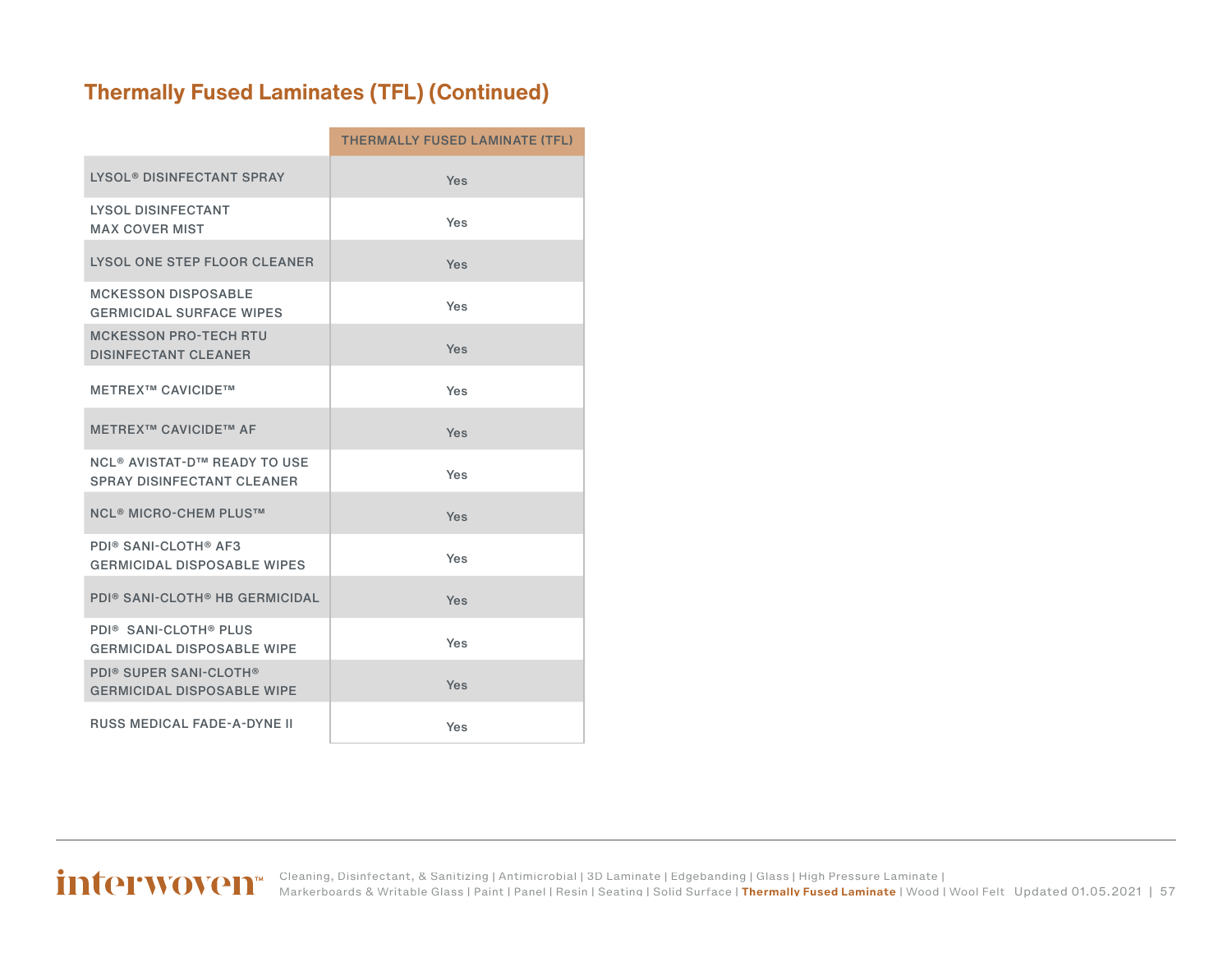### **Thermally Fused Laminates (TFL) (Continued)**

|                                                      | THERMALLY FUSED LAMINATE (TFL) |
|------------------------------------------------------|--------------------------------|
| SAFETEC <sup>®</sup> SANIZIDE PLUS <sup>®</sup>      | <b>Yes</b>                     |
| <b>SANI-KLEEN BROAD-CIDE 128</b>                     | <b>Yes</b>                     |
| <b>SCICAN OPTIM<sup>®</sup> 1 WIPES</b>              | <b>Yes</b>                     |
| <b>SCICAN OPTIM® 33TB</b>                            | <b>Yes</b>                     |
| <b>TEXAS GULF INDUSTRIES</b><br><b>SANTIMINE 150</b> | <b>Yes</b>                     |
| <b>VIROX<sup>®</sup> PREEMPT™ RTU</b>                | <b>Yes</b>                     |
| <b>WEXFORD WEX-CIDE 128</b>                          | Yes                            |

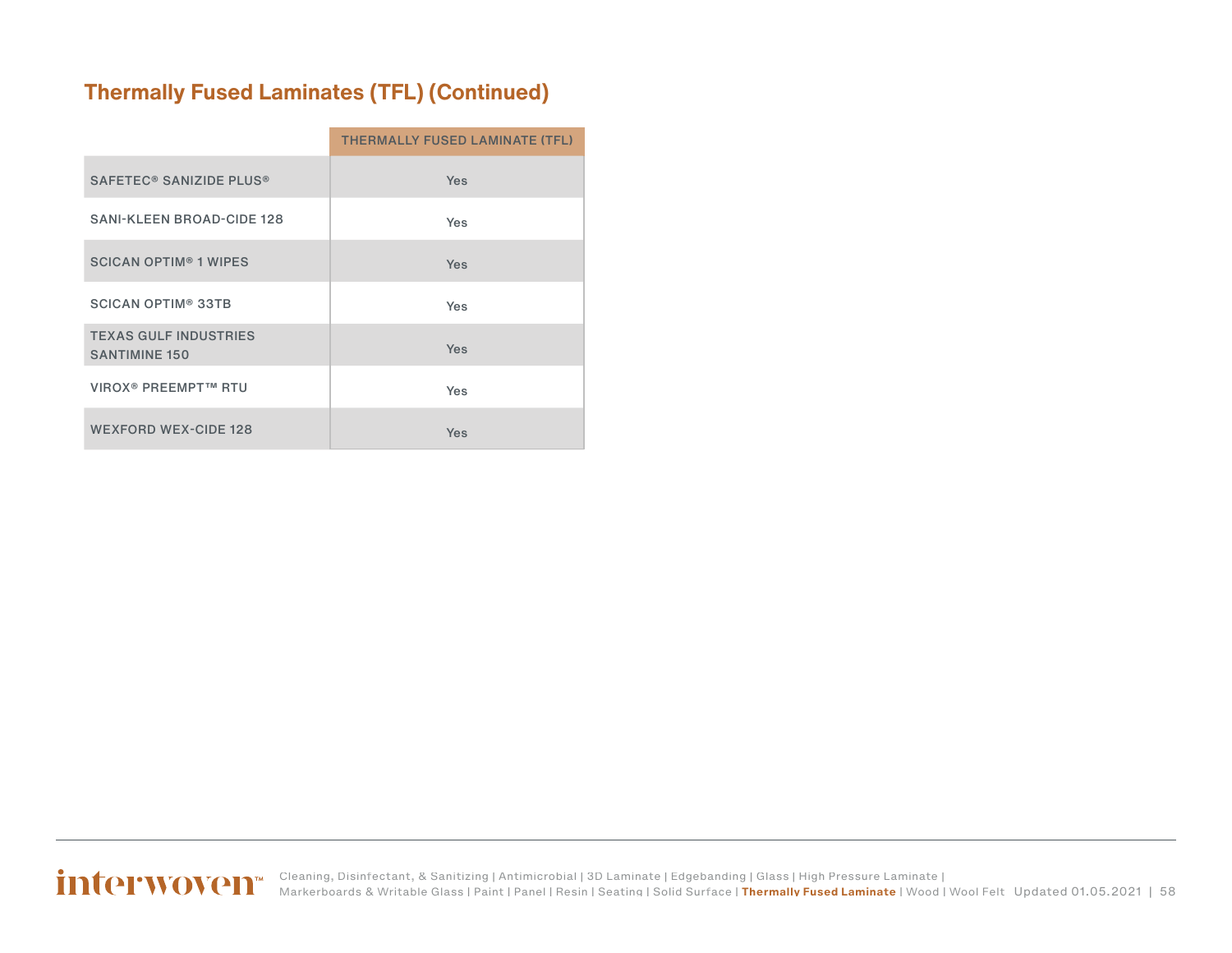#### <span id="page-58-0"></span>**Wood**

Ensure the lasting beauty and performance of your wood furniture with proper use and care.

- Clean surfaces with a water dampened soft cloth; always wipe with the grain and dry the surface completely.
- If needed, clean with a small amount of non-alkaline dish soap in warm water.
- Immediately remove any liquids from the furniture surface with a blotting action.
- Lift objects to remove them; never pull them across the surface.
- For an additional safeguard, use a protective desk pad. The single item could ensure a lasting finish by protecting your furniture from possible damage caused by pens or sharp objects.
- If using a protective glass top, place spacer pads under the glass to allow the wood to breathe.
- Avoid exposing furniture to extreme heat or cold; also avoid wide humidity variance.
- Avoid exposure of furniture to strong sunlight. Prolonged exposure may change the color of wood beneath the finish.
- Wood finishes can withstand cleaning solutions that include bleach (10%), hydrogen peroxide (Virox), alcohol (CaviWipes, hand sanitizers), quaternary ammonium compounds (Virex, Ecolab A-456 II, Lysol) and phenols (Wex-cide) when they are used in accordance with the disinfectants label instructions.

|                                              | <b>SEATING WOOD</b><br><b>FINISH</b> | <b>SEATING WOOD</b><br><b>PAINT</b> | <b>KIMBALL BINGO</b> | <b>CONFERENCE</b><br><b>TABLES, DESK,</b><br><b>RETURN AND</b><br><b>CREDENZA</b><br><b>WORKSURFACES</b> | <b>VERTICAL</b><br>PANELS, BOOKCASES,<br>SHELVES.<br><b>OCCASIONAL TABLES,</b><br><b>LAMINATE</b><br><b>WORKSURFACES WITH</b><br>WOOD RIM. | <b>TRADTIONAL</b><br><b>HIGH END</b><br>PRODUCT. |
|----------------------------------------------|--------------------------------------|-------------------------------------|----------------------|----------------------------------------------------------------------------------------------------------|--------------------------------------------------------------------------------------------------------------------------------------------|--------------------------------------------------|
| <b>ANTIMICROBIAL</b>                         | <b>No</b>                            | <b>No</b>                           | <b>No</b>            | <b>No</b>                                                                                                | <b>No</b>                                                                                                                                  | <b>No</b>                                        |
| <b>CLEANING</b>                              | Mild Soap & Water                    | Mild Soap & Water                   | Mild Soap & Water    | Mild Soap & Water                                                                                        | Mild Soap & Water                                                                                                                          | Mild Soap &<br>Water                             |
| <b>BLEACH/WATER SOLUTION</b><br>$1:10(10\%)$ | <b>Yes</b>                           | <b>Yes</b>                          | <b>Yes</b>           | Yes                                                                                                      | <b>Yes</b>                                                                                                                                 | Yes                                              |

#### Updated 01.05.2021 | 59 [Cleaning, Disinfectant, & Sanitizing](#page-2-0) | [Antimicrobial](#page-3-0) | [3D Laminate](#page-4-0) | [Edgebanding](#page-8-0) | [Glass](#page-10-0) | [High Pressure Laminate](#page-11-0) | [Markerboards & Writable Glass](#page-23-0) | [Paint](#page-24-0) | [Panel](#page-27-0) | [Resin](#page-27-0) | [Seating](#page-33-0) | [Solid Surface](#page-44-0) | [Thermally Fused Laminate](#page-54-0) | **Wood** | [Wool Felt](#page-60-0)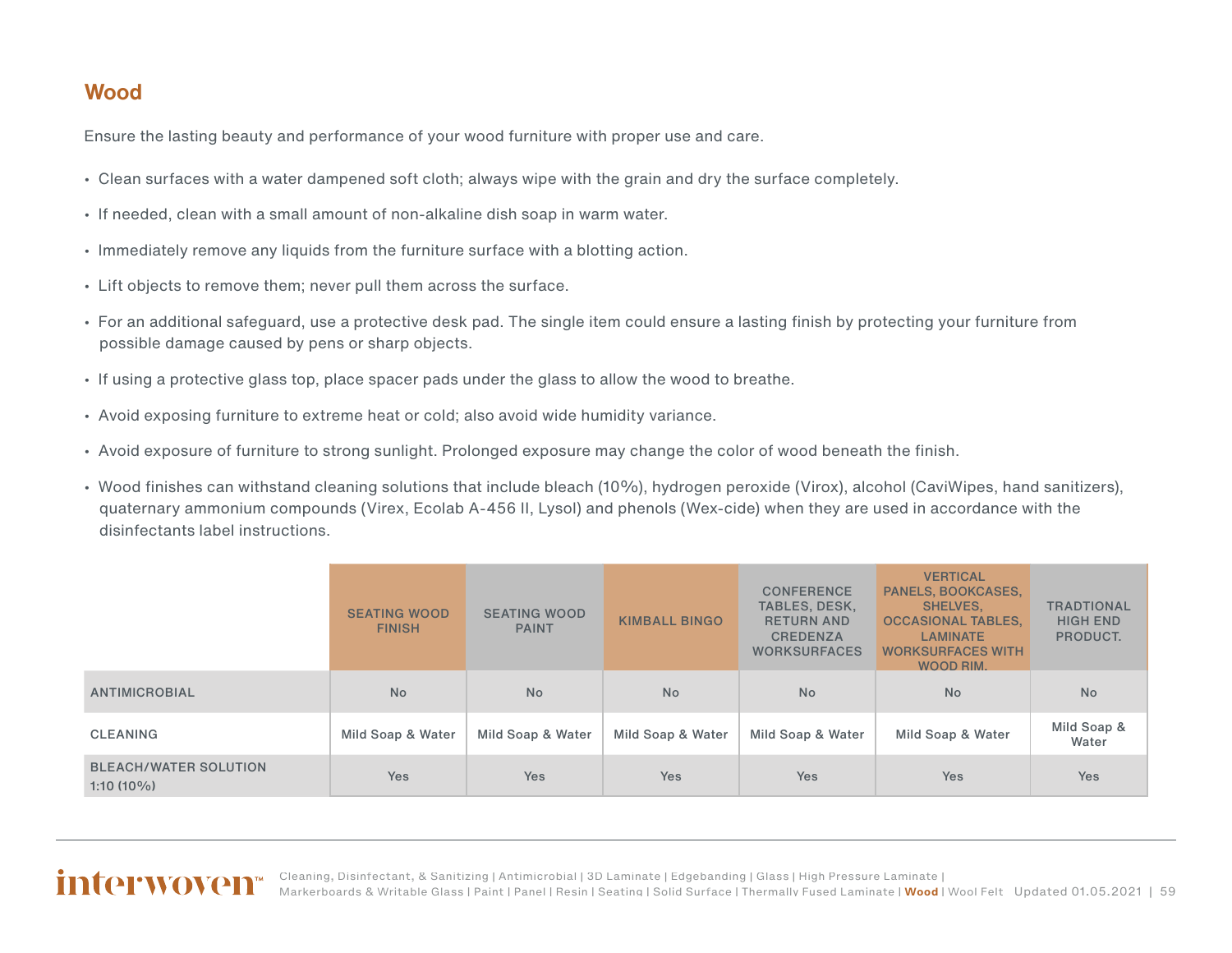### **Wood (Continued)**

|                                                                                                              | <b>SEATING WOOD</b><br><b>FINISH</b> | <b>SEATING WOOD</b><br><b>PAINT</b> | <b>KIMBALL BINGO</b> | <b>CONFERENCE</b><br>TABLES, DESK,<br><b>RETURN AND</b><br><b>CREDENZA</b><br><b>WORKSURFACES</b> | <b>VERTICAL</b><br><b>PANELS, BOOKCASES,</b><br>SHELVES,<br><b>OCCASIONAL TABLES,</b><br><b>LAMINATE</b><br><b>WORKSURFACES WITH</b><br><b>WOOD RIM.</b> | <b>TRADTIONAL</b><br><b>HIGH END</b><br>PRODUCT. |
|--------------------------------------------------------------------------------------------------------------|--------------------------------------|-------------------------------------|----------------------|---------------------------------------------------------------------------------------------------|----------------------------------------------------------------------------------------------------------------------------------------------------------|--------------------------------------------------|
| <b>CLEAR AMMONIA ALL-PURPOSE</b><br><b>CLEANER</b>                                                           | <b>Yes</b>                           | <b>Yes</b>                          | <b>Yes</b>           | Yes                                                                                               | <b>Yes</b>                                                                                                                                               | <b>Yes</b>                                       |
| <b>CLOROX HEALTHCARE®</b><br><b>DISPATCH<sup>®</sup> HOSPITAL CLEANER</b><br><b>DISINFECTANT WITH BLEACH</b> | Yes                                  | Yes                                 | Yes                  | Yes                                                                                               | Yes                                                                                                                                                      | Yes                                              |
| <b>DIVERSEY™ VIREX<sup>®</sup> II 256</b>                                                                    | <b>Yes</b>                           | <b>Yes</b>                          | <b>Yes</b>           | <b>Yes</b>                                                                                        | <b>Yes</b>                                                                                                                                               | <b>Yes</b>                                       |
| ECOLAB <sup>®</sup> A-456 <sup>®</sup> II                                                                    | Yes                                  | Yes                                 | Yes                  | Yes                                                                                               | Yes                                                                                                                                                      | Yes                                              |
| <b>ECOLAB<sup>®</sup> ENDURE 320</b><br><b>HAND SANITIZER</b>                                                | <b>Yes</b>                           | <b>Yes</b>                          | <b>Yes</b>           | Yes                                                                                               | <b>Yes</b>                                                                                                                                               | <b>Yes</b>                                       |
| <b>ECOLAB<sup>®</sup> OXYCIDE™</b><br><b>DAILY DISINFECTANT CLEANER</b>                                      | Yes                                  | Yes                                 | Yes                  | Yes                                                                                               | Yes                                                                                                                                                      | Yes                                              |
| ETHANOL 95%                                                                                                  | Yes                                  | Yes                                 | <b>Yes</b>           | Yes                                                                                               | Yes                                                                                                                                                      | <b>Yes</b>                                       |
| <b>HILLYARD FOAMING</b><br><b>HAND SANITIZER</b>                                                             | Yes                                  | Yes                                 | Yes                  | Yes                                                                                               | Yes                                                                                                                                                      | Yes                                              |
| <b>ISOPROPYL ALCOHOL (91%)</b>                                                                               | <b>Yes</b>                           | <b>Yes</b>                          | <b>Yes</b>           | <b>Yes</b>                                                                                        | <b>Yes</b>                                                                                                                                               | <b>Yes</b>                                       |
| <b>JAY-KEM PH NEUTRAL</b><br><b>COMMERCIAL FLOOR CLEANER</b>                                                 | Yes                                  | Yes                                 | Yes                  | Yes                                                                                               | Yes                                                                                                                                                      | Yes                                              |
| <b>LYSOL<sup>®</sup> DISINFECTANT SPRAY</b>                                                                  | Yes                                  |                                     |                      | Yes                                                                                               |                                                                                                                                                          |                                                  |
| LYSOL <sup>®</sup> DISINFECTANT MAX COVER<br><b>MIST</b>                                                     | Yes                                  |                                     |                      | Yes                                                                                               |                                                                                                                                                          |                                                  |
| LYSOL <sup>®</sup> DISINFECTING WIPES                                                                        | <b>Yes</b>                           |                                     |                      | Yes                                                                                               |                                                                                                                                                          |                                                  |

#### Updated 01.05.2021 | 60 [Cleaning, Disinfectant, & Sanitizing](#page-2-0) | [Antimicrobial](#page-3-0) | [3D Laminate](#page-4-0) | [Edgebanding](#page-8-0) | [Glass](#page-10-0) | [High Pressure Laminate](#page-11-0) | [Markerboards & Writable Glass](#page-23-0) | [Paint](#page-24-0) | [Panel](#page-27-0) | [Resin](#page-27-0) | [Seating](#page-33-0) | [Solid Surface](#page-44-0) | [Thermally Fused Laminate](#page-54-0) | **[Wood](#page-58-0)** | [Wool Felt](#page-60-0)